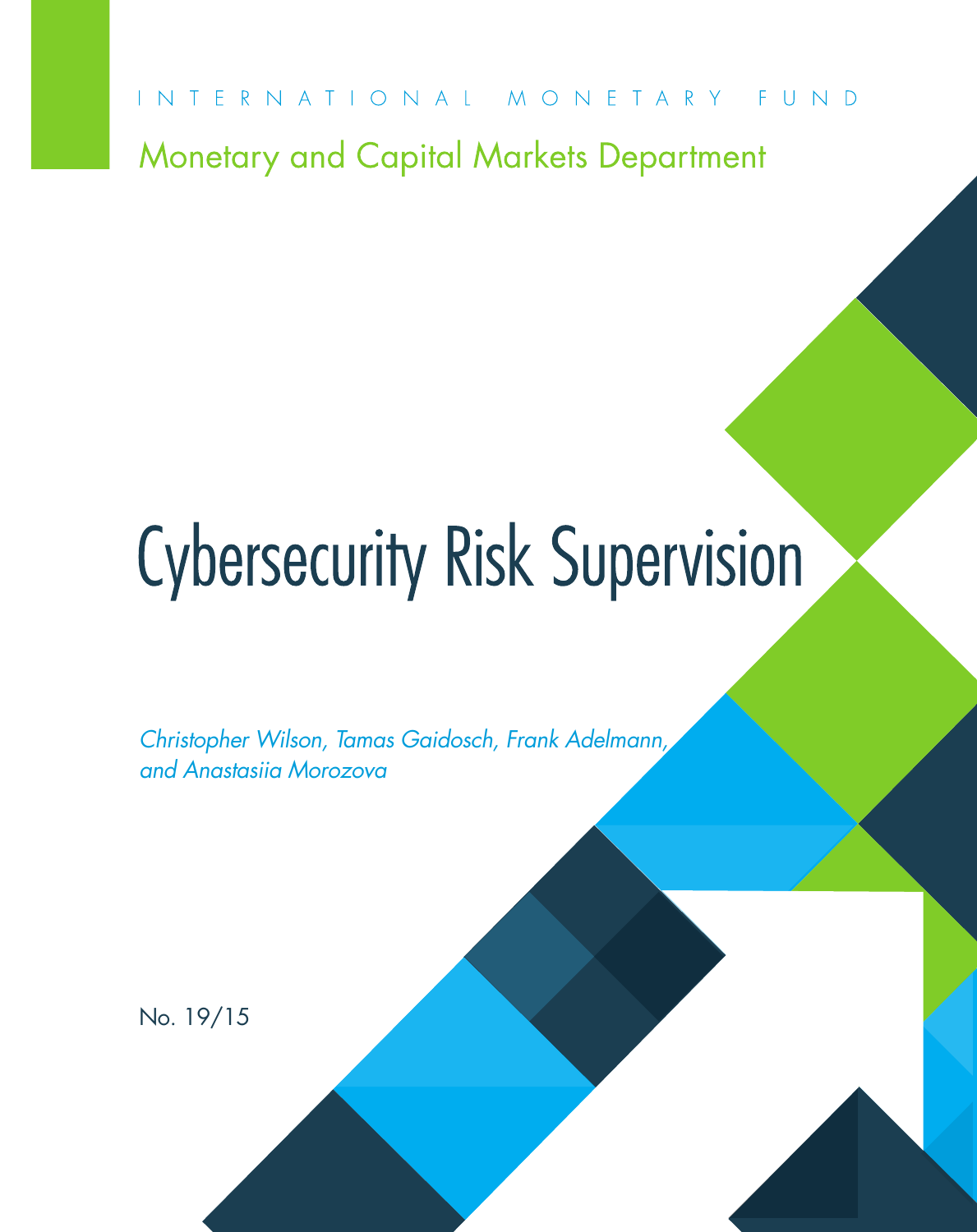Monetary and Capital Markets Department

## **Cybersecurity Risk Supervision**

**Christopher Wilson, Tamas Gaidosch, Frank Adelmann, and Anastasiia Morozova**

**INTERNATIONAL MONETARY FUND**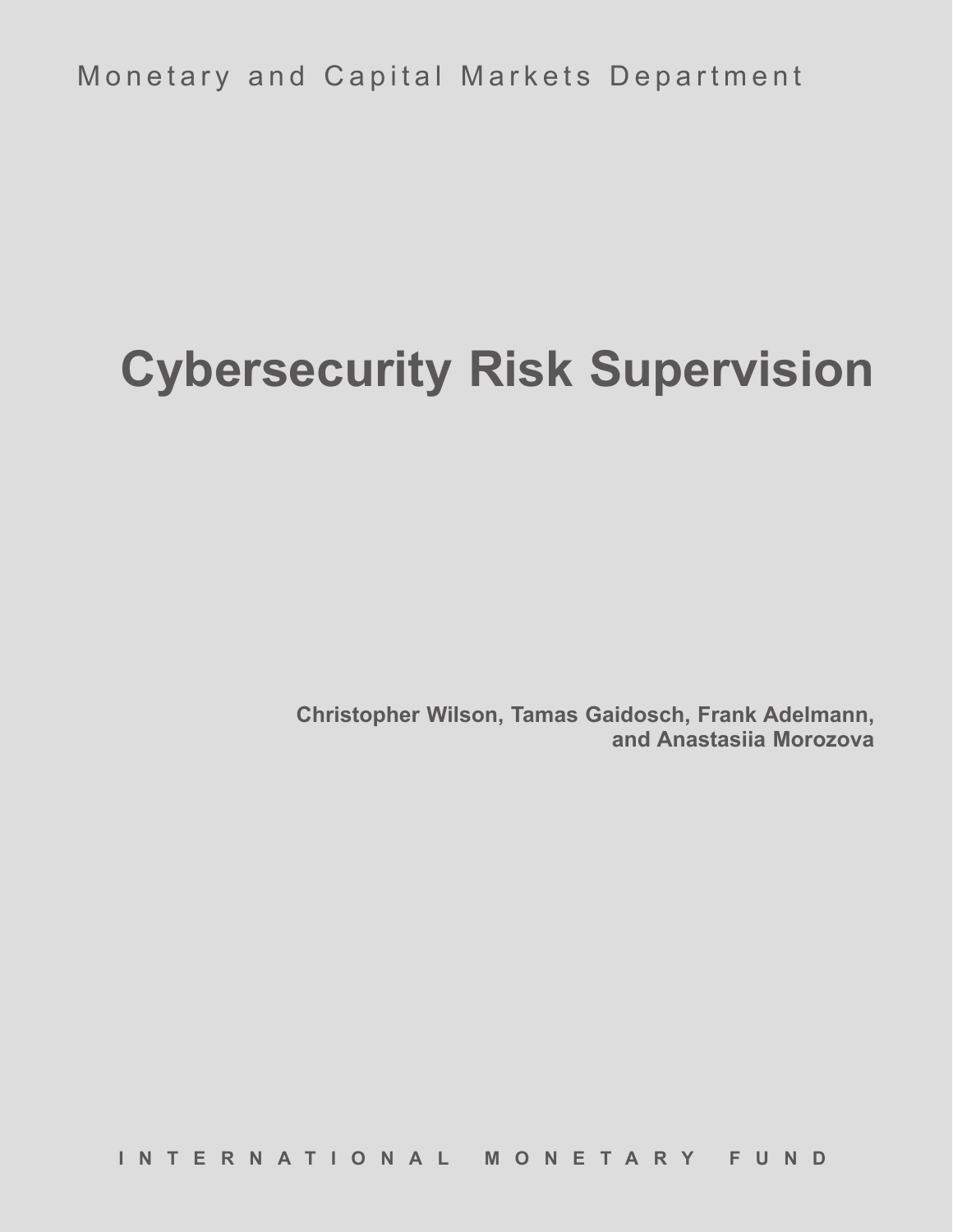Copyright ©2019 International Monetary Fund

#### **Cataloging-in-Publication Data IMF Library**

Names: Wilson, Christopher (Christopher Lindsay), author. | Gaidosch, Tamas, author. | Adelmann, Frank, author. | Morozova, Anastasiia, author. | International Monetary Fund. Monetary and Capital Markets Department, issuing body. | International Monetary Fund, publisher. Title: Cybersecurity risk supervision / Christopher Wilson, Tamas Gaidosch, Frank Adelmann, and Anastasiia Morozova. Other titles: International Monetary Fund. Monetary and Capital Markets Department (Series). Description: Washington, DC : International Monetary Fund, 2019. | At head of title: Monetary and Capital Markets Department. | Departmental paper series. | Includes bibliographical references. Identifiers: ISBN 9781513507545 (paper) Subjects: LCSH: Financial institutions—Risk management. | Financial institutions— Computer networks—Security measures. | Hacking—Prevention. Classification: LCC HG173.W55 2019

The Departmental Paper Series presents research by IMF staff on issues of broad regional or cross-country interest. The views expressed in this paper are those of the author(s) and do not necessarily represent the views of the IMF, its Executive Board, or IMF management.

> Publication orders may be placed online, by fax, or through the mail: International Monetary Fund, Publication Services P.O. Box 92780, Washington, DC 20090, U.S.A. Tel. (202) 623-7430 Fax: (202) 623-7201 E-mail: publications@imf.org www.imfbookstore.org www.elibrary.imf.org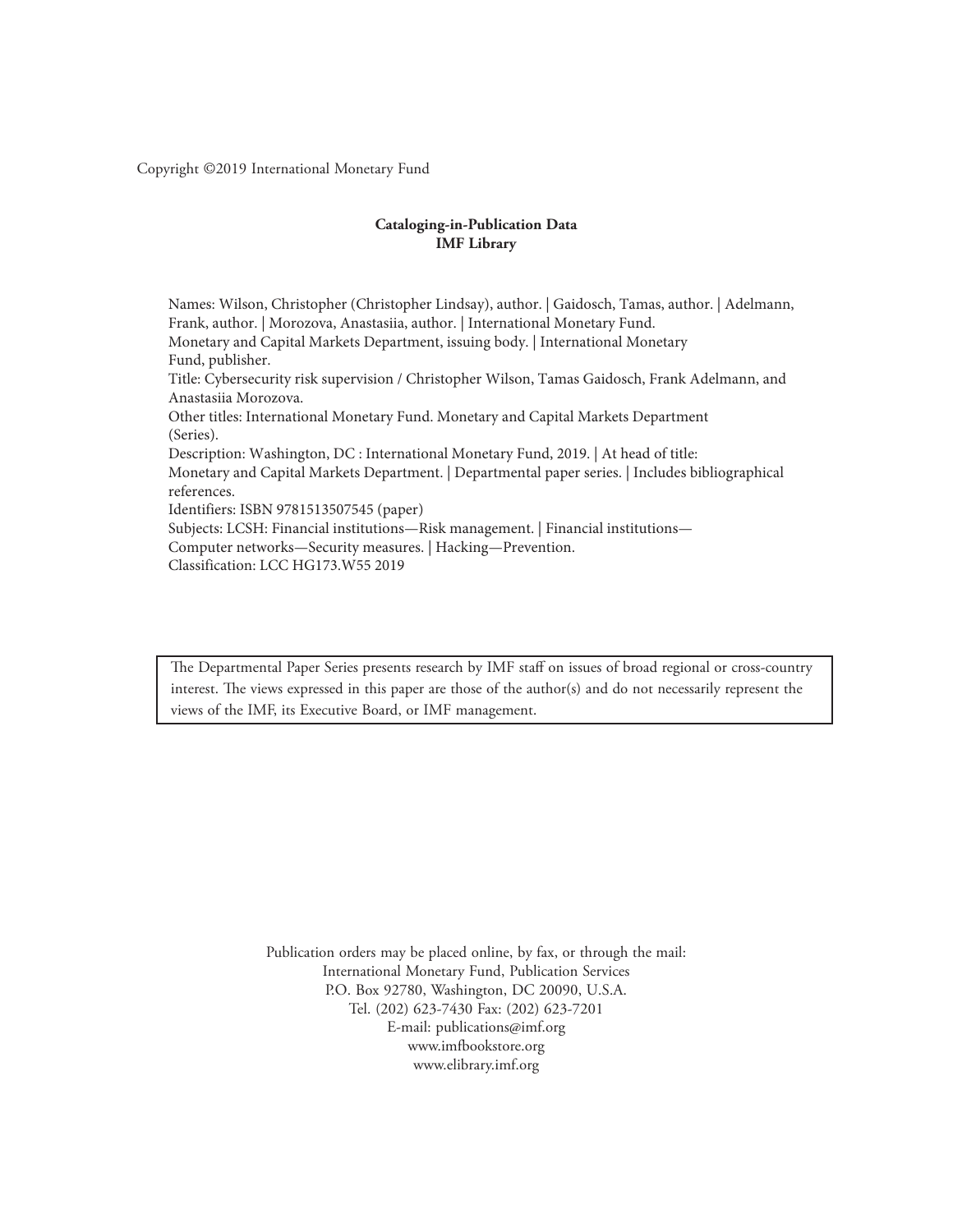## **Contents**

| 1. |                                                                                                                                                         |  |  |  |  |
|----|---------------------------------------------------------------------------------------------------------------------------------------------------------|--|--|--|--|
|    |                                                                                                                                                         |  |  |  |  |
|    |                                                                                                                                                         |  |  |  |  |
|    |                                                                                                                                                         |  |  |  |  |
|    |                                                                                                                                                         |  |  |  |  |
|    |                                                                                                                                                         |  |  |  |  |
|    |                                                                                                                                                         |  |  |  |  |
|    | Role of the Supervisor to Encourage Adequate Response and Recovery24                                                                                    |  |  |  |  |
|    |                                                                                                                                                         |  |  |  |  |
|    |                                                                                                                                                         |  |  |  |  |
|    |                                                                                                                                                         |  |  |  |  |
|    |                                                                                                                                                         |  |  |  |  |
|    |                                                                                                                                                         |  |  |  |  |
|    | <b>Boxes</b>                                                                                                                                            |  |  |  |  |
|    |                                                                                                                                                         |  |  |  |  |
|    |                                                                                                                                                         |  |  |  |  |
|    | Box 3. The European Banking Authority and US Federal Reserve Bank's Approach                                                                            |  |  |  |  |
|    |                                                                                                                                                         |  |  |  |  |
|    | <b>Figures</b>                                                                                                                                          |  |  |  |  |
|    |                                                                                                                                                         |  |  |  |  |
|    |                                                                                                                                                         |  |  |  |  |
|    |                                                                                                                                                         |  |  |  |  |
|    | Figure 4. Basel Committee for Banking Supervision Illustration of Interlinkage of<br>Different Types of Cybersecurity Information-Sharing Practices  24 |  |  |  |  |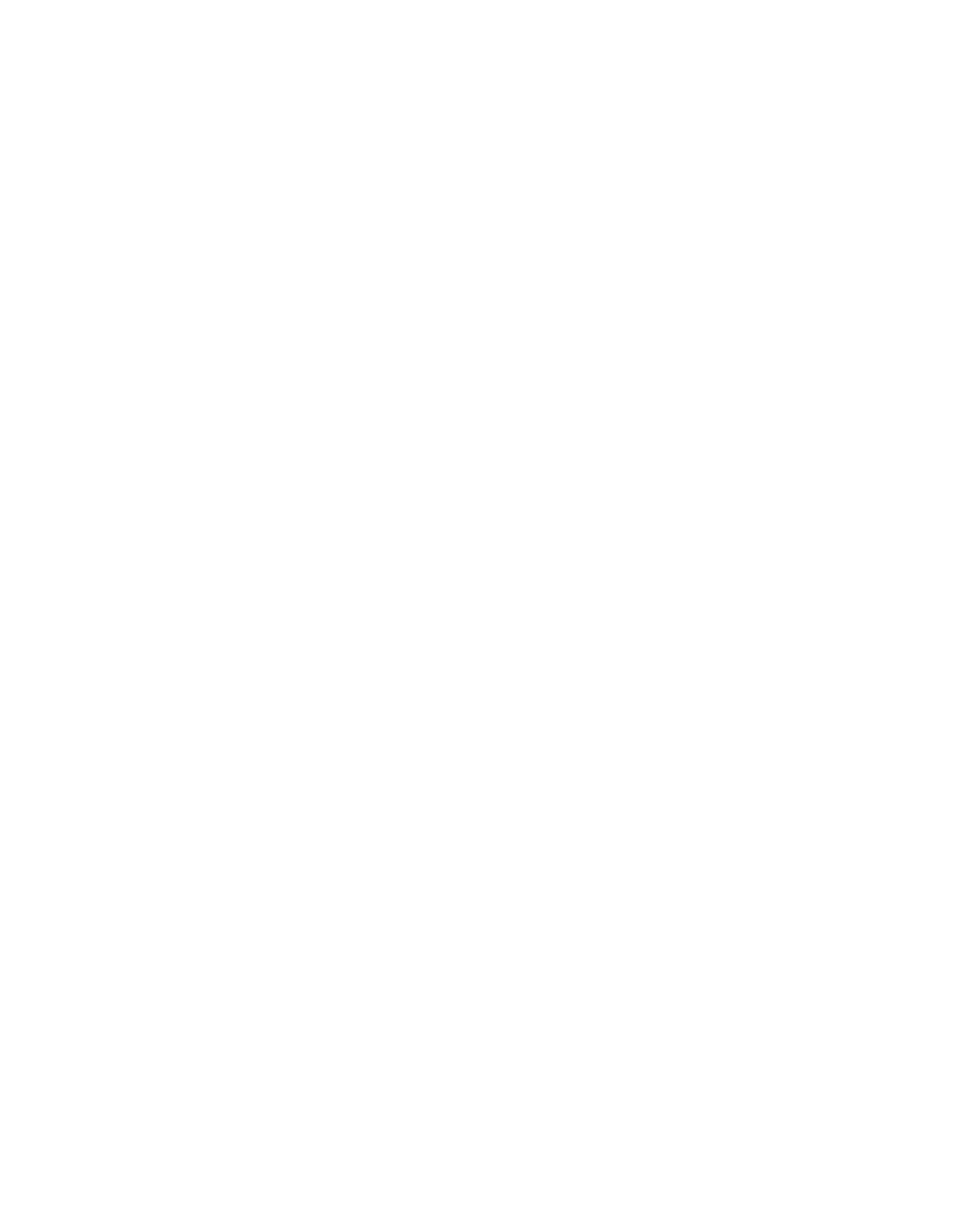#### Executive Summary

This paper highlights the emerging supervisory practices that contribute to effective cybersecurity risk supervision, with an emphasis on how these practices can be adopted by those agencies that are at an early stage of developing a supervisory approach to strengthen cyber resilience. Financial sector supervisory authorities the world over are working to establish and implement a framework for cyber risk supervision. Cyber risk often stems from malicious intent, and a successful cyber attack—unlike most other sources of risk—can shut down a supervised firm immediately and lead to systemwide disruptions and failures. The probability of attack has increased as financial systems have become more reliant on information and communication technologies and as threats have continued to evolve.

The first line of defense against cybersecurity risk rests with financial institutions' own risk management, but supervisory authorities also play a crucial role in ensuring resilience of both firms and the system. Information gathering and analysis, including through established relationships with other national agencies and with supervisors in other jurisdictions, will allow supervisors to develop an understanding of the evolving nature of attacks ("threat landscape"). Developing a "cyber map" of key elements of the financial sector (for example, payment systems, exchanges, financial market infrastructures, and financial institutions), including key technology systems in use by each supervised firm, will give supervisors a systemwide view against which to assess the threat landscape and anchor the supervisory program.

Regulatory requirements ensuring that good cybersecurity risk management practices are in place are critical. Supervisory expectations (expressed in regulations, standards, guidance, etc.) should build on existing and widely embraced technical standards and should be developed in consultation with the financial sector. Regulation should be complemented by sound and consistent supervisory practices, testing mechanisms that will better inform response planning, and timely reporting and information-sharing arrangements. A continuous improvement process for regulatory frameworks and supervisory practices is needed.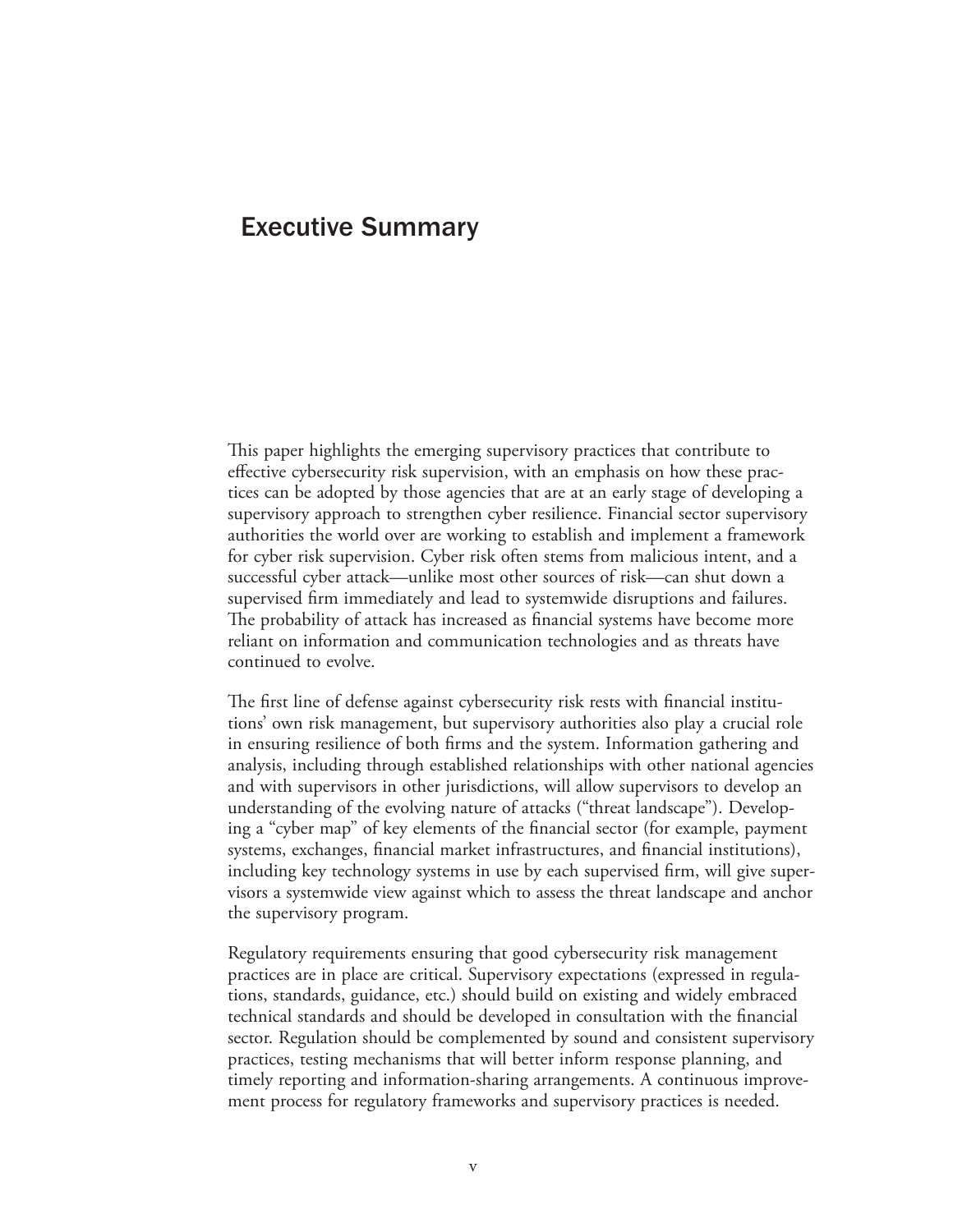Supervisory authorities should build on risk assessments undertaken by supervised firms. By understanding a firms' information assets; their relative importance in the financial sector; protection requirements in terms of confidentiality, integrity, availability; and the maturity of their cybersecurity management, supervisory authorities can better implement a risk-based approach to supervision. Both offsite and onsite supervisory review processes should include cybersecurity risk. Regulation and supervision of key third-party service providers—in particular, where there is a concentration of services in a few providers—is another important element. Boards of directors and senior management should also be expected to take responsibility for cyber resilience and broader business technology risks.

Security testing exercises with focus on detection, response, and recovery are core elements of building resilience. Even highly sophisticated cyber defenses can expect to be breached, hence effective processes are needed to detect intrusion, stop the attack, and facilitate quick recovery. Cyber attack simulation exercises should be conducted at the firm level to help inform continuous improvement in resilience. Sector-wide tests involving public and private participants will complement firm-level exercises and deepen the understanding of response and recovery protocols as well as information sharing. Crisis management planning by supervisors and various agencies tasked with oversight of the financial system is needed to complement exercises by the private sector.

Strong information sharing and reporting practices underpin the supervisor's ability to understand and oversee cybersecurity risk management. Well-defined and enforced incident reporting by firms will provide supervisors with timely and critical information on the threat landscape, and resilience and responsiveness of firms. Supervisors can facilitate sharing information between firms to enhance collective resilience and can coordinate with other public sector agencies if necessary.

The task of combating cybersecurity risk can appear daunting, especially for supervisory authorities facing resource constraints, but some key actions must be taken by all. Recent experience has demonstrated that no corner of the global financial system is immune to cyber attacks. All supervisory agencies, even those facing significant constraints, are called upon to quickly establish a framework for cybersecurity risk supervision. Experience from IMF technical assistance shows that this is indeed a challenge and that the dearth of specialist skills is one of the biggest challenges.<sup>1</sup> Notwithstanding these, all supervisors can take action to build information-gathering and sharing systems, improve basic security practices ("cyber hygiene"2), and identify and deploy resources toward key assets and carry out basic cyber exercises.

<sup>&</sup>lt;sup>1</sup>An IMF survey of 40 developing jurisdictions revealed that 92.5 percent face skills shortages in cybersecurity regulation and supervision. Anecdotal evidence points to a similar situation in advanced economies.

<sup>&</sup>lt;sup>2</sup>Cyber hygiene is a reference to the practices and steps that users of computers and other devices take to maintain system health and improve online security.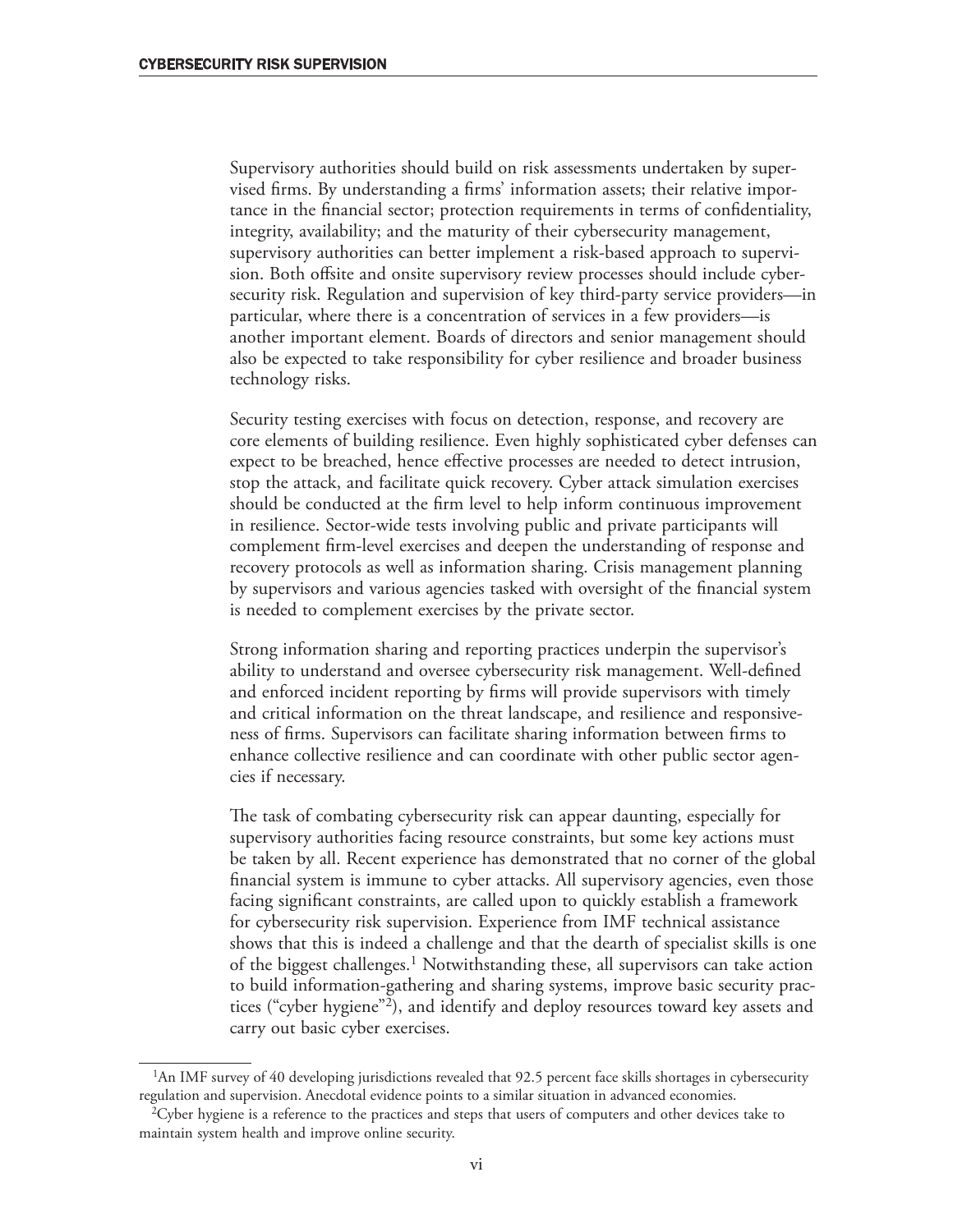## **Glossary**

| <b>BCBS</b>  | Basel Committee for Banking Supervision                                                            |
|--------------|----------------------------------------------------------------------------------------------------|
| <b>CPMI</b>  | Committee on Payments and Market Infrastructures                                                   |
| EU           | European Union                                                                                     |
| <b>FFIEC</b> | Federal Financial Institutions Examination Council                                                 |
| G7           | Group of 7 Countries (Canada, France, United States, United<br>Kingdom, Germany, Japan, and Italy) |
| <b>ICT</b>   | information and communication technology                                                           |
| <b>IOSCO</b> | International Organization for Securities Commisions                                               |
| <b>ISO</b>   | International Organization for Standards                                                           |
| <b>RTO</b>   | recovery time objective                                                                            |
| <b>RPO</b>   | recovery point objective                                                                           |
| <b>SSB</b>   | standards-setting body                                                                             |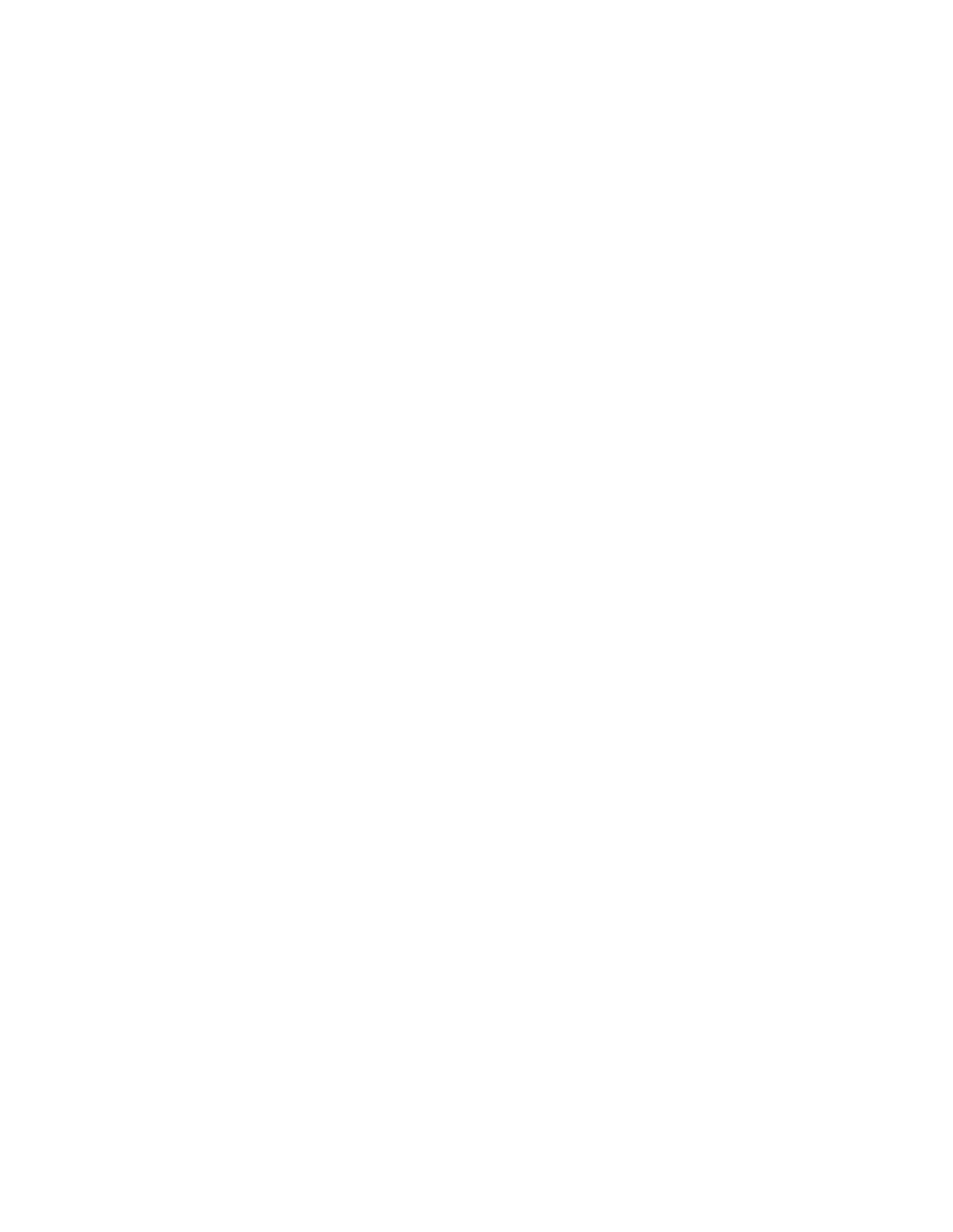#### **Overview**

Strengthening cybersecurity<sup>1</sup> in the financial sector is a priority for financial stability. The financial sector is a high-profile target for cyber threat actors, and cyber risks are a danger to the stability of national and global financial systems owing to potential cross-border spillovers. The financial sector is highly, and increasingly, dependent on information and communication technologies (ICT). A cyber attack can disrupt the provision of critical functions, threaten liquidity, and destabilize the integrity of the financial system.

Although efforts to encourage better cyber resilience of the financial sector are progressing globally, practice is uneven. Technical standards providing guidance to risk managers have been developed in the private sector, are well-advanced, and are in use around the world. Global standards-setting bodies have published guidance with work ongoing demonstrating leading-edge frameworks and approaches (Basel Committee on Banking Supervision 2018). At the national level, jurisdictions are updating regulatory requirements and developing supervisory practices to promote cyber resilience. Progress, however, is uneven, particularly for lower-income countries and lower-capacity supervisors, which face a number of challenges developing an effective regulatory and supervisory framework for cyber risk supervision.

<sup>&</sup>lt;sup>1</sup>Cybersecurity, cybersecurity risk, and cyber resilience are widely but imprecisely used terms. In this paper we use the Financial Stability Board's Cyber Lexicon definition of cybersecurity ("Preservation of confidentiality, integrity and availability of information and/or information systems through the cyber medium. In addition, other properties, such as authenticity, accountability, non-repudiation and reliability can also be involved"), which is broad and considers cyber incidents irrespective of their cause, and where "cyber" relates to the medium of the interconnected information infrastructure of interactions among persons, processes, data, and information systems. Thus, for all practical purposes, the term cybersecurity is the same as information security that has been broadly used for some time. Similarly, cyber resilience can be considered a new term referring to the existing concept of business continuity management but with a focus on cyber threats.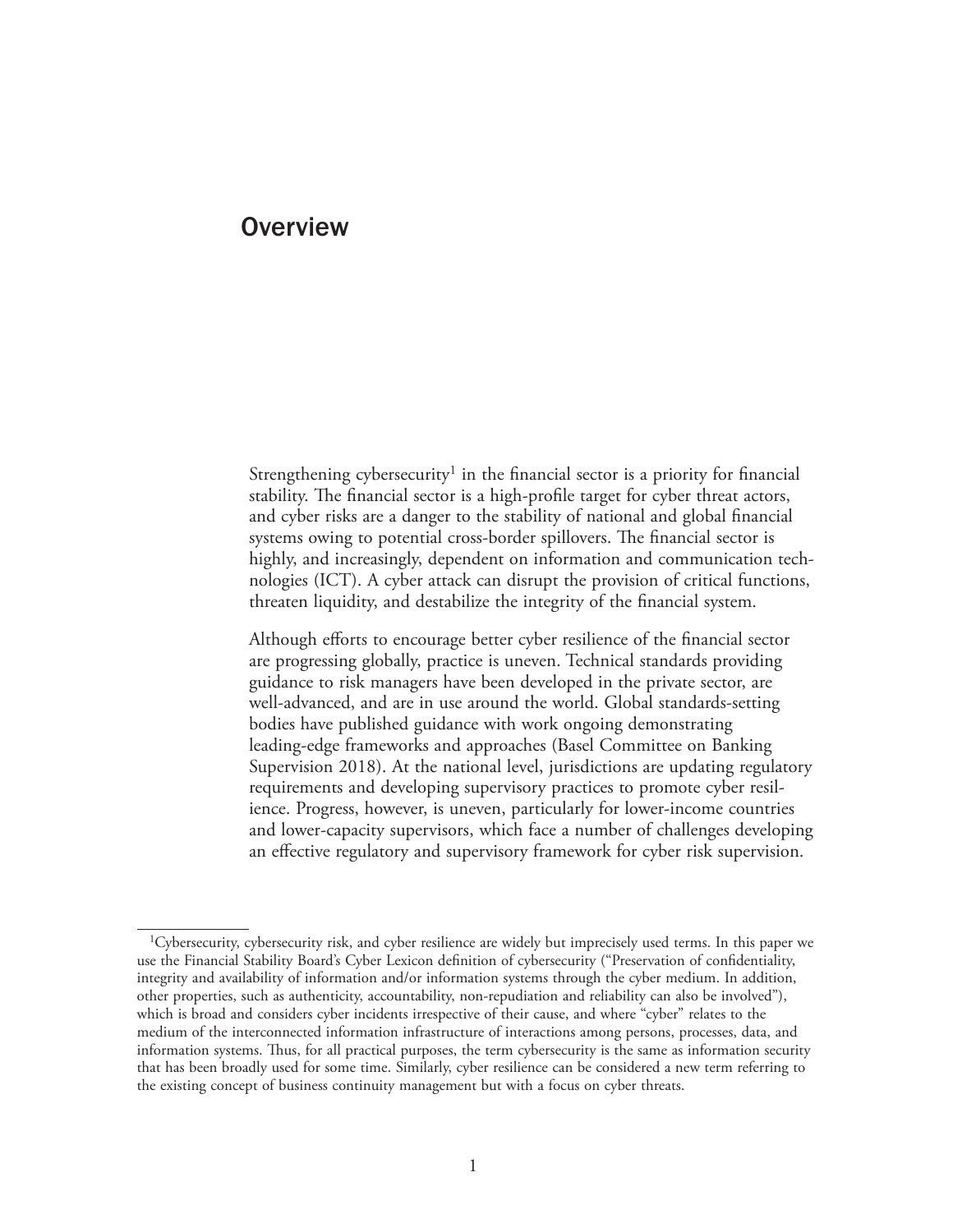This paper highlights emerging supervisory approaches with the intention of promoting good practices. The paper draws on technical assistance work conducted by the IMF and on multilateral outreach with constituents and standards-setting bodies. Importantly, the paper identifies priorities for agencies in the process of establishing a regulatory and supervisory framework for supervision of cybersecurity risk, with a view to implementation that can overcome challenges typically faced by lower-income and lower-capacity supervisory agencies.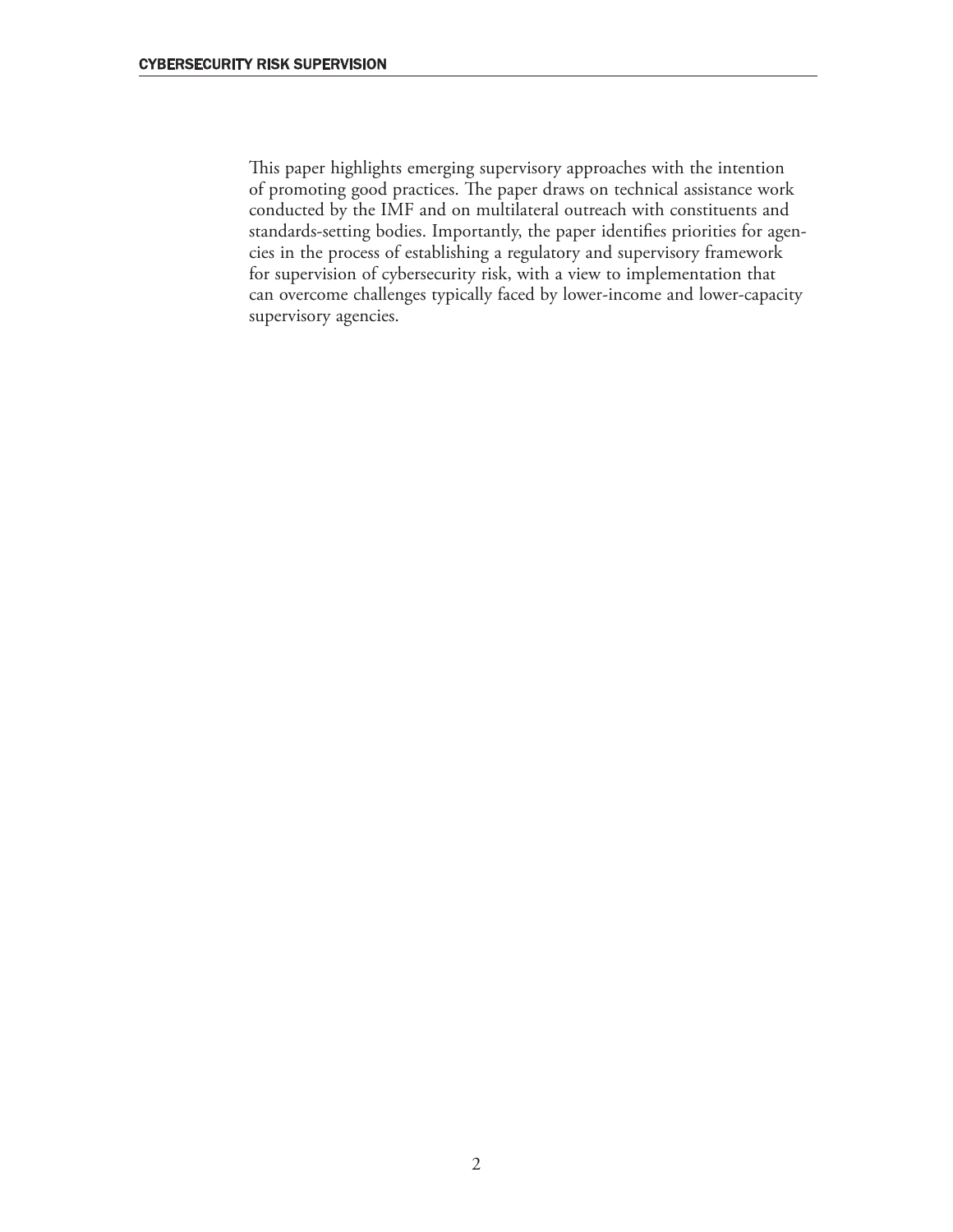#### **CHAPTER**

## The Nature of the Risk 1

#### *The cyber threat landscape is highly dynamic and threat actors continue to evolve. Attacks against ICT systems have the potential to endanger financial stability.*

High-profile incidents demonstrate the potential impact of cyber attacks.<sup>1</sup> According to a recent report, cyber crime costs businesses close to US\$600 billion annually, up from US\$445 billion in 2014 (McAfee and Center for Strategic & International Studies 2018). A 2017 survey estimated that a typical financial institution faces an average of 85 targeted cyber attacks every year, a third of which are successful (Accenture 2017). An IMF staff modeling exercise published in 2018 estimates that annual losses to financial institutions from cyber attacks could reach several hundred billion dollars a year in an extreme scenario, eroding bank profits and potentially threatening financial stability (Bouveret 2018). As malware is easily available in the dark net, cyber attacks against supervised firms are becoming easier, more common, and considerably more sophisticated. At the same time the impact of cyber attacks is increasing due to the growing interconnectedness and complexity of ICT systems in the financial sector and beyond—most notably in the telecommunication sector, a key dependency of most financial services. Although estimates of the number and costs of cyber crime vary, they all follow an upward trajectory.

The cyber threat landscape is highly dynamic and rapidly changing. The nature of cyber attacks and threat actors continue to evolve. For example, the nature of attacks has changed from predominantly destructive malware in 2015–16 to mainly phishing attacks in 2018. Equally, the modus operandi of threat actors is changing as the proliferation of cyber attack tools has lowered costs and made it easier for sophisticated methods to be used by a wide range

<sup>1</sup>Carnegie Endowment for International Peace published a timeline of cyber incidents involving financial institutions at https://carnegieendowment.org/specialprojects/protectingfinancialstability/timeline.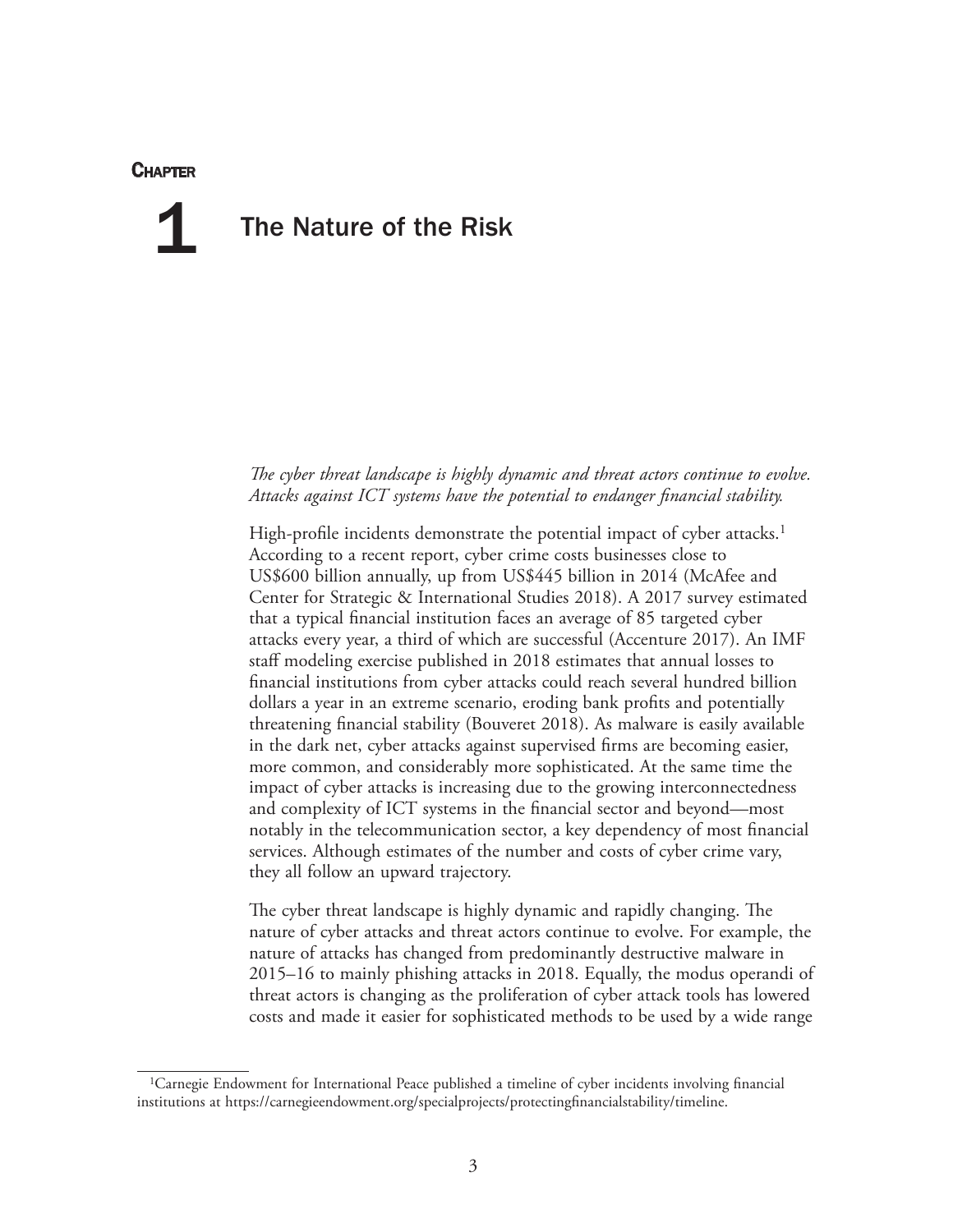of actors at low cost.2 Access to increasingly sophisticated hacking tools has become widespread and cost-effective for cyber criminals. The extensive use of outsourcing by the financial sector creates an additional layer of complexity and, if not well managed, may increase overall risk. Given the inherent interconnectedness of financial sector participants, disruption to the payment, clearing, or settlement systems or theft of confidential information can result in widespread spillovers and threaten financial stability.

Cybersecurity risk has unique characteristics. A distinguishing characteristic of sophisticated cyber attacks is the often-experienced persistent nature of a campaign conducted by motivated threat actors (also called advanced persistent threats). In this scenario, hackers can apply themselves to a target over a long period of time, often lurking inside a target's system for months, learning the system's features and defenses before finalizing the attack. In comparison to financial risks and other physical risks, there is a much broader range of entry points through which the financial sector can be compromised. Another unique feature of cybersecurity risk is the ability of some cyber attacks to render some risk management and business continuity arrangements ineffective. For example, real-time data duplication to a remote site is a well-known arrangement for improving business continuity; however, data corrupted by cyber criminals will also be duplicated to the remote site in real time, which can cancel the benefit of this mechanism. And lastly, cyber attacks can be stealthy and propagate rapidly within a network of systems (Committee on Payments and Market Infrastructures [CPMI] and Board of the International Organization of Securities Commissions [IOSCO] 2016). For example, many malware strains search and infect vulnerable systems automatically and spread silently on an exponential scale before activating their payload. Attackers can be well-resourced and organized using very advanced attack methods and may have destruction rather than profit motives, which further complicates defense. Cyber attacks are regarded as a national defense issue in some circumstances, bringing the financial supervisory authorities into contact with national security considerations in a way that is normally absent from their activities.

Whereas certain dimensions of cybersecurity exhibit unique risk characteristics, regulations should align closely with broader ICT and operational risk management practices. Experience suggests that a range of approaches to cyber resilience exist (Basel Committee on Banking Supervision 2018). In those jurisdictions covered by the BCBC range of practice paper, broader information technology and operational risk management practices are quite mature and are used to address cybersecurity risk and supervise cyber resil-

<sup>&</sup>lt;sup>2</sup>We have also seen some threat actors (for example, typical categories of threats actors include national states, proxy organizations, cyber criminals, hacktivists, and insiders) wholesaling their services and adopting models such as outsourcing and vertical integration (for example, organized crime syndicates).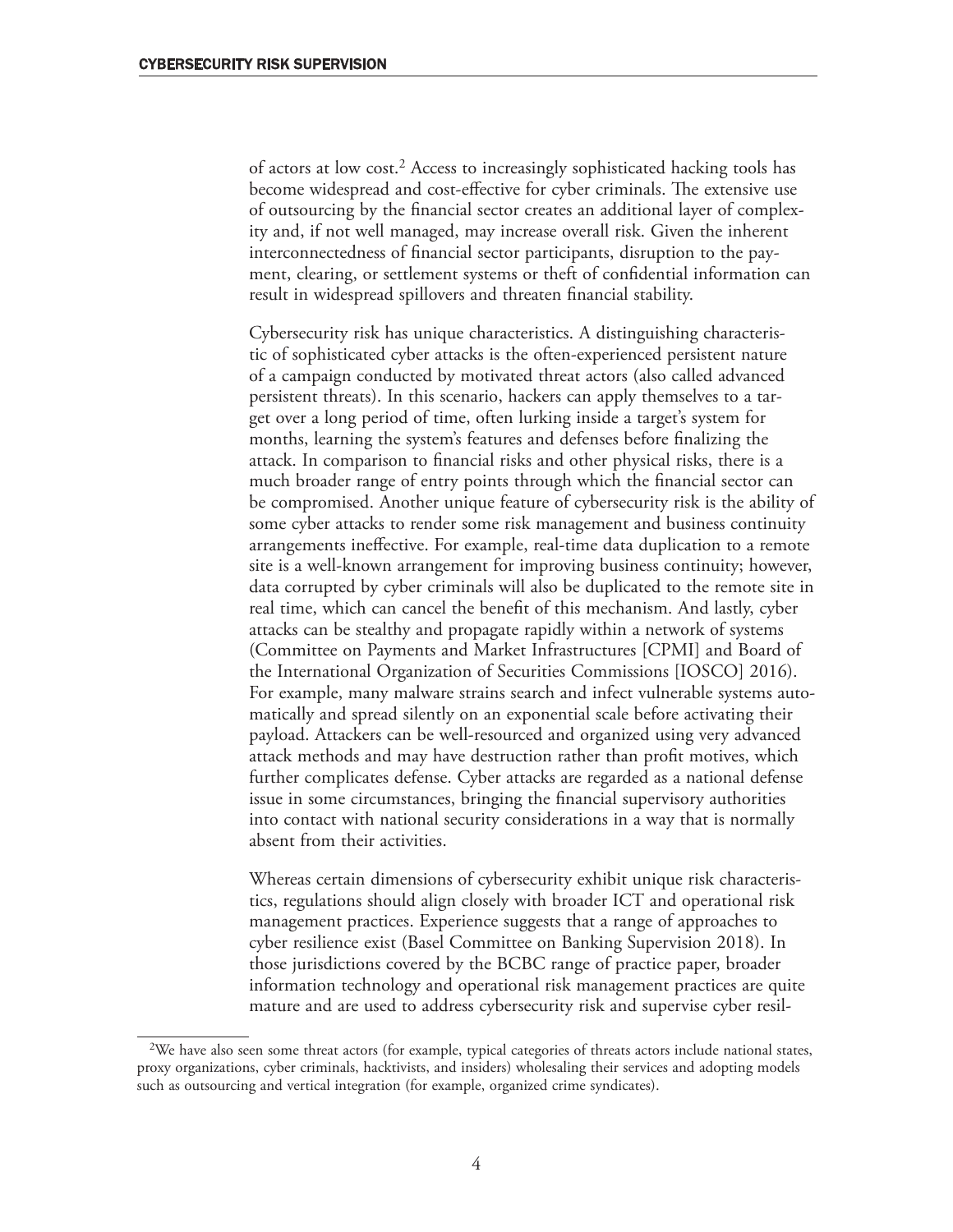ience. Additionally, most supervisors leverage previously developed national or international standards—principally the National Institute of Standards and Technology's Cybersecurity Framework, $3$  International Organization for Standardization (ISO) standards 27000 series, and CPMI/IOSCO guidance for cyber resilience of financial market infrastructures (CPMI/IOSCO 2016) (see the section titled "Regulation").

Several papers discuss key transmission channels through which cybersecurity risk can impact financial stability.

- The Office of Financial Research of the US Department of the Treasury described five steps through which an attempt to disrupt ICT could create financial instability: (1) a cyber incident is attempted, (2) defenses fail, (3) the incident creates a shock, (4) risk spreads through transmission channels, and (5) financial stability is affected.
- According to the Office of Financial Research's Financial Stability reports from 2016 and 2017, the key transmission channels through which cybersecurity incidents can threaten financial stability are the lack of substitutability for a key service or utility, the loss of customers or market participants, and the loss of data integrity as key transmission (Office of Financial Research 2016, 2017).
- The International Institute for Finance published four key scenarios that could harm financial stability: (1) attack on payment systems, (2) integrity of data, (3) failure of wider infrastructure, and (4) loss of confidence (Institute of International Finance 2017).
- Acknowledging that operational disruptions can impact financial stability, the Bank of England and the UK Financial Conduct Authority published a discussion paper to generate debate about the expectations regulators and the wider public might have of the operational resilience of financial services institutions (Bank of England 2018).

<sup>&</sup>lt;sup>3</sup>Several other national standard setters (such as German Federal Office for Information Security or French National Cybersecurity Agency) are also widely recognized in this space.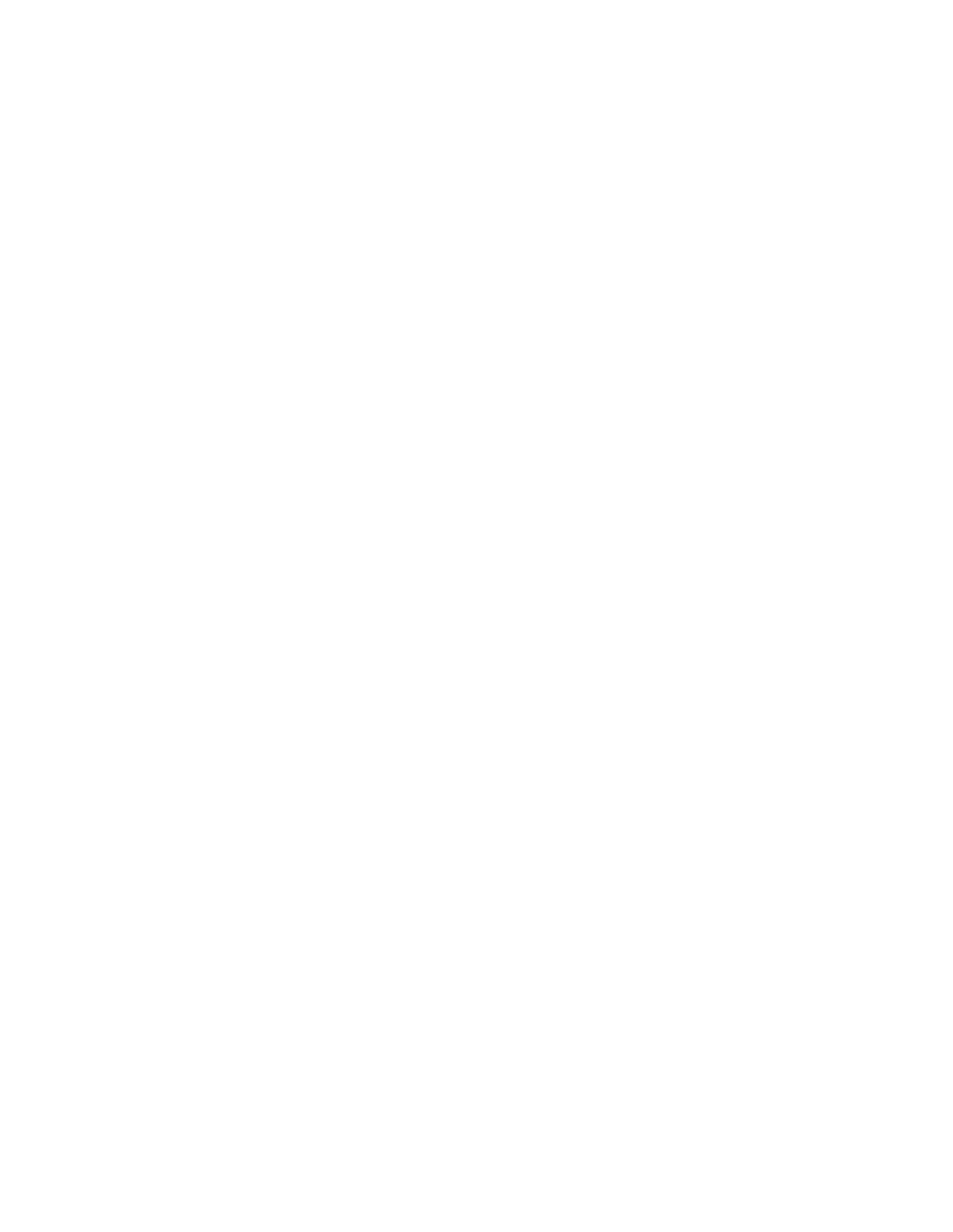#### **CHAPTER**

## Achieving Cyber Resilience 2

*The goal of cybersecurity risk supervision should be to influence, incentivize, and shape firms' cybersecurity capabilities. Supervision activities to build resilience should include the following: identify the threat landscape; map the cyber and financial network; create coherent regulation; conduct supervisory assessment; establish formal information sharing and reporting mechanisms; provide adequate response and recovery; and ensure preparedness of supervisory agencies.*

The goal of cybersecurity risk supervision should be to influence, incentivize, and shape firms' cybersecurity capabilities (see Figure 1). Although cybersecurity risks will never be fully mitigated, the regulatory framework and supervision activities need to adequately incentivize supervised firms and relevant third parties (for example, technology providers) to implement robust risk management techniques. Firms might not naturally internalize spillovers and externalities from their own failure; therefore, the supervisor has a crucial systemwide role to take account of the systemwide aspects. The task of combating cybersecurity risk can appear daunting, especially for supervisory authorities facing resource constraints, but given the importance and pervasiveness of the risk, cybersecurity risk management must be fully integrated into supervision of all firms. To put it another way, supervisory authorities cannot fully understand and address the risk profile of a supervised firm or financial stability without also understanding and addressing cybersecurity risk. Building skills and supervisory resources is a key challenge for all supervisory authorities, but one that must be a priority to address.

As cyber attacks do not know borders, information-sharing and reporting are essential elements to combat cyber threats. Although there are different views on the format and platforms that should be used to share threat intelligence, cooperation among authorities and supervised firms should be strengthened to enhance cyber resilience for the interconnected global financial system. Data protection requirements should be considered when setting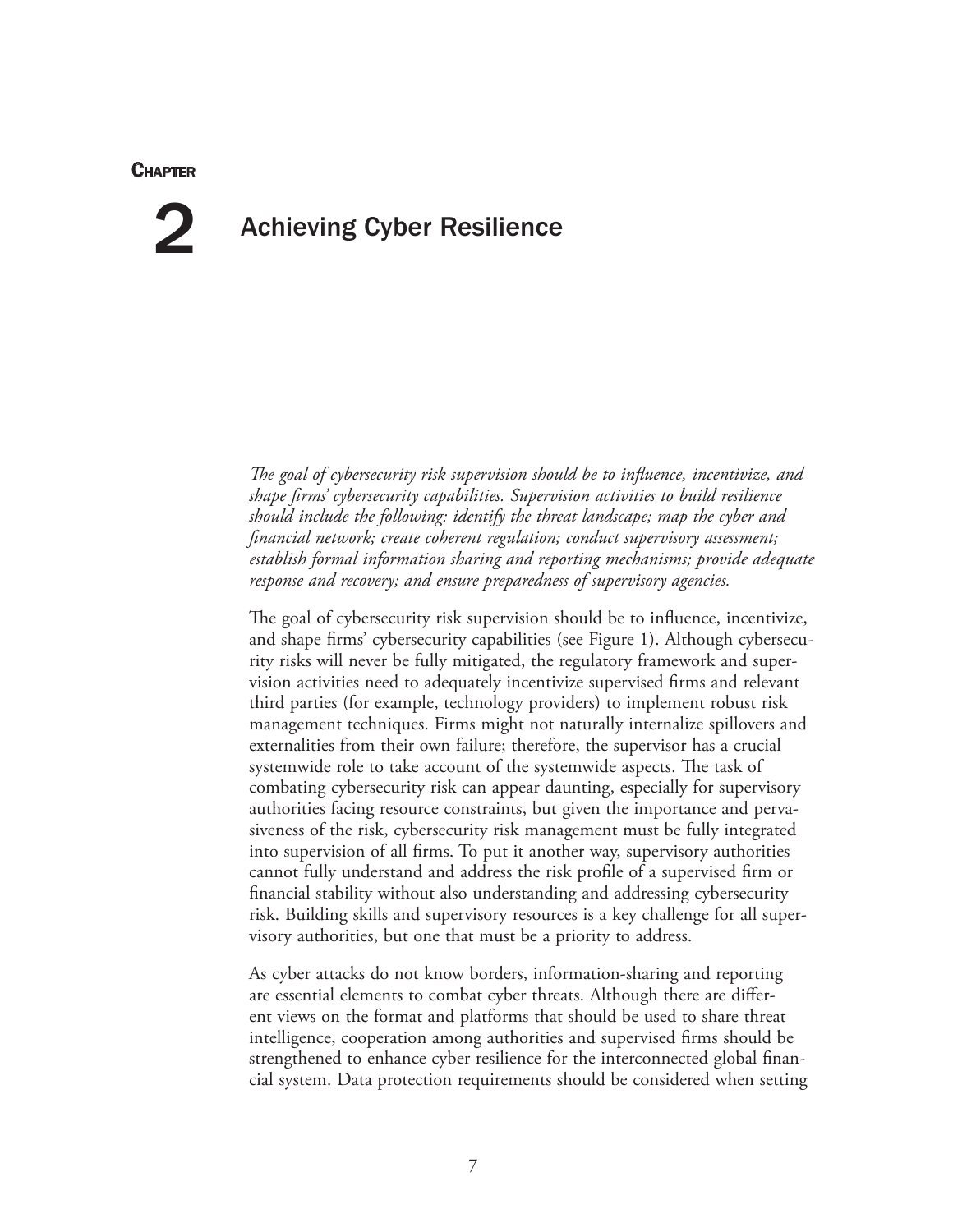

#### Figure 1. Supervision to Build Resilience

up information-sharing platforms. However, these should not be used as excuse for not sharing information at all. Sufficiently detailed anonymized data shared on appropriate platforms help to properly and timely react to cyber threats.

#### Identifying the Threat Landscape

Supervisors should use information gathering and analysis to understand the evolving nature of attacks. Supervisors need to develop relationships with other national agencies<sup>1</sup> dealing with cyber attacks, for example, national computer emergency response teams, cyber crime units in law enforcement, and supervisors in other jurisdictions. Further, supervisors should gather information from industry sources. Cyber threat information can include technical indicators (such as malicious internet protocol addresses, domains, indicators of compromise, etc.); adversary tactics, techniques, and procedures; best practices; security tool configurations; threat analysis; and cyber incident details. The goal of the information gathering and analysis is to help build a threat profile for each individual supervised firm, and in their combination a threat profile for the complete financial sector.

<sup>&</sup>lt;sup>1</sup>Examples for such agencies are the Federal Office for Information Security in Germany, the Agence Nationale de le Securite des Systems d'Information in France, the Cybersecurity Agency in Singapore, or the Israel National Cyber Directorate. In addition, several national and international bodies have implemented permanent computer emergency response teams to reduce the risk of systemic cybersecurity breaches and address communications challenges on a national/international level, such as the US-CERT or CERT-EU.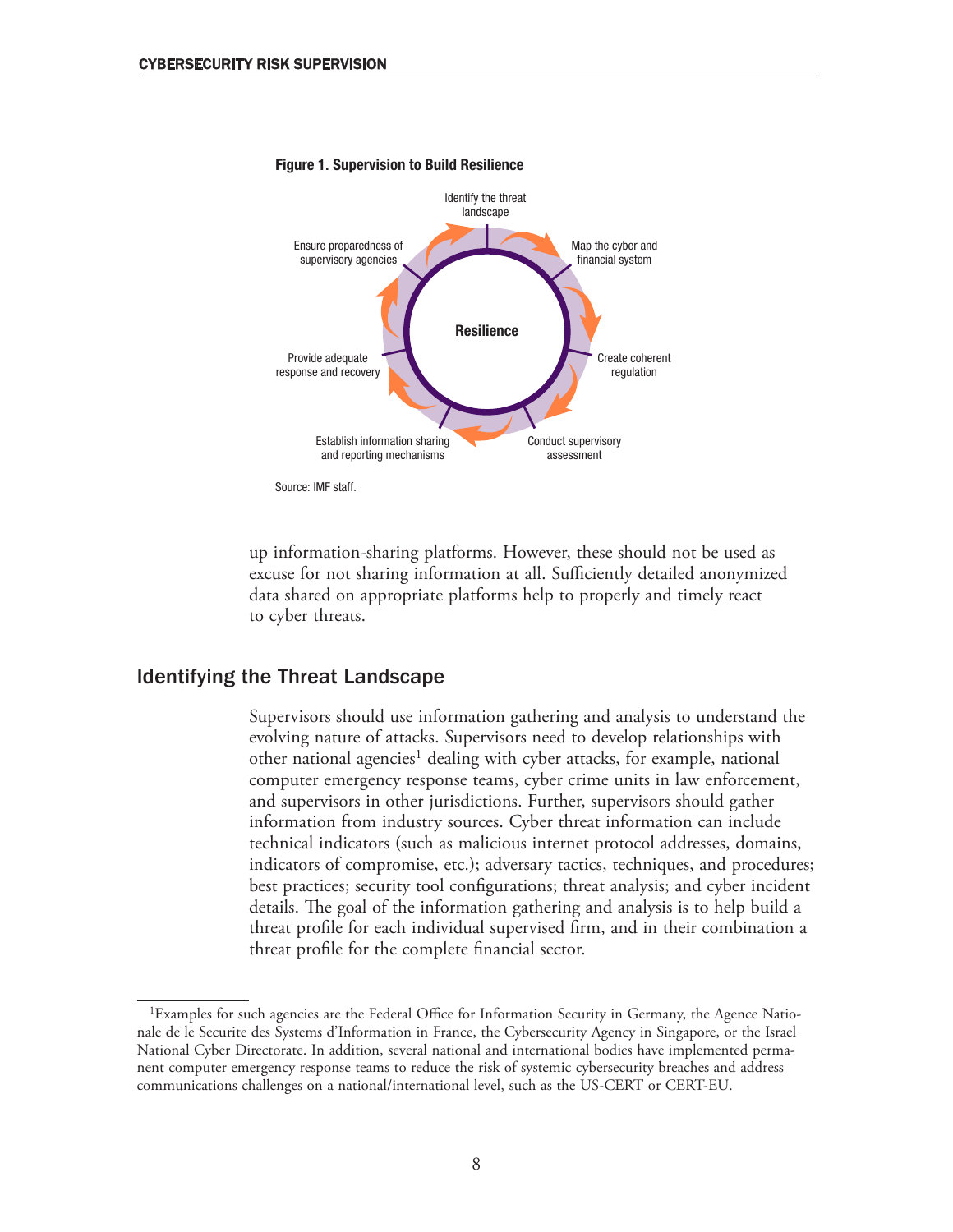Incident reporting by supervised firms is a key component of understanding the threat landscape. Well-designed incident reporting frameworks are needed to help gather data on trends in the development of the cyber threat landscape. Arrangements for information exchange and reporting can help lay the foundation for data collection. Convergence in taxonomies for cyber incidents and templates for the incident reporting is underway, making the data more comparable. The Financial Stability Board published a "Cyber Lexicon" in November 2018, comprising a set of approximately 50 core terms related to cybersecurity and cyber resilience in the financial sector (Financial Stability Board 2018). The Cyber Lexicon can help support cross-sector common understanding of relevant cybersecurity and cyber resilience terminology and lay the foundation for effective information sharing (see also the section title "Information Sharing and Reporting").

#### Mapping the Cyber and Financial System

A full picture of supervised firms and their ICT systems will underpin a supervisor's understanding of vulnerabilities in the financial system. There are two distinct steps to this process: (1) firm level and (2) sector wide. An in-depth understanding of a firm's ICT systems is the first step in this process. This step should build on supervisors' general knowledge of their supervised firms' business models, management of ICT risks, and importance for the financial sector. The second step is to consolidate firm-specific financial and technical connections to form a systemwide view—a financial sector network map that combines financial connections between systemic firms and their respective ICT connections (see Figure 2 and Annex 2). Added to this should be the identification of key technology systems in use by each supervised firm (whether they are in-house or delivered by third parties), as the usage of similar ICT systems can make supervised firms vulnerable to the same cyber attack techniques. Knowledge of both financial and technical connections will help the supervisor to conduct firm-level supervisory risk assessments (for example, operational risk assessments, including ICT risk).

Mapping financial and technology connections across the sector will help identify potential systemic risks from interconnectedness and concentrations in third-party service providers. Assessing interconnectedness of the financial system network is essential for understanding how a shock to one supervised firm/utility/service provider can spread to others, potentially leading to a cascade of liquidity shortage, write-downs, and defaults. Identification of key nodes in the financial system—for example, the payment and settlement system, financial institutions that carry out key services such as clearing and the technology systems underpinning them—should be done to understand cyber risk on a systemwide basis. The mapping of the financial sector net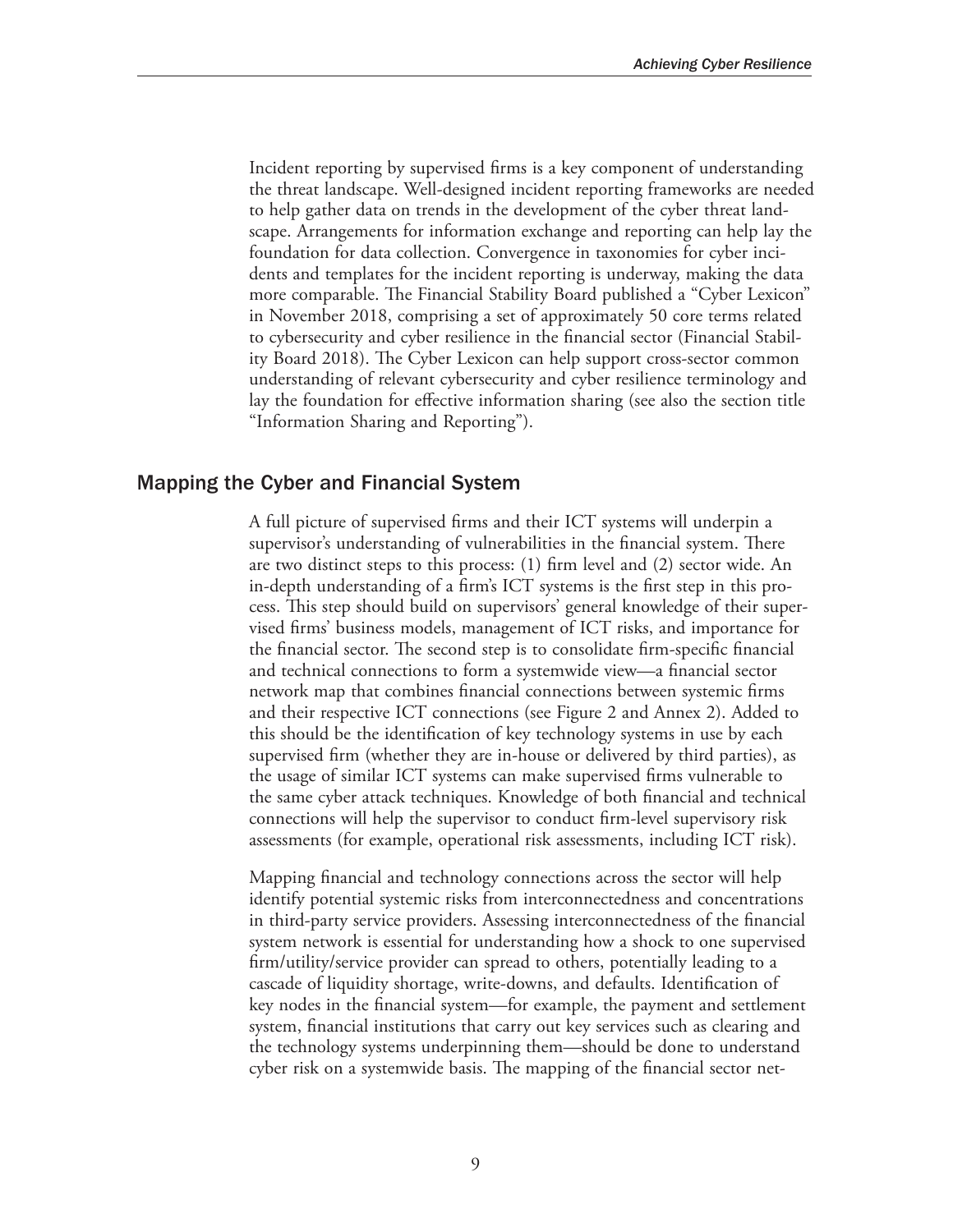work can be used to estimate the impact of a cyber attack on any of the nodes. The cyber map will also assist in identifying potential concentration risks in third-party service providers.

A diverse range of approaches to cyber mapping can be used by supervisors depending upon the size, scale, and complexity of the system. For smaller, less-complex financial systems, cyber mapping could be a relatively straightforward exercise consisting of identification of key technology systems used by individual financial institutions as well as a list of material third-party service providers consolidated to form a systemwide view. As it can be seen in Figure 2, the analysis would help supervisors identify the financial and network connections between systemic institutions in the system (for example, banks, exchanges, and payment systems, etc.). For example, a supervisor may follow a relatively basic process:

- Step 1. Identify main systemic institutions in the financial sector and extent of financial flows.
- Step 2. Survey systemic institutions (identified in Step 1) to detail the use of primary ICT including service providers.
- Step 3. Aggregate firm-specific data to form a sector-wide view of the use of ICT by systemic institutions to identify potential concentrations of platforms, service providers, etc.

For more complex systems, a more elaborate approach to cyber mapping may be needed. An emerging approach to cyber mapping consists of combining financial sector interlinkages with network linkages.2

The mapping process may help identify dependencies of the financial sector on critical infrastructure. By mapping the cyber and financial network, supervisors will identify dependencies on critical infrastructure (for example, telecommunications, power, etc.). Supervisors should play a role in the national effort to identify critical infrastructure, which will include the payment system and systemically important financial institutions. Connecting to the national process for protection of critical infrastructure will provide supervisors with additional resources and support to address potential vulnerabilities.

#### Regulation

A strong regulatory and supervisory framework should allow supervisors to substantially improve the financial sector's resilience to cyber attack. Whether the regulatory framework is based on principles or rules, the framework must grant supervisors sufficient authority to address cybersecurity risk and allow

<sup>2</sup>Annex 2 describes one approach to assess the interconnectedness of the financial system network.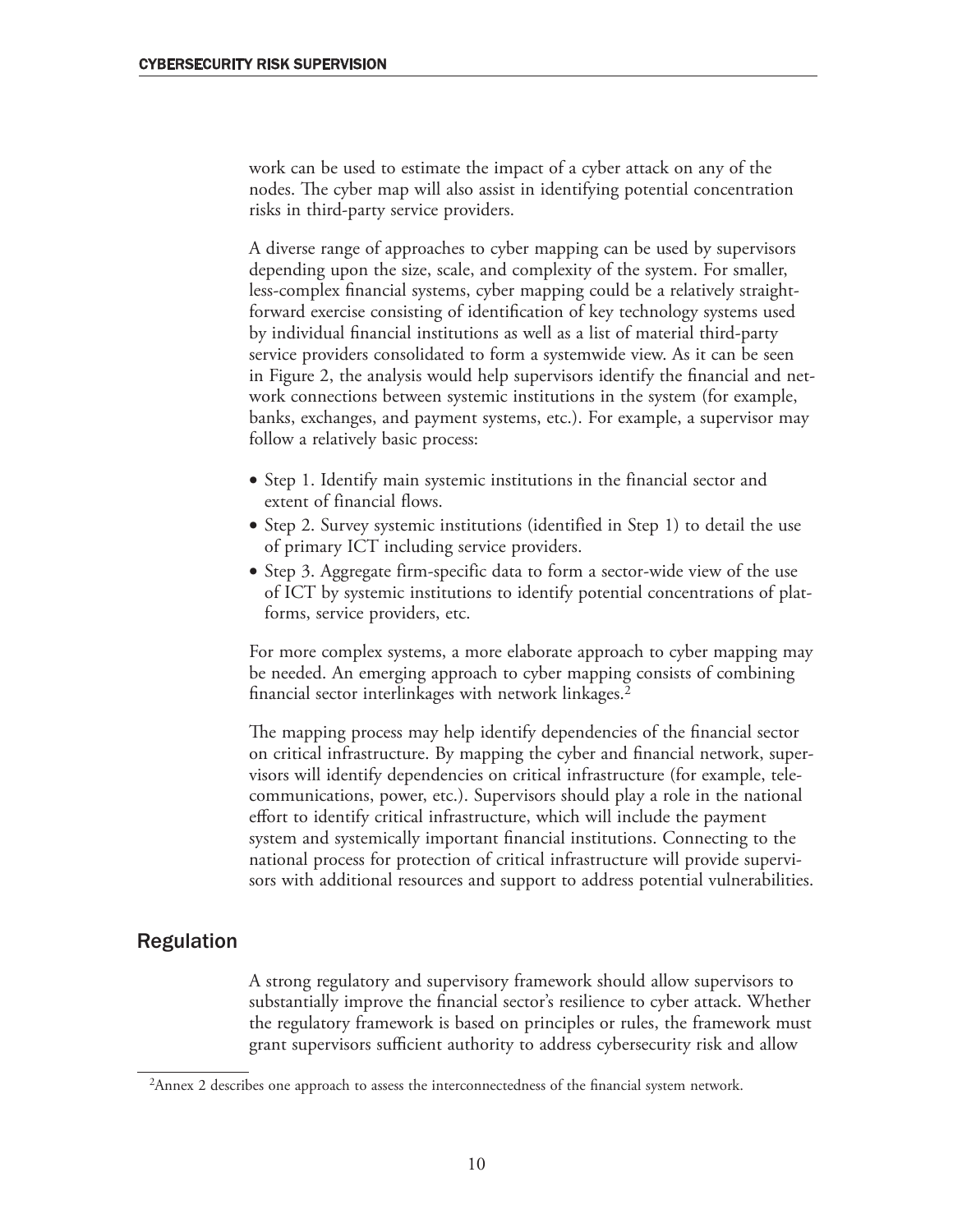

#### Figure 2. An Example of a Mapping Exercise

#### Source: IMF staff.

Note: FIs (supervised entities) are in pink; third-party technology providers (cloud service providers and internet providers) are in green. The size of the circle on the diagram is proportional to the degree of centrality, the measure of interconnectedness, and the importance of a node to the network. The stylized scheme illustrates a network in which important and central nodes, for example, a payment system, can be dependent on a single internet provider, making a technology firm a crucial piece of the system and revealing potential vulnerabilities. The inset shows that, while a node may be smaller than others, it may be a gateway to small institutions or correspondent relationships that are crucial to this particular sector.

> supervisors to be sufficiently adaptive to the dynamics of the risk. Incident reporting should be robust and should inform the continuous improvement of resilience. Cybersecurity risk should be incorporated into offsite and onsite processes, and into the overall supervisory evaluation of a firm. Understanding the risk of reliance on third-party service providers should be a key priority for firms and regulators.

> A combination of broad principles, outcome-focused rules (that provide detail on the implementation of principles), and baseline expectations that set out minimum requirements will form the basis for a robust framework. Regulations should focus more on "what to achieve" and less on "how to achieve." For example, requirements and expectations should be abstracted of technology-specific details and should predominantly state cybersecurity control objectives rather than require specific procedures or systems. The use of control objectives to describe the targeted cybersecurity stance can make frameworks more robust (for example, to withstand future changes of threat vectors, threat actor capabilities, and technologies). Although all firms face cybersecurity risk, smaller and lower-capacity firms should focus on strengthening cyber hygiene, whereas the largest and most globally connected firms and key system nodes should be subject to heightened standards. Authorities at a national and international level can work together to promote convergence regarding expectations of minimum standards and coordination and avoid unnecessary differences.<sup>3</sup>

<sup>&</sup>lt;sup>3</sup>While regulatory consistency should be a key priority, differences in approaches will remain. Over the past two years, regulators around the world have issued a significant number of new cybersecurity rules. Financial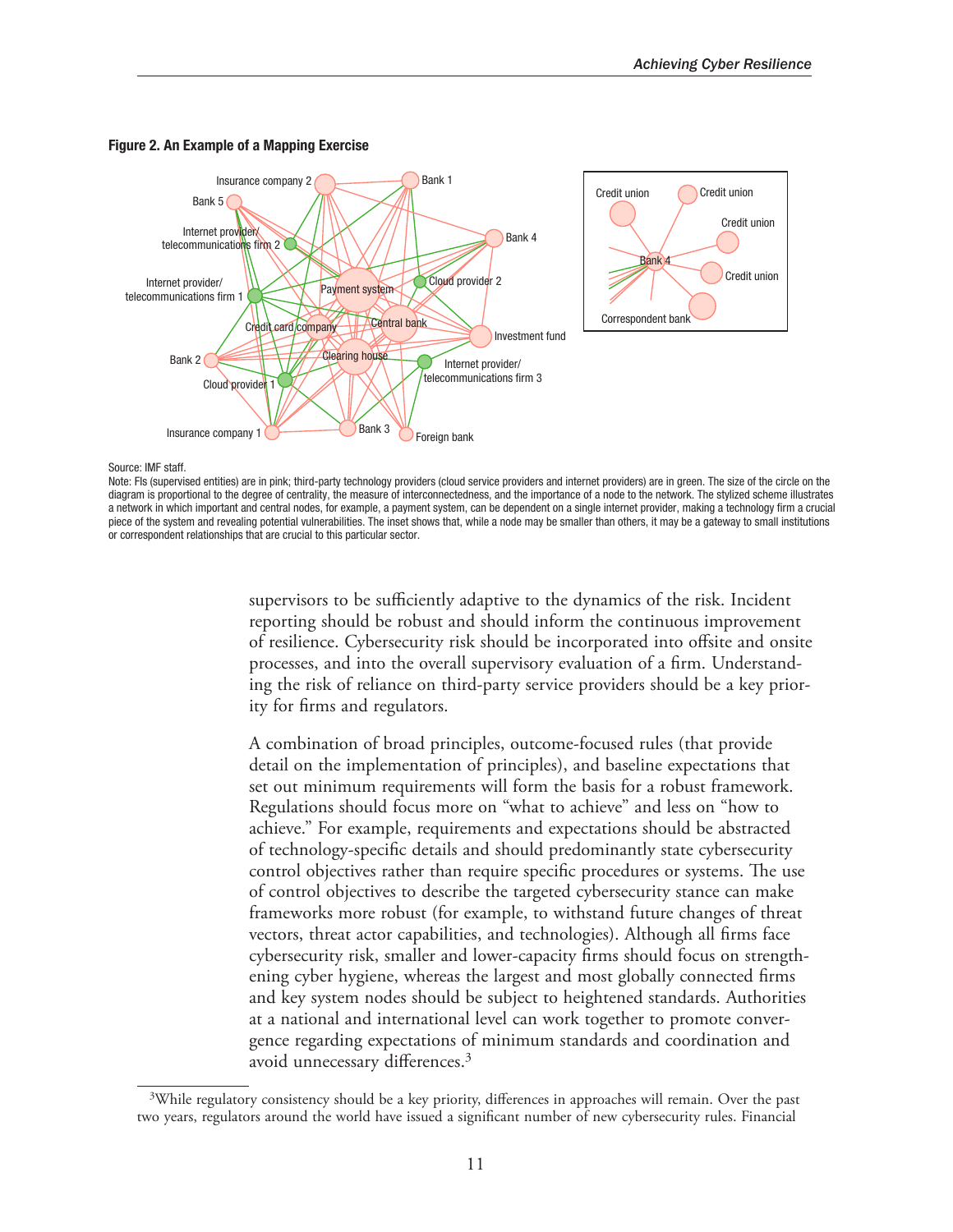Regulations for cybersecurity should be flexible enough to allow supervisors to adjust quickly to the dynamic nature of the risks. Whereas supervisors may need to establish authority through clear prescription in laws and regulations, this should be balanced with sufficient flexibility to be able to react to and address the ever-evolving nature of the threat. A principles-based rather than a prescriptive approach allows industry to develop minimum levels of risk management with supervisory engagement clarifying expectations. Overly prescriptive regulatory frameworks may quickly result in outdated approaches or point-in-time compliance-based treatment of cybersecurity by supervised firms. Given the fluid nature of cyber risk, a point-in-time compliance-based treatment—based on outdated requirements—can lead to ineffective cybersecurity risk supervision.<sup>4</sup>

Regulation should be in place to make cybersecurity requirements enforceable and to allow the use of supervisory actions where needed. Cybersecurity regulation requirements, like in other areas of regulation, should be applicable to supervised firms in a manner proportionate to their risk. Requirements setting out the range of cybersecurity risk management controls ("control coverage") should apply to all supervised firms, but increased complexity and systemic importance should be reflected in how in-depth and sophisticated those controls become (referred to as "maturity") (see the section titled "Supervisory Assessment").

Cybersecurity regulation for supervised firms should be based on existing internationally accepted technical and regulatory standards and good practice. The existing technical and regulatory standards on cyber and information security are good starting points for any regulation or supervisory expectation relating to ICT or cyber risk. These technical standards, including the US National Institute of Standards and Technology Cybersecurity Framework, ISO standards (for example, the ISO 27000 series, ISO 22301, or ISO 31000), or Information Systems Audit and Control Association's Control Objectives for Information and Related Technology framework (Information Systems Audit and Control Association n.d.) are well-developed and widely in use. There are several viable, non-contradictive technical standards for cybersecurity risk management and firms may have substantially invested in

firms are spending significant resources juggling regulatory demands and implementing the new rules. In some instances, regulations are overlapping, duplicative, and conflicting. The result, in some circumstances, is to absorb time that would be better spent building stronger defenses.

<sup>4</sup>A discussion paper by Kashyap and Wetherilt (2018) furthermore suggests three principles that regulators can adopt when drafting regulation:

<sup>1.</sup> Insist that firms operate with the presumption that a successful attack is inevitable.

<sup>2.</sup> Insist that firms plan for prolonged and systemwide disruption, with particular attention to resourcing for response and recovery.

<sup>3.</sup> Aim for two-way dialogue between firms and supervisors about appropriate recovery times.3. Aim for two-way dialogue between firms and supervisors about appropriate recovery times.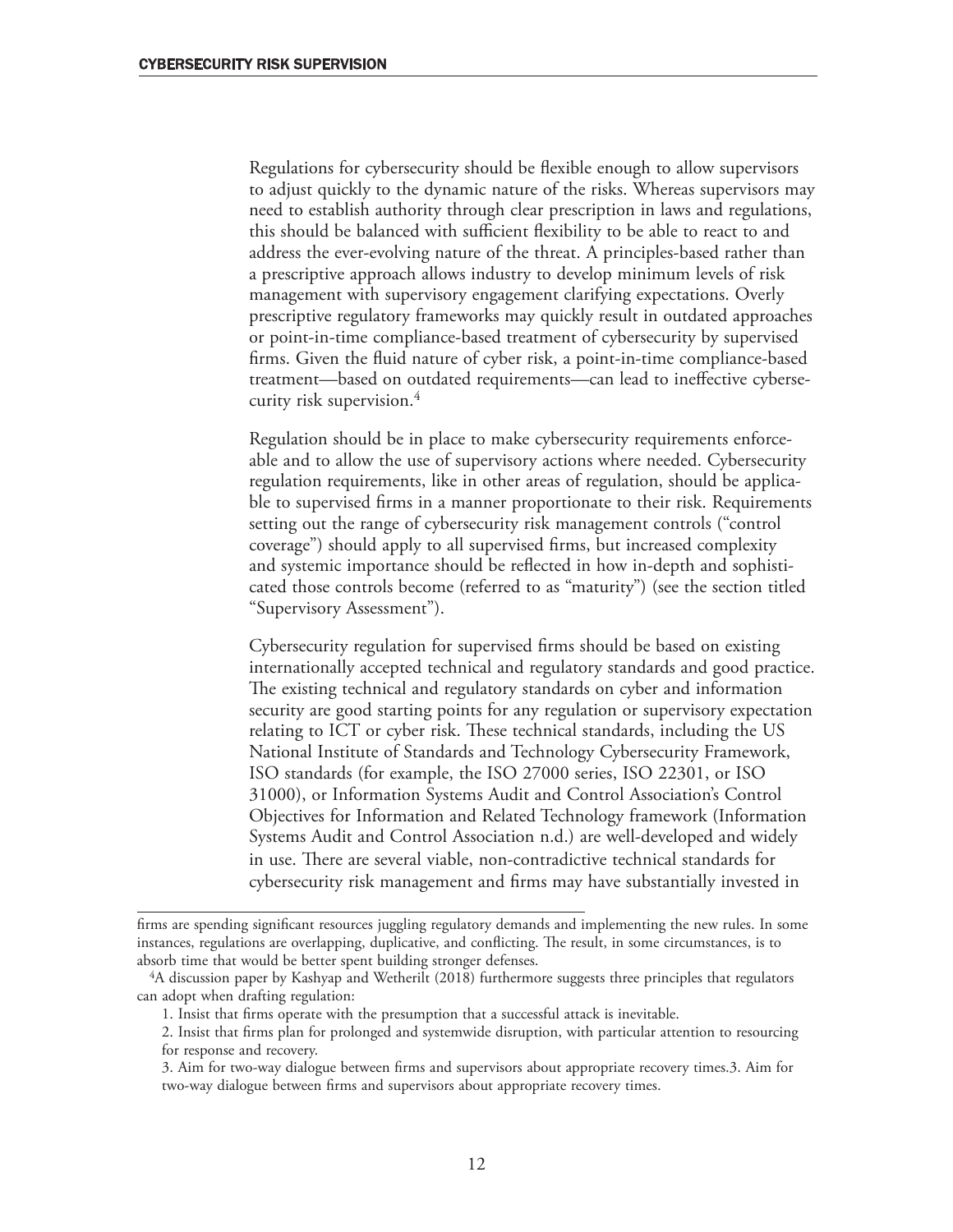one and therefore it can be counterproductive to require any specific standard. Expecting banks to generally follow existing technical standards, without enforcing a specific one, ensures the implementation of good practice while leveraging industry at the same time.

The Group of Seven countries (G7) Fundamental Elements of Cybersecurity for the Financial Sector could form the basis of regulation (see Box 1). This framework is succinct, easy to understand for nontechnical audiences, and easy to map to more detailed regulations and technical guidance.

Cybersecurity regulations should link to requirements for operational risk management, operational resilience, and business continuity generally.<sup>5</sup> Standards for operational risk management lay the foundation for more specific supervisory expectations in relation to cybersecurity (for example, Basel Committee for Banking Supervision [BCBS] Principles for the Sound Management of Operational Risk [BCBS 2011]). Common measures ensuring operational resilience and business continuity also mitigate cyber risk. For example, patch management (regular updates of existing software, including updates designed to address security flaws) is a classic ICT control area that also mitigates exposure to malware attacks, which is considered a cyber risk. Supervisors should weigh the advantages of the development and promulgation of a focused cybersecurity regulation versus a more comprehensive ICT risk management regulation. Either way, it is important to achieve consistency between cybersecurity and broader ICT risk management requirements.

The style and content of regulation will differ depending upon the jurisdiction, yet the maturity of risk management will be a key factor. Independent of the approach to regulation chosen, $6$  providing a minimum standard for the sector will strengthen overall cyber resilience. Because of the high degree of interconnectedness, even small firms may have significant impact on the security and stability of the financial system. Building on the discussion of the high-level principles developed by the G7 (discussed in Box 1), the following topics should form the baseline of an effective regulation for all supervised firms:

<sup>5</sup>Operational resilience is a key element of business continuity management as defined by international standards. ISO 22301:2012, for example, defines business continuity management as "holistic management process that identifies potential threats to an organization and the impacts to business operations those threats, if realized, might cause, and which provides a framework for building organizational resilience with the capability of an effective response that safeguards the interests of its key stakeholders, reputation, brand, and value-creating activities."

<sup>6</sup>BCBS identifies, describes, and compares the range of observed bank, regulatory, and supervisory cyber resilience practices across selected jurisdictions. See BCBS 2018.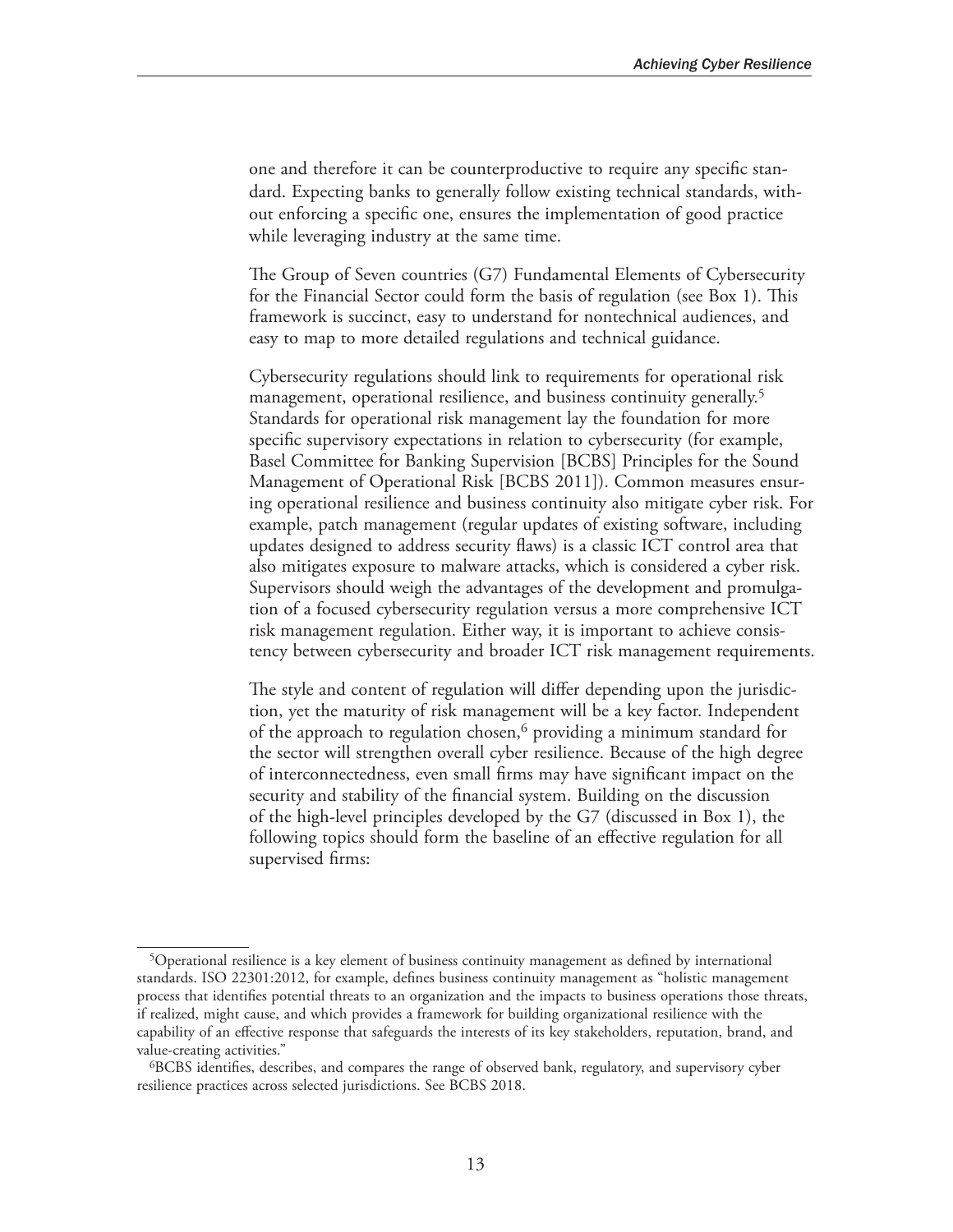#### Box 1. International Standard-Setting Efforts

The G7 has taken the lead in establishing a set of high-level principles for cybersecurity for the financial sector (Box Figure 1.1). The G7 Cyber Expert Group (CEG) comprising 23 financial authorities (finance ministries, central banks, and key regulators) across  $8<sup>1</sup>$  jurisdictions has identified a set of fundamental elements of cybersecurity for the financial sector, reflecting best practices of G7 members.2 The elements serve as the building blocks upon which public and private sector entities can design and implement their cybersecurity strategy and operating framework, informed by its approach to risk management and culture. Importantly, the elements are designed to be tailored and proportionate to the characteristics of each entity and the cyber risks it faces. In this way, the elements can be used by lower-income/lower-capacity countries as the foundations for a cyber defense architecture and a basis for regulations and supervision.

SSBs have identified tackling cyber risk supervision to be a high priority. SSBs, including the Basel Committee, CPMI-IOSCO, and IAIS—have built upon existing regulatory frameworks for the management of operational risks with supplemental guidance for cyber. The supplemental guidance focuses on aspects of risk management specific for cyber, such as information sharing, incident reporting etc. SSBs have established requirements for the management of operational risk that are high-level in nature and cover issues related to board and management oversight, security controls, legal and reputational risk management, business continuity and contingency planning, and managing outsourced activities as well as targeted guidance to complement more general requirements for operational risk management and specific topics such as business continuity and disaster recovery.

- Assignment of cybersecurity risk management responsibilities to the board and senior management; documented cybersecurity program/policy and governance
- Designation of independent chief information security officer or equivalent
- ICT/cybersecurity awareness
- Identification of critical information assets, (cyber) threats, and vulnerabilities; assessment of control effectiveness
- Identity and access rights management
- Software development lifecycle

<sup>&</sup>lt;sup>1</sup>The Group of Seven is an informal grouping of seven of the world's advanced economies comprising of: Canada, France, the United States, the United Kingdom, Germany, Japan, and Italy.

<sup>2</sup>The G7 Cyber Expert Group has published several guidelines to help promote cyber resilience. See for example: G7, G7 Fundamental Elements for Cybersecurity, October 2016, https://www.gov.uk/ government/publications/g7-fundamental-elements-for-cyber-security.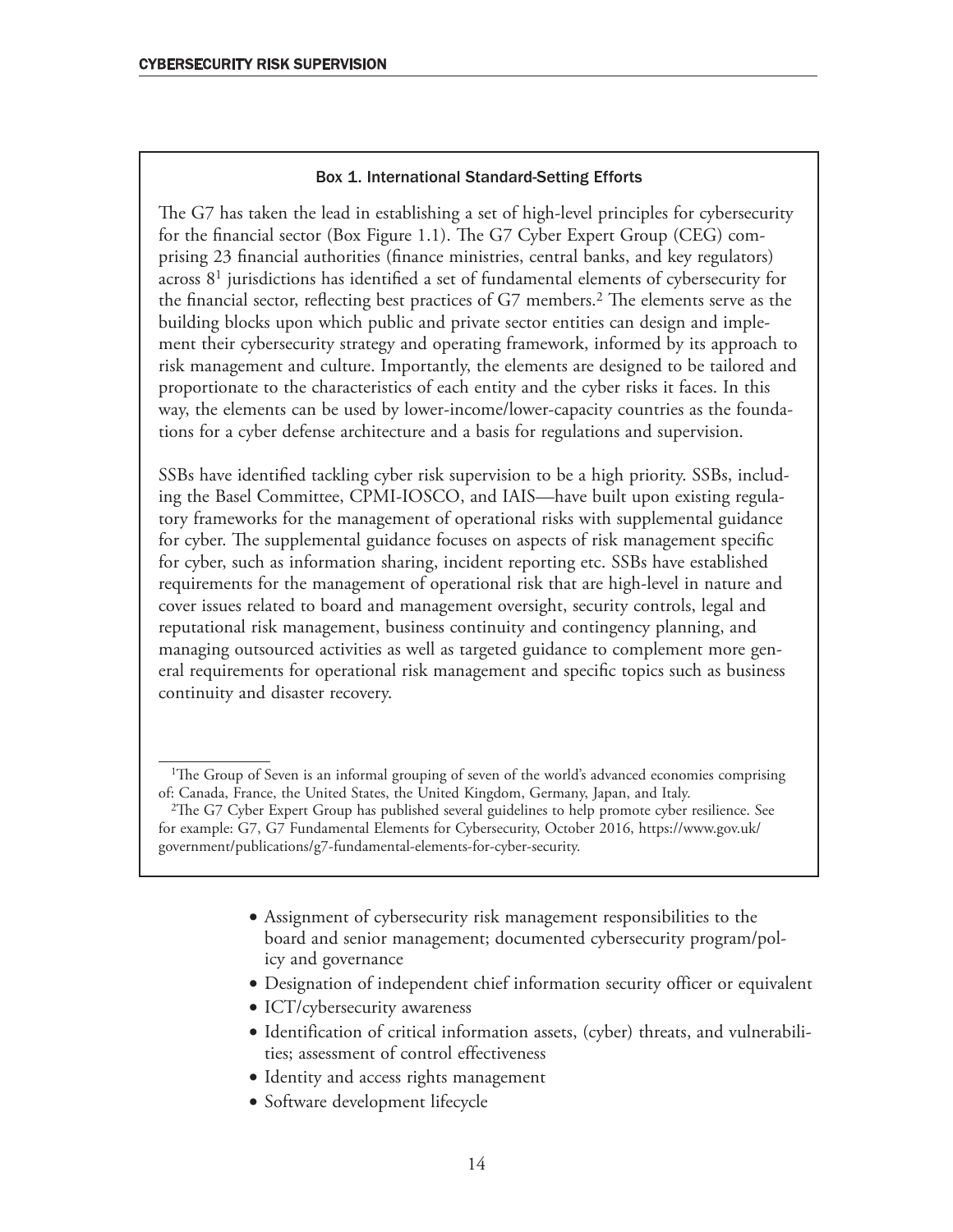

- Security event logging and monitoring; malware prevention; security reviews (such as vulnerability scans, penetration, or red team testing)
- Business and ICT continuity and operational resilience
- Vendor and outsourcing risks management
- Cyber incident reporting
- Number and know-how of cyber/information security professionals
- ICT governance and ICT strategy
- Physical and network security
- Independent information security reviews, assessment, and testing.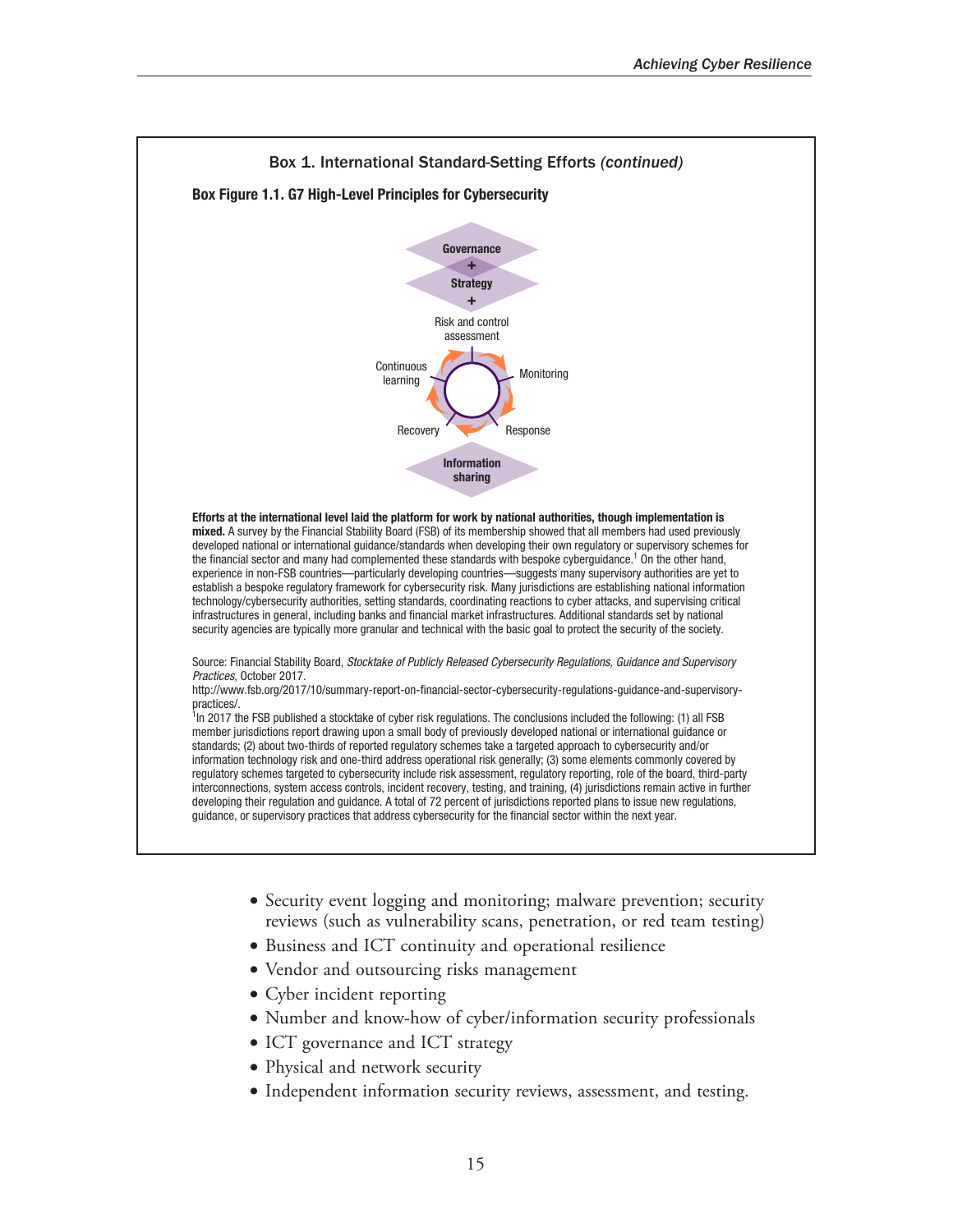Regulation should emphasize the continuous improvement approach and the pivotal role of risk and control assessment in cybersecurity risk management. The continuous improvement cycle concept<sup>7</sup> is widely used in ICT and cybersecurity risk management systems, and it hinges on a realistic and comprehensive risk assessment. Regulation should promote minimum scope, timing, and follow-up requirements. However, it is recommended that regulation remains agnostic on the actual methodology, which should be assessed in the supervisory process.

#### Supervisory Assessment

Cybersecurity risk should be assessed as part of the supervisory review process.8 Due to its large potential impact on a firm's viability, cyber risk is an important subcategory of operational risk. Cybersecurity risk assessments are often undertaken within the operational risk assessment as part of the ICT risk assessment. Cybersecurity risk is relevant to the assessment of a firm's governance, strategy, business model, and risks to capital. Cyber and ICT risks are typically considered material, as ICT systems form the backbone of almost all banking processes and distribution channels, support automated control environments on which core banking data is based, and are the key enablers of firms' strategy. The importance of ICT in strategic decisions is growing as technological innovation became a key source of competitive advantage.

Supervisory manuals based on the cybersecurity regulation need to be developed. Manuals set out concrete guidance on how to conduct a consistent assessment of a firm's ICT or cyber risk profile (inherent risk), and its ICT or cyber control maturity level. The ICT or cyber control maturity assessment should cover all relevant topics ensuring sufficient cyber hygiene for all supervised firms, as set out earlier. The supervisory manual should also explain how the resulting residual risk will further influence risk-based ICT/ cyber risk supervision and oversight activities (see later discussion). Dedicated guidance for onsite examiners—setting out minimum procedures for col-

<sup>7</sup>Often referred to as the Plan-Do-Check-Act cycle or Deming cycle, the concept is the basis of several quality management approaches, including ISO standards, and is particularly suited to managing fast-changing cyber risk. For example, even though the latest ISO 27001 version does not mention it by name, the entire structure of it follows the Plan-Do-Check-Act concept.

<sup>8</sup>The European Banking Authority guidelines on ICT risk assessment show how the assessment of information security or cybersecurity can be integrated into the Supervisory Review process. The guidelines aim to ensure convergence of supervisory practices in Europe and contain concrete guidance for supervisors on how the assess a firm's ICT strategy and governance and a firm's ICT risk exposures and controls. Although cybersecurity is not explicitly mentioned, it is included the broader context of information security (European Banking Authority 2017).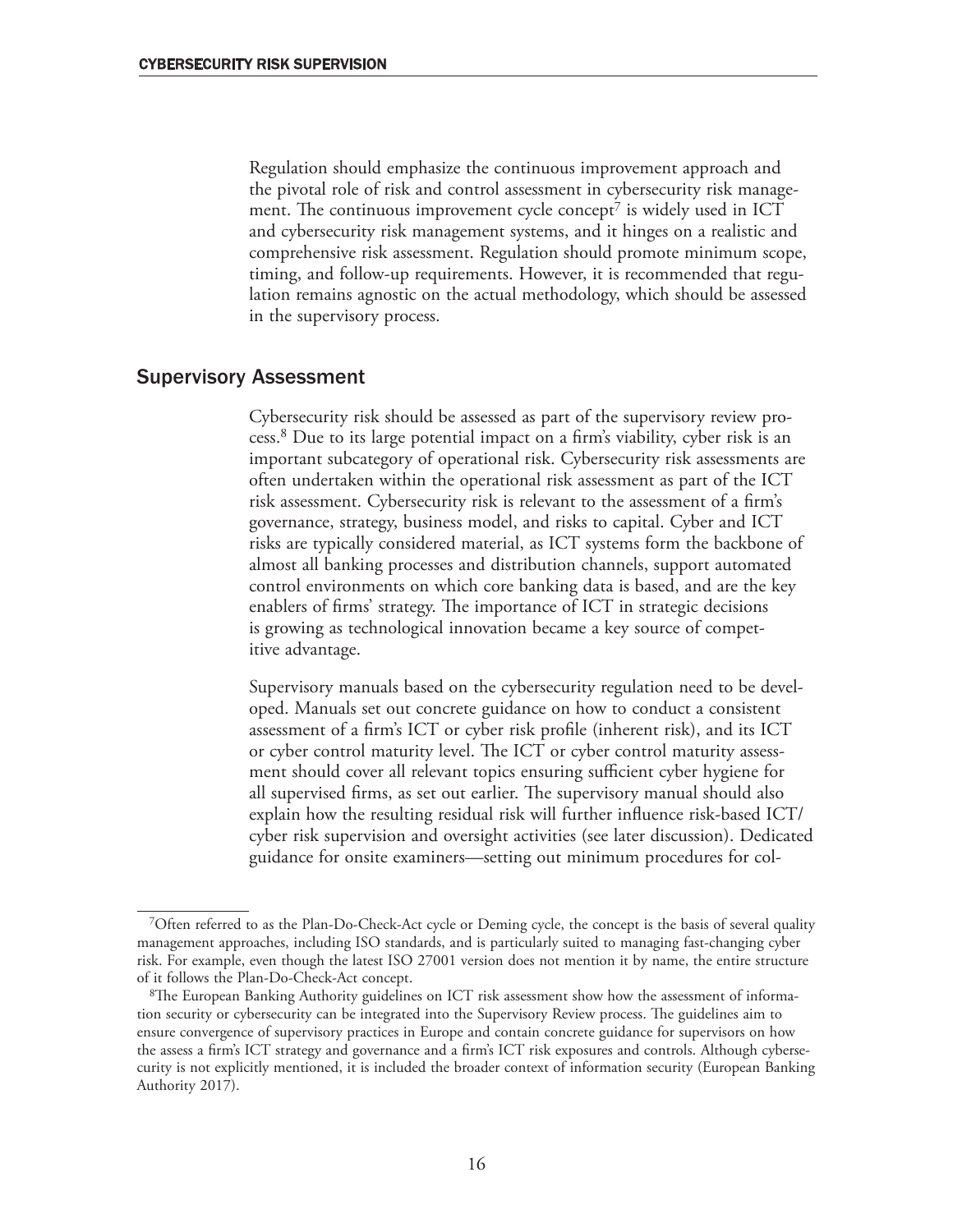lecting evidence, assessing compliance, and reporting—should complement supervisory manuals.

As a starting point, supervisors must understand the cyber risk profile of supervised firms by assessing relevant threats and identifying vulnerabilities. The assessment of financial systems' general threat landscape informs the assessment of each individual firm's threats and vulnerabilities. When assessing the cybersecurity risk profile of a firm, supervisors should consider all relevant information about the firm's cybersecurity risk exposure. Clear indicators can be defined that help to monitor the potential impact of a significant loss in the availability, integrity, or confidentiality of the firm's critical information. Examples of indicators are (1) the level of internet dependencies of critical ICT systems, (2) the complexity of the general ICT system landscape, or (3) the outdated nature of critical ICT systems. Although all firms face cybersecurity risk, smaller and lower-capacity firms should focus on strengthening cyber hygiene, and the largest and most globally connected firms and key system nodes should be subject to heightened standards commensurate with their size, scale, interconnectedness, and risk profile.

The cybersecurity risk profile of a supervised firm informs the cyber risk control maturity level expected by the supervisor. The higher the exposure of a supervised firm to ICT or cybersecurity risks, the greater the expectation of maturity of controls. For example, identity management is a key control requirement applicable to all financial sector participants, but the way it is implemented can vary from simple manual methods in case of a small securities firm with low cybersecurity risk exposure to sophisticated automated solutions in case of a large firm with a high exposure to cybersecurity risk. In addition, while baseline controls should be implemented by all firms, small or big, additional control measures are expected from firms with a high inherent cyber risk.

Testing the implementation of risk control requirements, as defined in regulation and supervisory manuals, will provide important insights to supervisors. A properly implemented risk control framework can prevent inherent cyber risks<sup>9</sup> from materializing and therefore lay the foundation for ex ante cyber resilience. Critically, supervisors should ensure that supervised firms have strong risk assessment programs in place built on an understanding of information technology assets and their criticality in terms of availability, confidentiality, and integrity. The criticality assessment conducted by the supervised firm can help the supervisor to identify and prioritize relevant threats and vulnerabilities and decide on the effectiveness of existing controls. Generally, supervisors should enforce an enterprise-wide approach to cyber

<sup>9</sup>An inherent risk describes the probability and impact of a loss existing in a business environment in the absence of any action and control.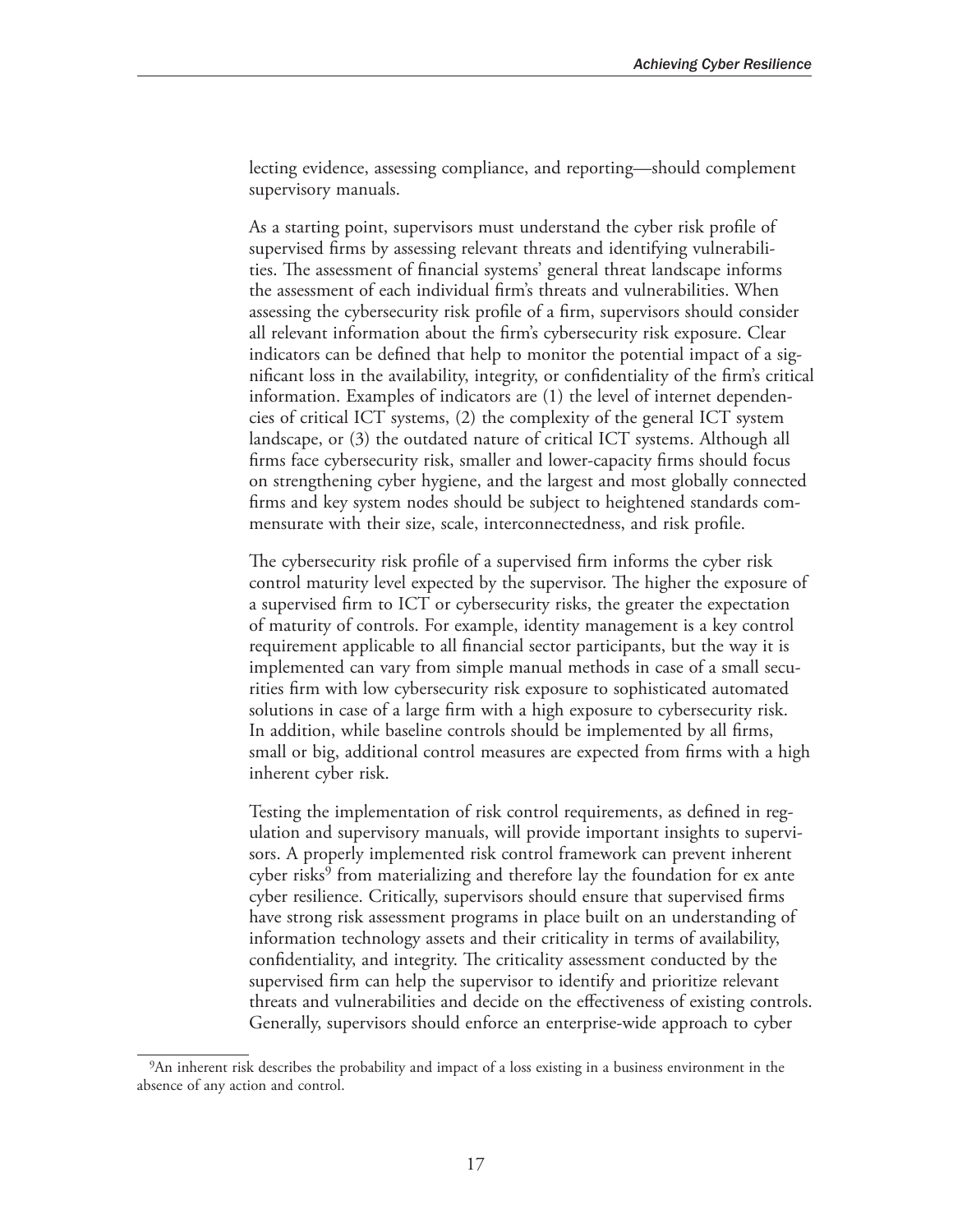risk management by supervised firms. The business costs of a potentially successful cyber attack should be considered in risk management planning. As examples:

- A cyber attack disrupting the firms' connection to trading platforms and, at the same time, rendering business continuity arrangements ineffective by cutting communication lines could leave the firm with exposures that it cannot manage but which the attacker can take financial advantage or to open positions against which the attacker could trade.
- A cyber attack that grants the attacker access rights would allow the initiation and approval of payments and control over fraud monitoring systems, which could lead to large undetected malicious transactions.
- A cyber attack encrypting all accounting and customer data, including backups, could lead to a significant loss of revenue and goodwill.

Significant residual risks can be a trigger for supervisory measures. Where cyber threats can potentially exploit vulnerabilities of an ICT asset due to an ineffective or missing control, a residual risk exists. Supervisors should be aware of any significant residual cybersecurity risks of a supervised firm and their potential impact on the financial system. The higher the impact on the financial system, the higher cybersecurity risk-control maturity-level expectations should be. As risks are rapidly evolving, supervisors typically expect a control maturity level that exceeds the inherent cyber risk level from critical nodes (Figure 3). Even supervised firms with a low inherent risk might be required to have a medium level of cybersecurity controls in place, for example, where cyber mapping has revealed their criticality for the financial system. Where the control maturity level is below supervisory expectations (pink and red areas in Figure 3), remediation plans addressing deficiencies can help to incentivize fast risk mitigation. Whereas capital add-ons are not a solution for deficient risk management, supervisors may want to incentivize risk mitigation via capital measures. Equally, the inclusion of probable cybersecurity risk–related loss scenarios in the economic capital calculations conducted by the supervised firms themselves should help inform management decisions regarding the need for risk management.

A framework developed by the US Federal Financial Institutions Examination Council (FFIEC)10 covering the cyber risk profile and cyber control maturity assessment is one example of a standard that can be adopted by supervisors. The framework was developed to help firms identify their risks

<sup>&</sup>lt;sup>10</sup>The FFIEC was established on March 10, 1979, and is a formal interagency body empowered to prescribe uniform principles, standards, and report forms for the federal examination of financial institutions by the Board of Governors of the Federal Reserve System, Federal Deposit Insurance Corporation, National Credit Union Administration, Office of the Comptroller of the Currency, and the Consumer Financial Protection Bureau. For more information, see https://www.ffiec.gov/about.htm.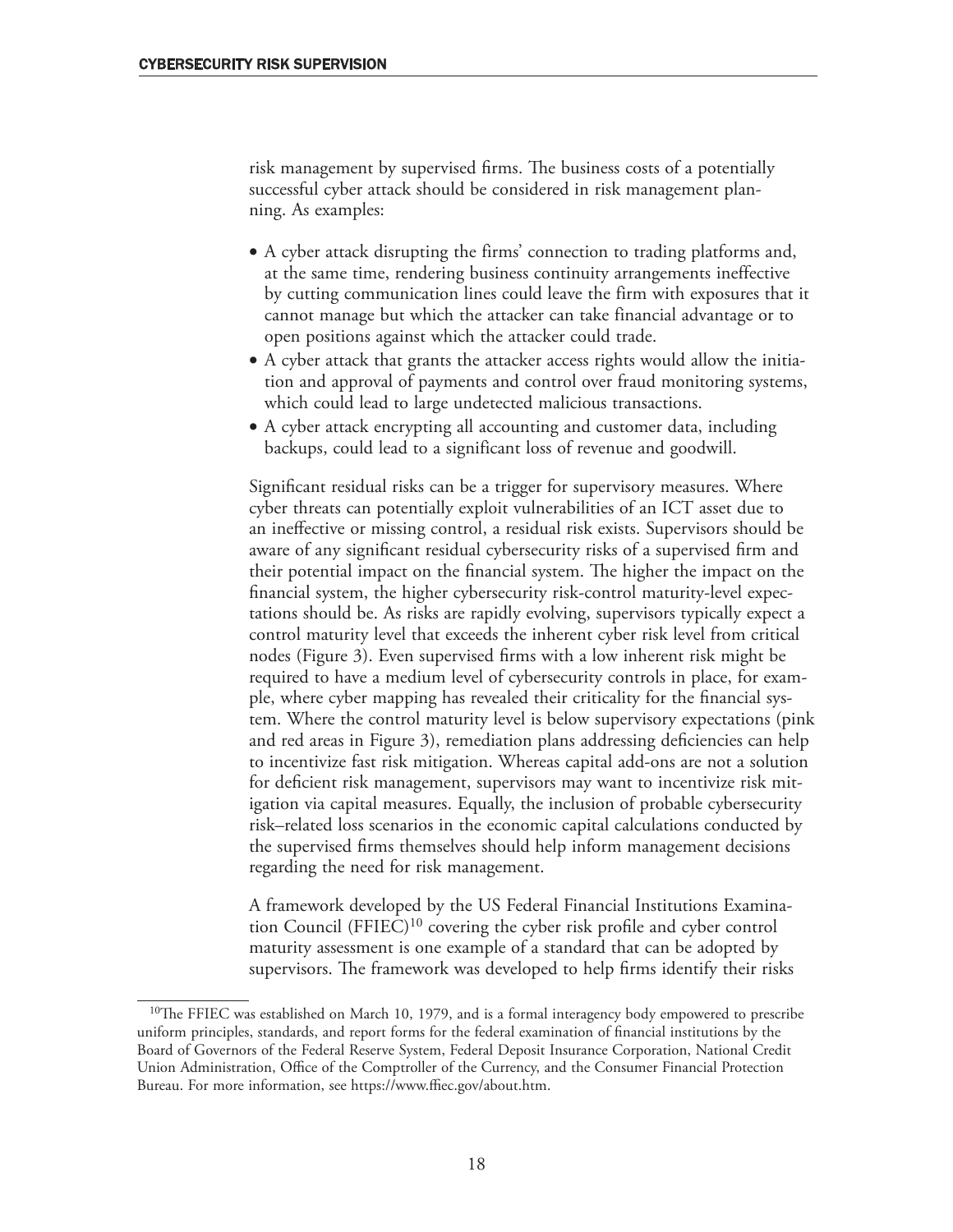

#### Figure 3. Cyber Risk Maturity-Control Matrix

This axis measures the cyber risk profile of the institution (also rated low, medium, and high).

Source: IMF staff.

and determine their cybersecurity preparedness. The assessment provides a repeatable and measurable process for financial institutions to measure their cybersecurity preparedness over time. Using the information outlined in the FFIEC's assessment, the Financial Services Sector Coordinating Council for Critical Infrastructure Protection and Homeland Security developed the Automated Cybersecurity Assessment Tool to provide all members of the financial services industry with an outline of the guidance and a means to collect and score their responses to the assessment questions (Box 2). The tool is remarkable among published cybersecurity assessment methods because it is specifically tailored for the financial sector. Supervisors considering the tool should adapt it to their jurisdictions, because it is calibrated to the size and maturity of the US financial sector. Once adapted, a similar tool can be used as a self-assessment that is collected, analyzed, validated, and acted upon in the supervisory process. Supervisors should prioritize validation during onsite examinations. A good approach in this regard is to do sample-based effectiveness testing of the declarative statements marked as implemented.<sup>11</sup>

When conducting a cybersecurity risk assessment, supervisors should also be aware of potential risks associated with using third-party providers. In recent years, outsourcing of ICT has increased due to firms' earnings pressure and the drive for efficiency. This movement has not been isolated to traditional technology-based services such as core bank processing, and it may now

<sup>&</sup>lt;sup>11</sup>Declarative statements in the FFIEC tool are in fact high-level control descriptions that can be tested for effectiveness using well-established audit techniques.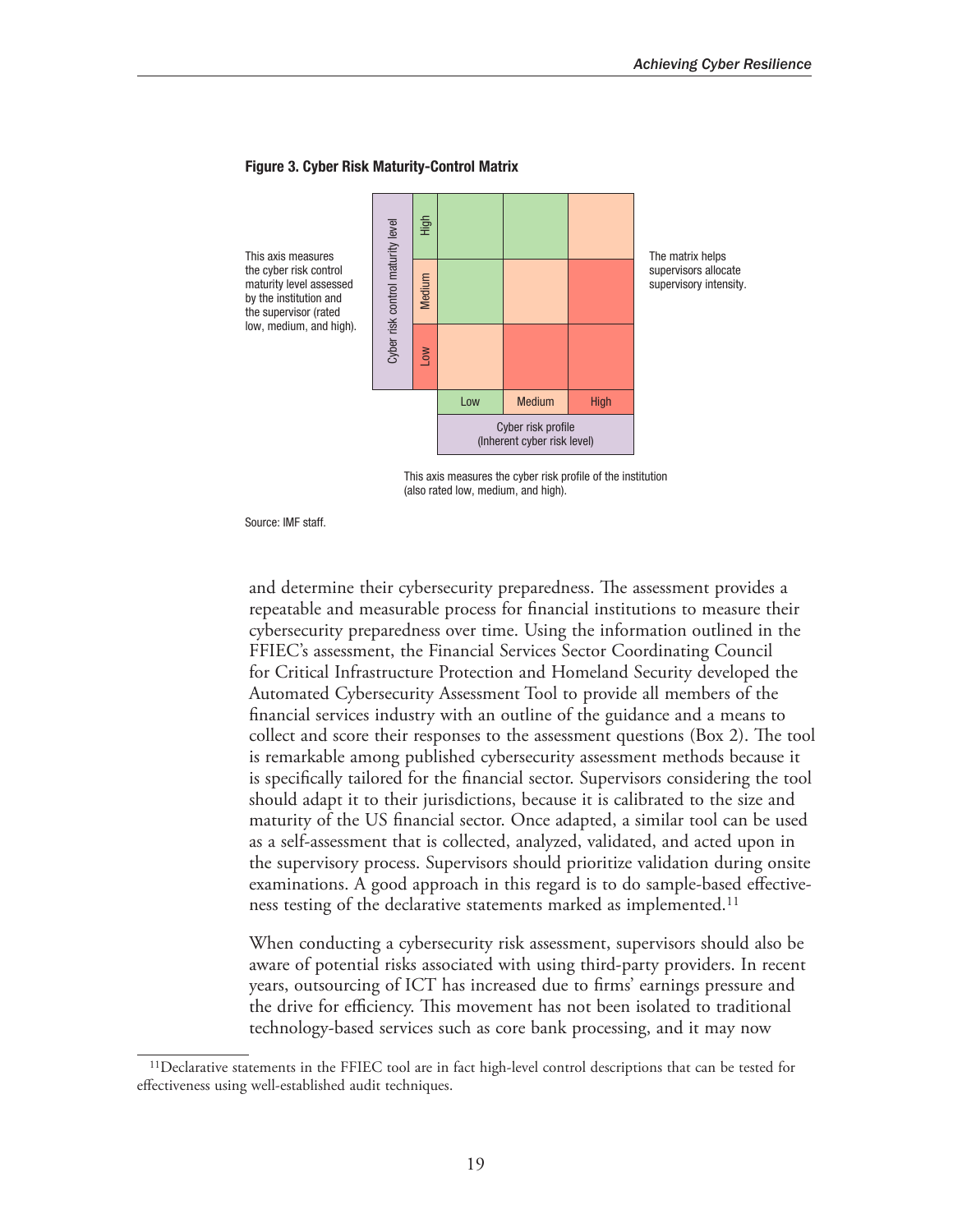#### Box 2. US FFIEC Cybersecurity Assessment Tool

#### *Process Flow for Institutions*

Step 1: Read Overview for Chief Executive Officers (CEO) and Boards of Directors to gain insights on the benefits to institutions of using the Assessment, the roles of the CEO and Board of Directors, a high-level explanation of the Assessment, and how to support implementation of the Assessment.

Step 2: Read the User's Guide (Updated May 2017) to understand different aspects of the Assessment, the relation between the inherent risk profile and cybersecurity maturity, and the process for conducting the Assessment.

Step 3: Complete Part 1: Inherent Risk Profile of the Cybersecurity Assessment Tool (Updated May 2017) to understand how each activity, service, and product contribute to the institution's inherent risk and determine the institution's overall inherent risk profile and whether a specific category poses additional risk.

Step 4: Complete Part 2: Cybersecurity Maturity of the Cybersecurity Assessment Tool (Updated May 2017) to determine the institution's cybersecurity maturity levels across each of the five domains. This is done by marking all declarative statements as implemented, not implemented, or not applicable. Based on this input the tool calculates the maturity levels across five cybersecurity domains (Cyber Risk Management & Oversight, Threat Intelligence & Collaboration, Cybersecurity Controls, External Dependency Management, Cyber Incident Management and Resilience).

Step 5: Interpret and analyze assessment results to understand whether the institution's inherent risk profile is appropriate in relation to its cybersecurity maturity and whether specific areas are not aligned, and warrant developing a strategy to reduce inherent risk and improve the maturity levels.

> include loan portfolio analysis, interest rate risk modeling, or risk management services. Supervisors should ensure that ICT security requirements including minimum cybersecurity requirements, specifications of the firm's data life cycle, requirements regarding location of data centers, and data encryption requirements—are in line with the supervisor's expectations. Incident handling procedures, including escalation and reporting, should not become ineffective due to any outsourcing or other contractual arrangement with any third party, irrespective of if this party is part of the firm's affiliated group or not.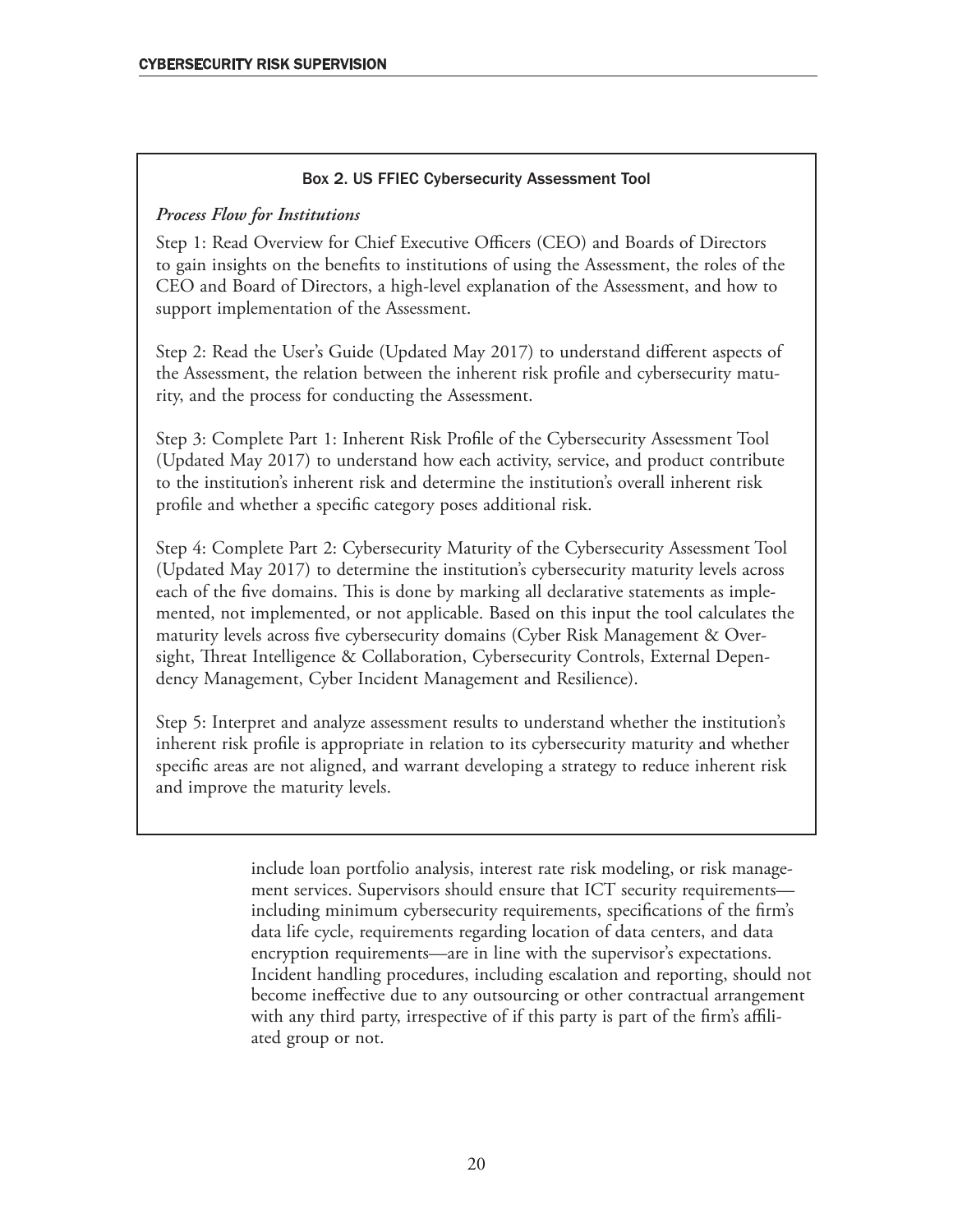Supervisors should prioritize the assessment of firm's third-party risk management in on- and offsite supervision programs. There are a multitude of approaches to assessing third-party risk management. Among others, the US Federal Reserve Bank and the European Banking Authority have published detailed expectations on a supervised firm's third-party risk management, and the Basel Committee on Banking Supervision has articulated observed best practices (see Box 3).

To be effective, authorities need to ensure that supervisors have the necessary experience and expertise to conduct effective cyber risk supervision. To assess a firm's cyber risk profile and cybersecurity risk control maturity level, adequate technical skills and an appropriate number of resources are needed. An increasing number of cyber attacks and the rising potential of material losses and business interruptions caused by these attacks has led to increased supervisory and oversight efforts. Globally, supervisory authorities are implementing measures to strengthen specialist and generalist skills on this topic to assess the cyber threats and risks to which the entities under their supervision are exposed. Nonetheless, skills gaps do exist in many jurisdictions. Filling these staffing gaps should be a key concern of authorities, given the impact cyber threats can have for financial stability. The combination of generalist supervisory skills (with an operational risk management focus) complemented with technical specialists (often drawn from staff within a central bank responsible for ICT) have proven to be an effective solution.<sup>12</sup>

#### Information Sharing and Reporting

Effective information sharing and reporting are essential elements to combat cyber threats. At the domestic level, information on threats, emerging technologies, and other intelligence can be shared among industry participants, as well as between supervisory counterparts and more broadly from a critical infrastructure perspective (Figure 4). Sufficiently detailed anonymized data shared on appropriate platforms help to properly and timely react to cyber threats. In addition, information on incidents and successful attacks should be reported by regulated entities to their supervisors. Trust is the essential element in effective information sharing and cooperation among supervisors and supervised firms. Strengthening trust will support cyber resilience for the financial system as it is increasingly interconnected. Data policies are also crucial underlying elements—data protection requirements should be considered when setting up information-sharing platforms. However, these requirements should not be used as an excuse for not sharing information at all.

<sup>&</sup>lt;sup>12</sup>This is only correct as an interim measure until a properly skilled dedicated cybersecurity supervisory team can be established.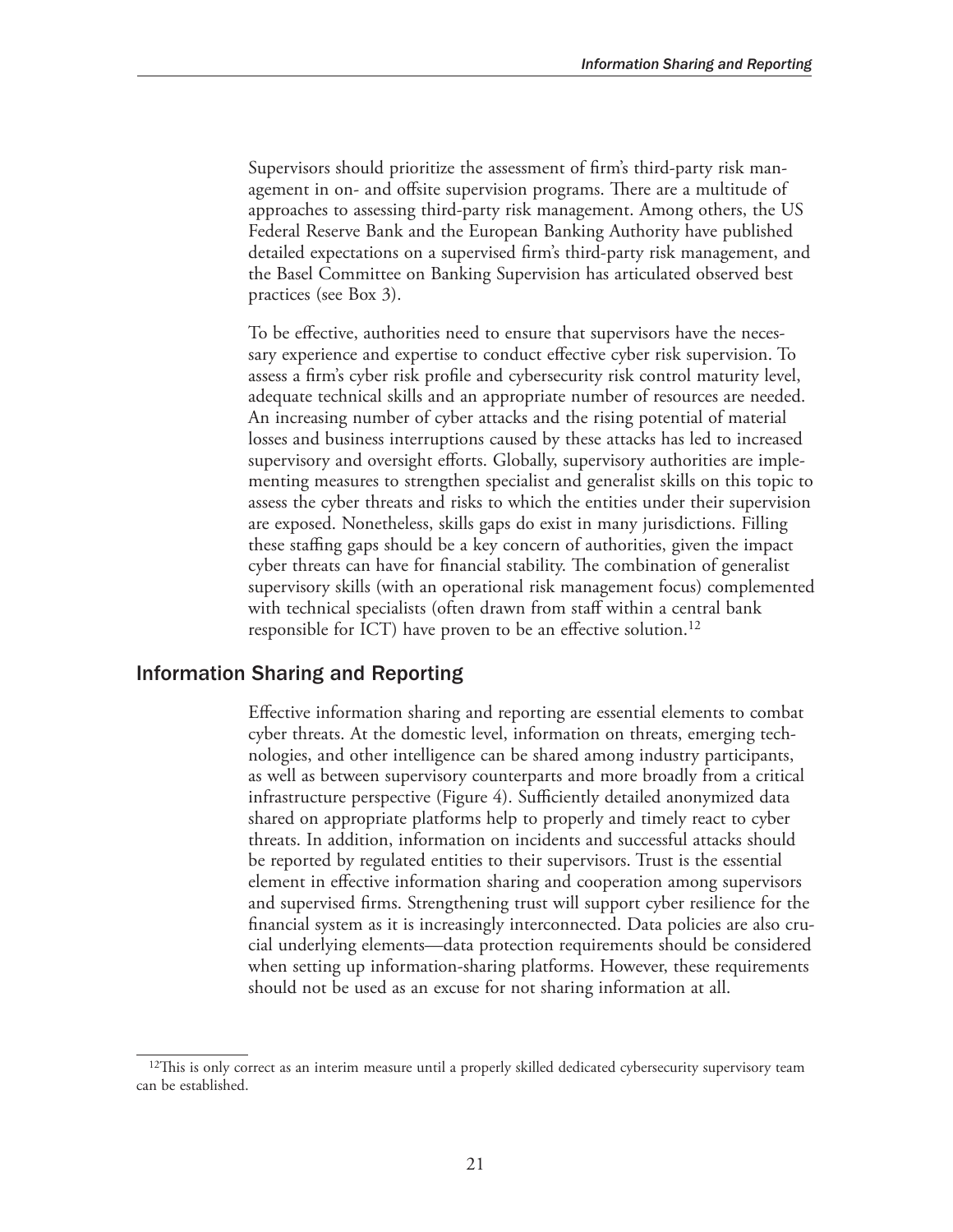#### Box 3. The European Banking Authority and US Federal Reserve Bank's Approach to Supervising Third-Party Risks

The Bank Service Company Act provides US federal banking agencies with the authority to regulate and examine the performance of certain services by third-party service providers to a depositor institution (DI) or affiliate to the same extent as if such services were being performed by the DI on its own premises. Supervision activities have focused on services provided by technology service providers that host or process core banking applications, payments, accounting, and critical data systems with the caveat that the scope of examinations is limited to the services being performed for DI customers.

Outsourcing risk management includes several steps:<sup>1</sup>

- Risk assessment landscape: Identify the service providers and assess their qualifications as well as potential benefits and risks from the point of view of a DI, ensuring that outsourcing is consistent with the institution's strategy and business model (that is, scope, complexity, and importance of outsourced functions).
- Due diligence for the selected service providers: Evaluate the service provider based on the key components—business background, reputation, and strategy, financial performance, operations, and internal controls.
- Assessment of contract provisions and considerations, incentive compensation review, and business continuity and contingency plans.
- Continuous oversight and monitoring of service providers.

The European Banking Authority has been following a similar approach. In its guidelines on outsourcing arrangements, $2$  the European Banking Authority goes, however, in even more detail and explicitly covers cloud services. In addition to what is mentioned previously, the requirements include:

- Concrete governance requirements;
- A proper outsourcing policy;
- Assessment of conflicts of interest;
- Business continuity plans covering the failure of a critical service provider;
- Internal audit function;
- Documentation;
- Specific provisions on sub-outsourcing of critical or important functions; on security of data and system; on access, information, and audit rights; and on termination rights;
- Oversight of outsourced functions;

<sup>1</sup>Federal Reserve. 2013. Guidance on Managing Outsourcing Risk, December 2013. https://www .federalreserve.gov/supervisionreg/srletters/sr1319a1.pdf.

<sup>2</sup>European Banking Authority. 2018. Guidelines on Outsourcing Arrangements. https://www.eba .europa.eu/regulation-and-policy/internal-governance/guidelines-on-outsourcing-arrangements.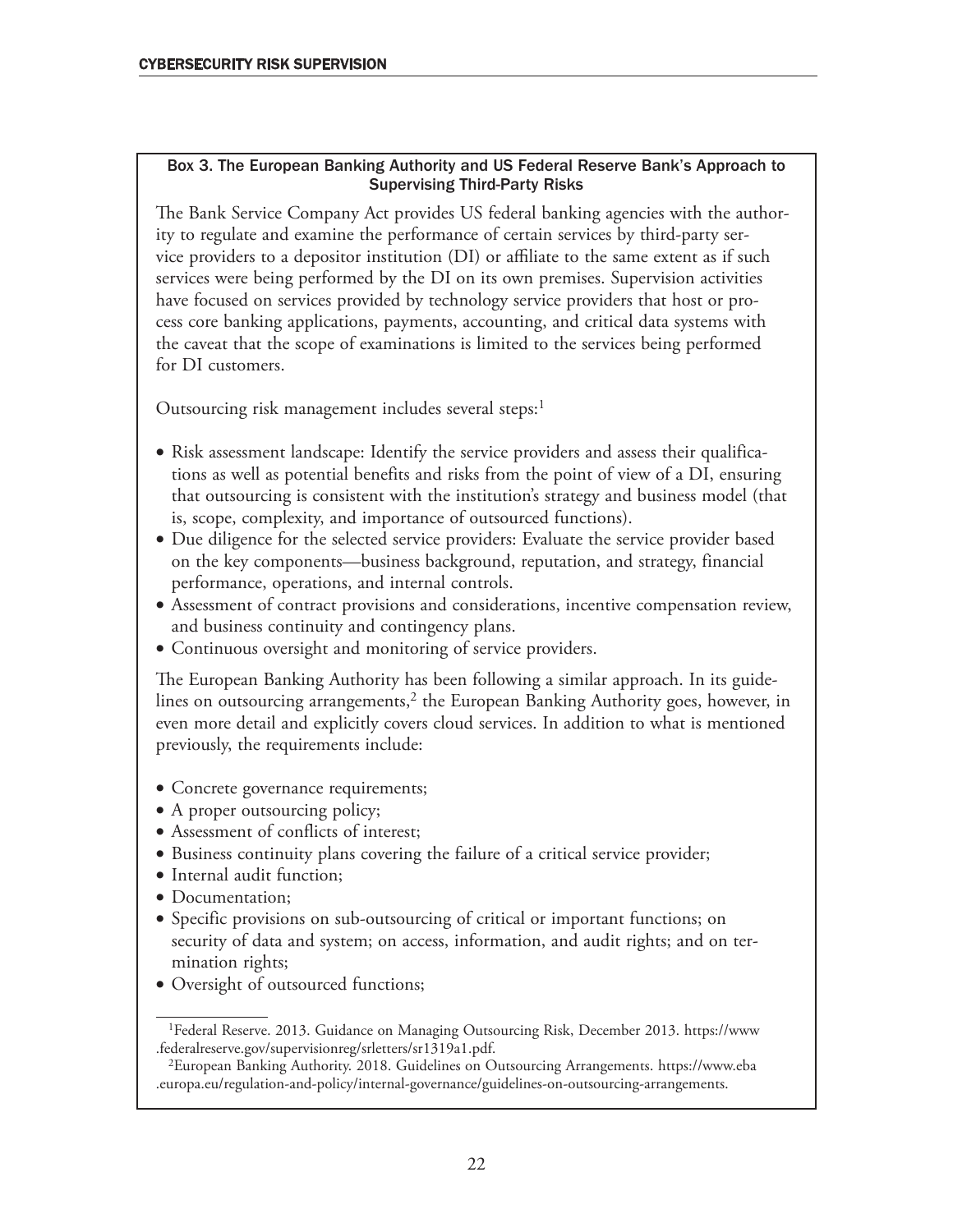#### Box 3 *(continued)*

- Exit strategies; and
- Adequate reporting to supervisors.

National approaches to supervising third parties (as explained previously) are often based on guidance developed by international standards-setting bodies, which have long set expectations for outsourcing in financial services.3 The BCBS published its "Principles for the sound management of operational risk and the role of supervisors," which lays the foundation for approaches to third-party risk management.

The sharing of information among firms is a key element in strengthening resilience of the financial sector against cybersecurity risks. The G7 Fundamental Elements state, "Given information sharing's importance, entities and public authorities should identify and address impediments to information sharing." Challenges include the need to establish trust, achieve interoperability and automation, safeguard sensitive information, and evaluate the quality of received information. Arguably the main impediment is legal—specifically the fear of legal reprisal. Legal risks of sharing can come mostly from sharing too much or too broadly and failing to act on the information received.<sup>13</sup> Industry-led initiatives have been successful to date, and in the event information sharing between firms is not effective, supervisors could play a role to facilitate effective sharing.

Supervisors should establish clear requirements on cyber incident reporting. Mandatory cyber incident reporting is a fundamental need, and many of the leading jurisdictions have enacted regulation to this end. Reporting requirements should establish a threshold that ensures enough information is reported to focus attention on significant issues, avoiding too much reporting, which in addition to imposing costs also may result in so much information that significant issues are obscured. A threshold could include a combination of factors such as the importance of systems affected (for example, incidents affecting critical systems),  $14$  the duration of downtime (for example, incidents causing downtime, the type of incident such as a data breach), the internal risk classification of the incident (for example, medium and high), and so on. Further, regulation should specify the required time-

<sup>&</sup>lt;sup>3</sup>See Basel Committee on Banking Supervision. 2005. The Joint Forum, Outsourcing in Financial Services.

<sup>&</sup>lt;sup>13</sup>A 2017 survey of cybersecurity professionals in the United States and United Kingdom showed that after lack of threat intelligence experience, the primary reasons why organizations do not share is because of legal concerns.

<sup>&</sup>lt;sup>14</sup>Criticality in this context is based on supervised firms' own classification.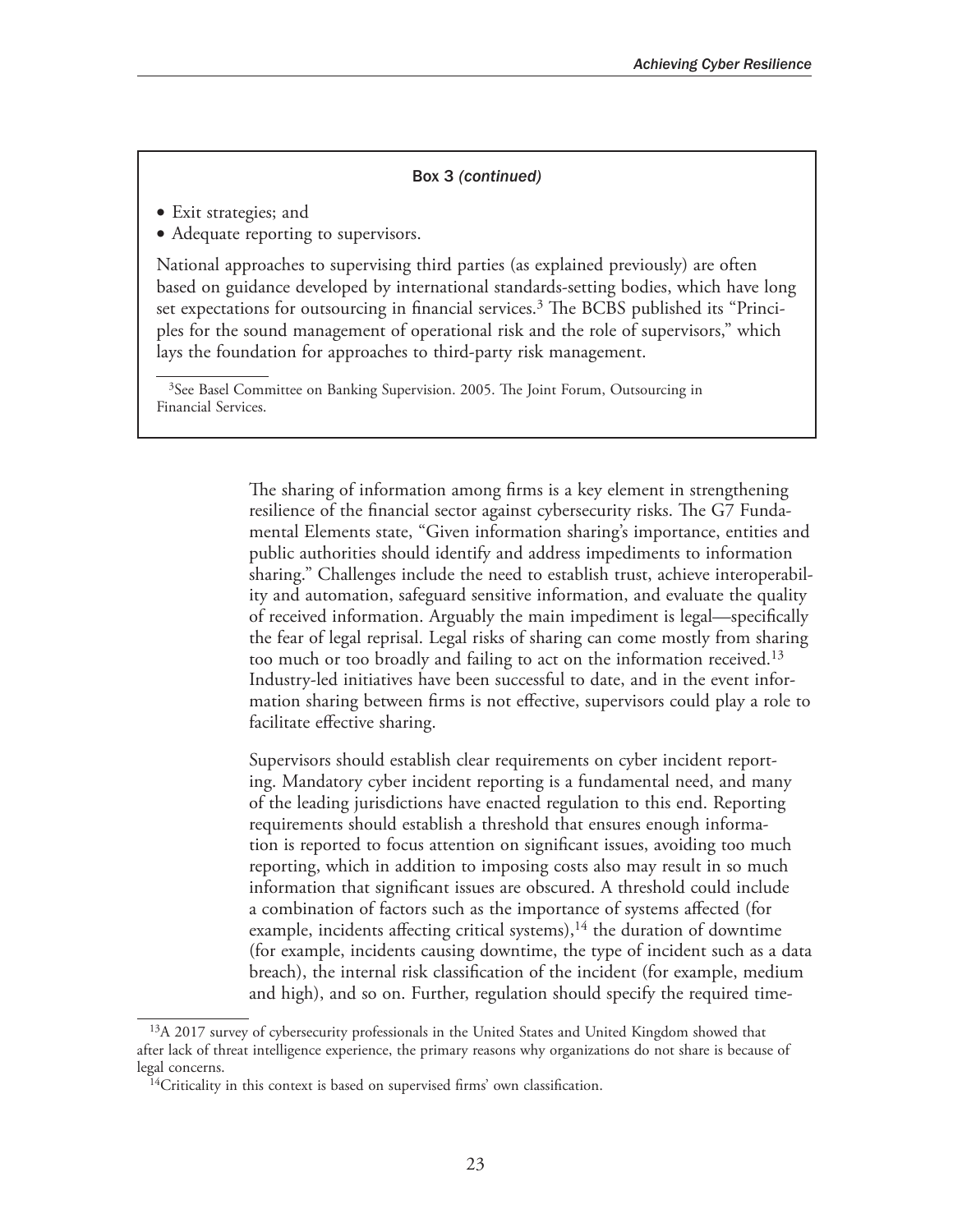

#### Figure 4. Basel Committee for Banking Supervision Illustration of Interlinkage of Different Types of Cybersecurity Information-Sharing Practices

Source: Basel Committee for Banking Supervision.

liness of reporting and could limit the scope of firms required to do ad hoc reporting based on their importance in the financial system. International convergence on cyber incident reporting should be envisaged.15

In jurisdictions with multiple supervisory authorities for the financial sector, appropriate protocols and platforms should be developed for interauthority information sharing. In addition, authorities should coordinate their reporting requirements, thus laying the foundation of effective sector-wide cyber risk assessments and coordinated countermeasures.

Supervisory authorities could use several mechanisms to address trust and national security concerns. For example, (1) cross-border submissions could be made without naming the source (that is, victims of the attack), (2) actual loss data need not to be shared as an indication of the severity is sufficient, and (3) the submission could be limited to information relevant to detection and response—this clearly benefits everyone without any threat to national security. Additionally, an information classification protocol could be employed to restrict circulation. Consistent adherence to the protocol could be a way to build and strengthen trust.

#### Role of the Supervisor to Encourage Adequate Response and Recovery

Supervisors play a key role in ensuring that supervised firms are sufficiently prepared to limit the damage wrought by cyber incidents and in ensuring

<sup>&</sup>lt;sup>15</sup>The Institute of International Finance (2018) has described risks connected to regulatory fragmentation.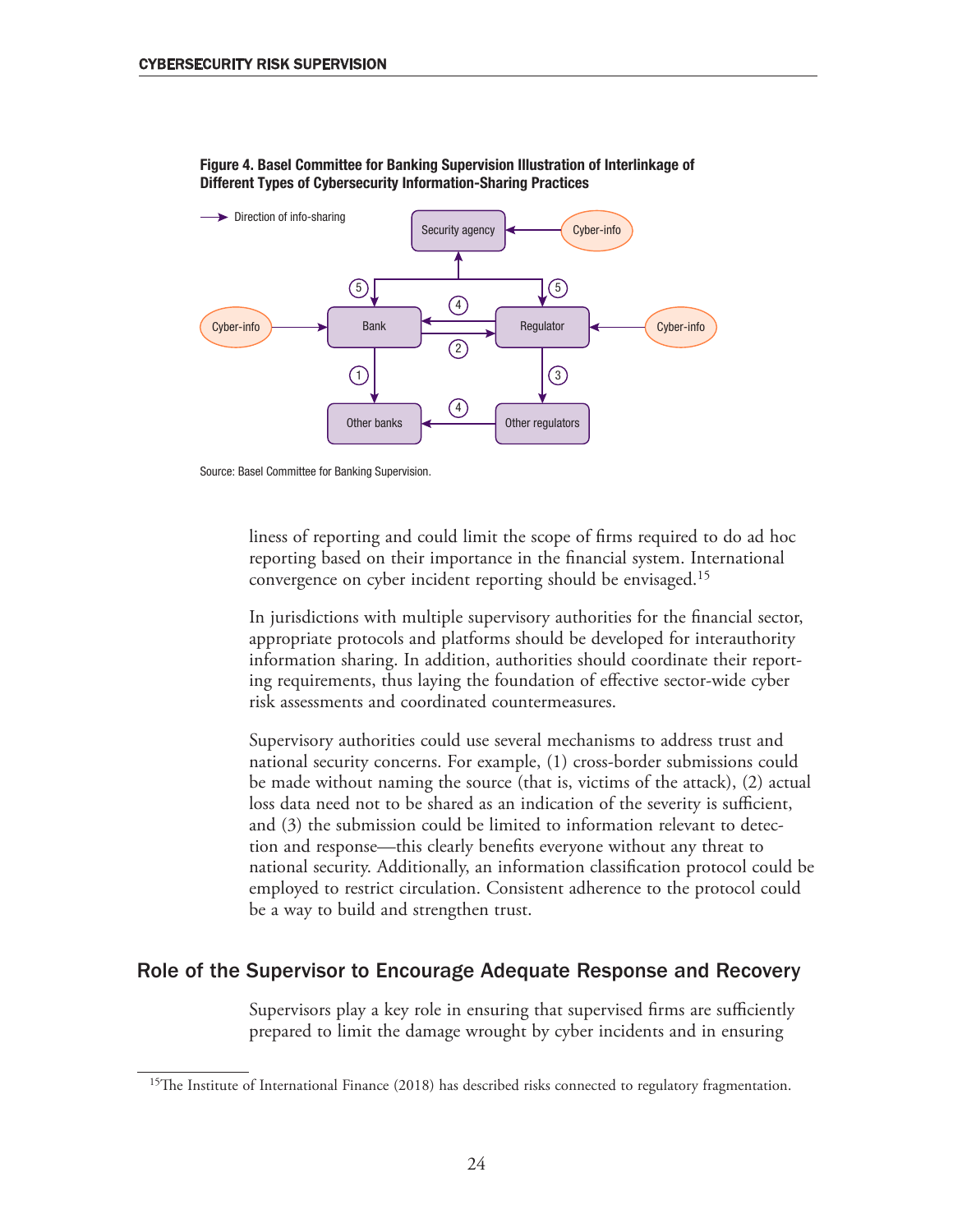that incident response forms a part of ongoing improvements to resilience. Constant attacks, with varying success, are now a permanent feature of the financial landscape, necessitating an emphasis on the ability of firms and the system to respond. Key emphasis should be placed on planning by supervised firms for incident response, business continuity (including robust backup data and systems replicability), and recovery. Cyber risks may put an additional premium on ensuring adequate redundancy across information technology platforms as well as locations, as an attack that affects one data system may not be effective on others. This should include specific consideration of cyber incidents in recovery planning by individual firms, making incident reporting an important part of this process. Procuring cybersecurity liability insurance could also help mitigate potential financial losses.<sup>16</sup>

A focus on response is a priority for two reasons: inevitability of attack and a need to build a continuous link between response and resilience planning. Even institutions with highly sophisticated cyber defenses experience successful attacks. Effective processes for response and recovery are crucial to protect key functions and guarantee their availability in a quick recovery. There is a continuous and dynamic link between resilience capacity and response—for example, systems within an institution that must recover fastest may need stronger defenses. By focusing on response, supervisors will gain key insight into overall operational resilience of the financial system. This insight will then inform how supervisors approach their role in setting standards and supervising their implementation.

Firms need to develop robust business continuity management to minimize negative impacts from operational disruptions. Operational disruptions to firms and markets (including market infrastructures) threaten the viability of firms and cause instability in the financial system (Bank of England 2018). Sound business continuity management will help mitigate potential systemic risks of failure. Firms need to make sure their businesses are resilient to operational disruptions and are designed to resume critical functions rapidly, safely, and with accurate data (CPMI/IOSCO 2016, 16–19).

An in-depth understanding of business continuity plans of supervised entities will help supervisors to respond appropriately in case of an emergency. Dependencies and interconnections need to be clearly understood and tested for resilience in times of stress. Supervisors will need to draw on their understanding of the overall landscape and on the risk assessments by supervised firms. Supervisors can assist firms by helping to maintain awareness of the interdependencies and potential build-up of concentrations in material service providers. Firms should be required to review and test (at least annually) business continuity plans and report the results to the supervisor. These

<sup>16</sup>See Annex 1.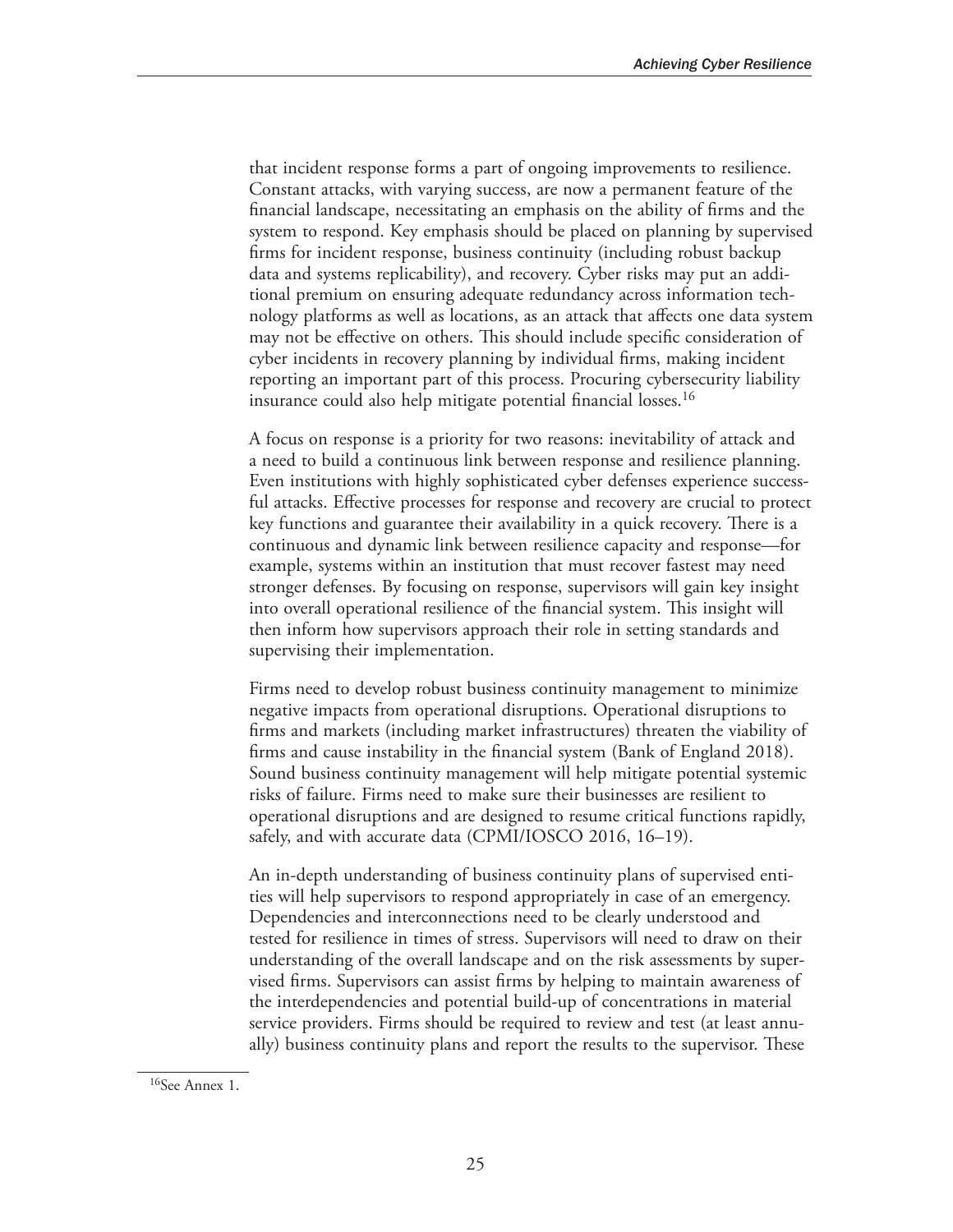reports should be assessed by the supervisor at the firm-specific level as well as consolidated at a system level to produce a holistic view. Maintaining an up-to-date view of the financial and technology networks will help inform the analysis of business continuity plans. Importantly, supervisors should have a detailed understanding of the most systemically important firms, markets, and products that need to be prioritized for business continuity in the event of a disruption.

Priorities for supervisors regarding response include the following:

- Based on threat analysis, supervisors need to make sure that supervised firms are prepared for probable disruption events originated by cyber attacks.
- Potential impacts need to be analyzed.
- Supervisors need to make sure that bank's recovery time objectives (RTO)<sup>17</sup> and recovery point objectives (RPO)<sup>18</sup> are in line with needs for financial stability objectives.
- There should be one or more fallback data centers at remote sites, at least for the critical activities, services, and resources.
- There should be one or more recovery copies of the critical production data at remote sites.
- Business continuity and disaster recovery tests exist, including simulation exercises.

Supervisors can actively promote the adoption of emerging techniques by financial institutions to improve resilience. Simulation exercises focus on the ability of financial institutions to recover from, and limit the extent of, attacks. This includes a heavy emphasis on ensuring governance structures and decision-making are adequately responsive. Industry exercises should be encouraged and taken forward with the objective of (1) enhancing processes and mechanisms for maintaining shared awareness of cybersecurity threats between authorities and the private sector, and (2) exchanging best practices. Scenario analysis can help institutions understand potential risks, how these may transmit, where investments need to be made, and how best to respond when systems are breached.

Simulated cyber attacks (called penetration tests) have been used by supervised firms for many years to find weaknesses in cyber defenses and using lessons learned to enhance security and resilience. However, the technique has

<sup>&</sup>lt;sup>17</sup>RTO can be defined as "...the time in which the process is intended to be recovered ..." (German Federal Office for Information Security Standard 100–4).

<sup>&</sup>lt;sup>18</sup>RPO can be defined as "point to which information used must be restored to enable the activity to operate on resumption" (ISO 22301:2012).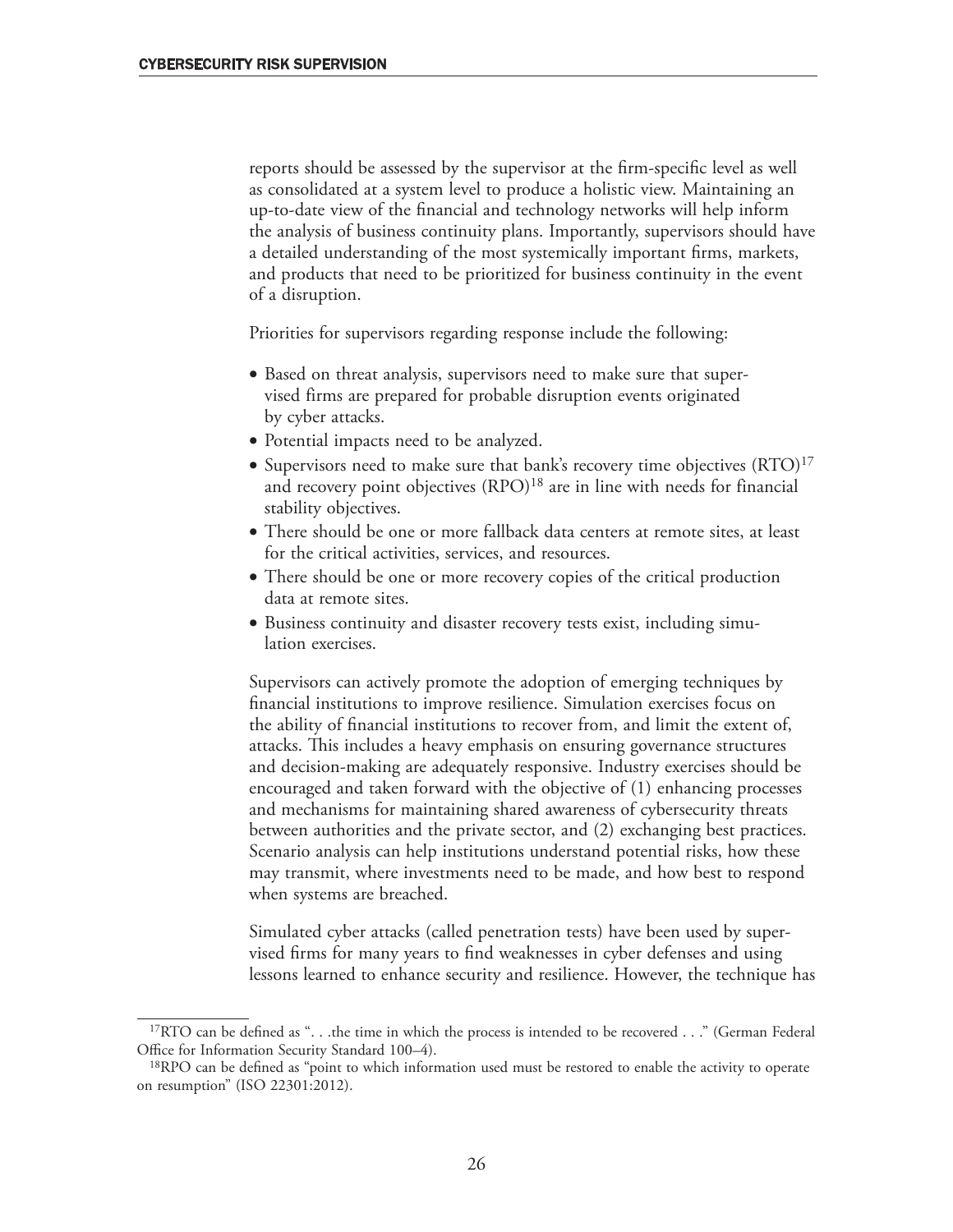only recently been included in the supervisor's toolkit. With the advent of advanced testing tools and development of professional certification schemes, penetration testing has entered the mainstream of the information security profession, and it is now more feasible for regulators to include it in cybersecurity risk management guidelines and recommendations. The timeliness of these developments dovetails with the increased need to build cyber defenses.

Penetration tests using extreme but plausible scenarios—involving multiple firms, financial regulators, and other authorities—are a key tool in enhancing resilience. In addition to finding weaknesses in systems, these tests assess detection, response, and remediation capabilities of the supervised firm as well as the coordination between participants as a systemwide response to the simulated attacks is developed. These exercises are often called red-team testing.19 Penetration testing required by supervisors is intended to complement and not substitute private tests organized by firms outside of the supervisory review process.

Supervisors need to strike a balance between costs and benefits when setting minimum expectations for security tests. Penetration tests can become expensive when the scope is broad and advanced techniques are required (such as social engineering or reverse engineering). Smaller firms might be unable to sustain the associated costs. A good approach is to require penetration testing at regular intervals for high-risk and/or internet-facing applications and application programming interfaces (for example, internet banking and mobile banking). Less onerous exercises exist as alternatives to penetration testing and red-teaming—for example, vulnerability scanning or simplified approaches to penetration testing could be explored by supervisors facing cost challenges or other obstacles.

Vulnerability scanning, although not a substitute to penetration testing, can be a cost-effective way to provide assurance over risks stemming from network vulnerabilities. Penetration testing is inherently expensive because of the specialist skills and manual work required. In return it provides the most realistic risk assessment by mimicking actual hacker attacks. Vulnerability scanning is the process of systematically probing computers and devices on a network for known vulnerabilities without attempting to exploit them. It can be done in a stand-alone way or as part of penetration testing, in the latter case usually repeated several times over the engagement. It can be automated to a high degree and is relatively inexpensive while providing reason-

<sup>&</sup>lt;sup>19</sup>Red-team testing is a complex simulated cyber attack that targets any combination of weaknesses in technology, processes, and people. Typically, there is a red team (attackers, usually external) and a blue team (defenders, usually internal). The blue team drives the detection, response, and recovery processes that the red team tries to evade. Sometimes purple teams are also involved who intermediate or take turns in both attacker and defensive roles.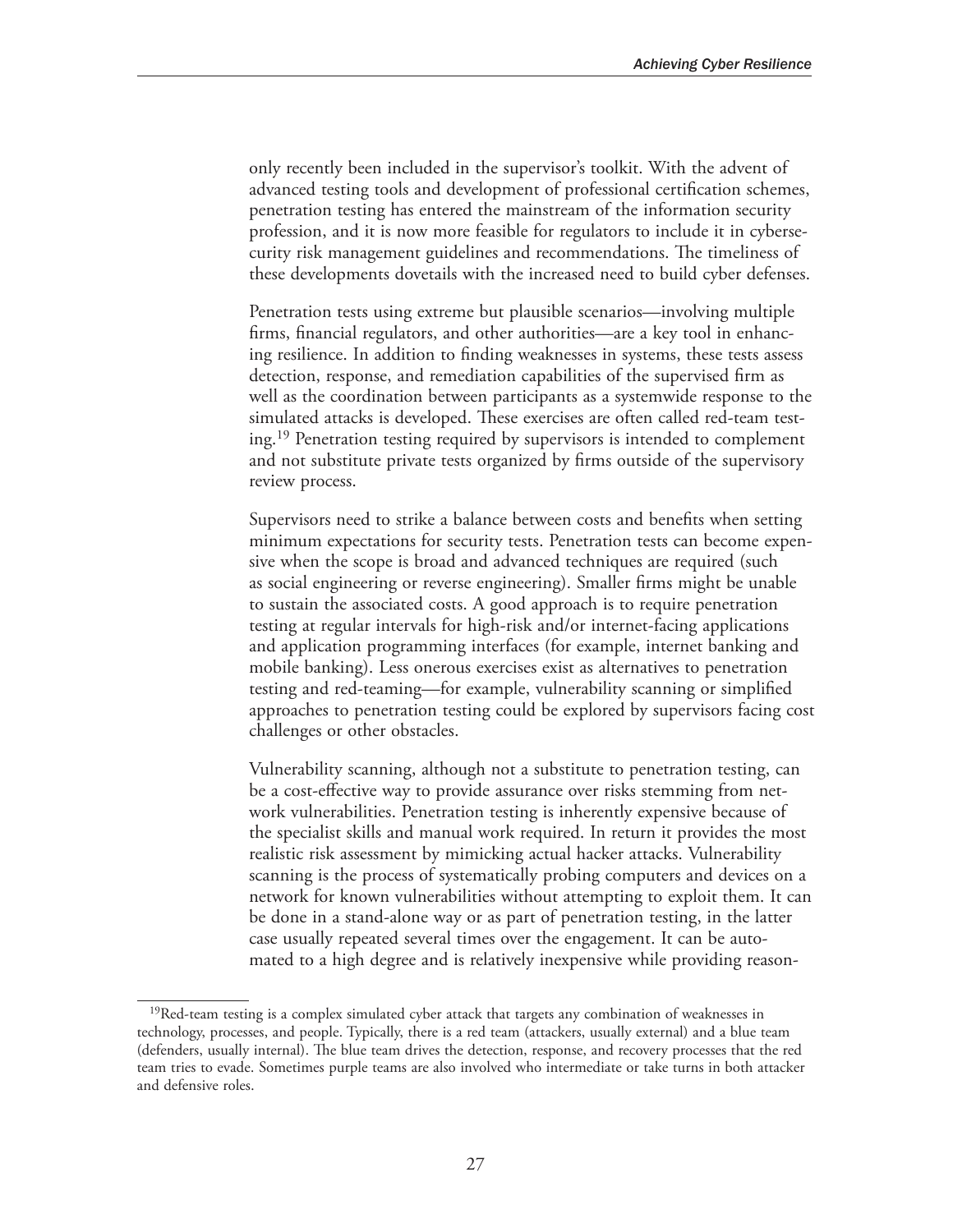able assurance over a potentially much broader scope. The downside is that vulnerabilities discovered by automated scanners are not validated for actual exploitability and the false-positives (which are usually many) can overburden the security team. Nevertheless, requiring regular vulnerability scans can be an especially useful element in cyber risk regulatory schemes for jurisdictions that have limited capabilities.

Generally, supervisory involvement in the actual execution of penetration tests or vulnerability scans is not recommended. It is recommended that supervisors set clear expectations and review results but do not become directly involved. The skills required to conduct vulnerability scans and penetration tests are specialized. Having these security reviews undertaken should be the responsibility of the regulated entity itself, potentially engaging reliable third-party service providers. The role of the supervisor in relation to penetration tests should be the following:

- Review the scope of the test and if engaged, for example, to vet third-party service providers.
- Review the parameters of the test to ensure that it is sufficiently comprehensive and aligned with the risk profile of the financial system and the institution.
- Review the results of the test as well as the mitigation strategy and follow-up the closure of gaps identified by the exercise.

Supervisors can play an important role in coordinating industrywide cybersecurity crisis management exercises. In addition to the security reviews conducted by firms, supervisors could seek additional assurance by mandating, coordinating, and monitoring industrywide cyber crisis management exercises. In these exercises, crisis management capabilities of all relevant stakeholders should be tested in a realistic way. Supervisors could start with tabletop crisis management exercises involving systemically important firms to test reaction and recovery capabilities and, crucially, crisis communication protocols. In some instances, other national agencies with cyber risk management responsibilities could take part in these exercises. For example, provided such entities exist, the national cyber intelligence unit generates plausible crisis scenarios, the national computer emergency response team acts as first responder, and cyber crime units follow-up with forensics and attack attribution.

Scenario planning can help identify the need for enhanced recovery and response measures in the case of concentrations or single points of failure. These exercises enhance processes and mechanisms for maintaining shared awareness of cybersecurity threats between authorities and the private sector, and they enhance the exchange of best practices among institutions. Scenario analysis can help institutions understand potential risks, how these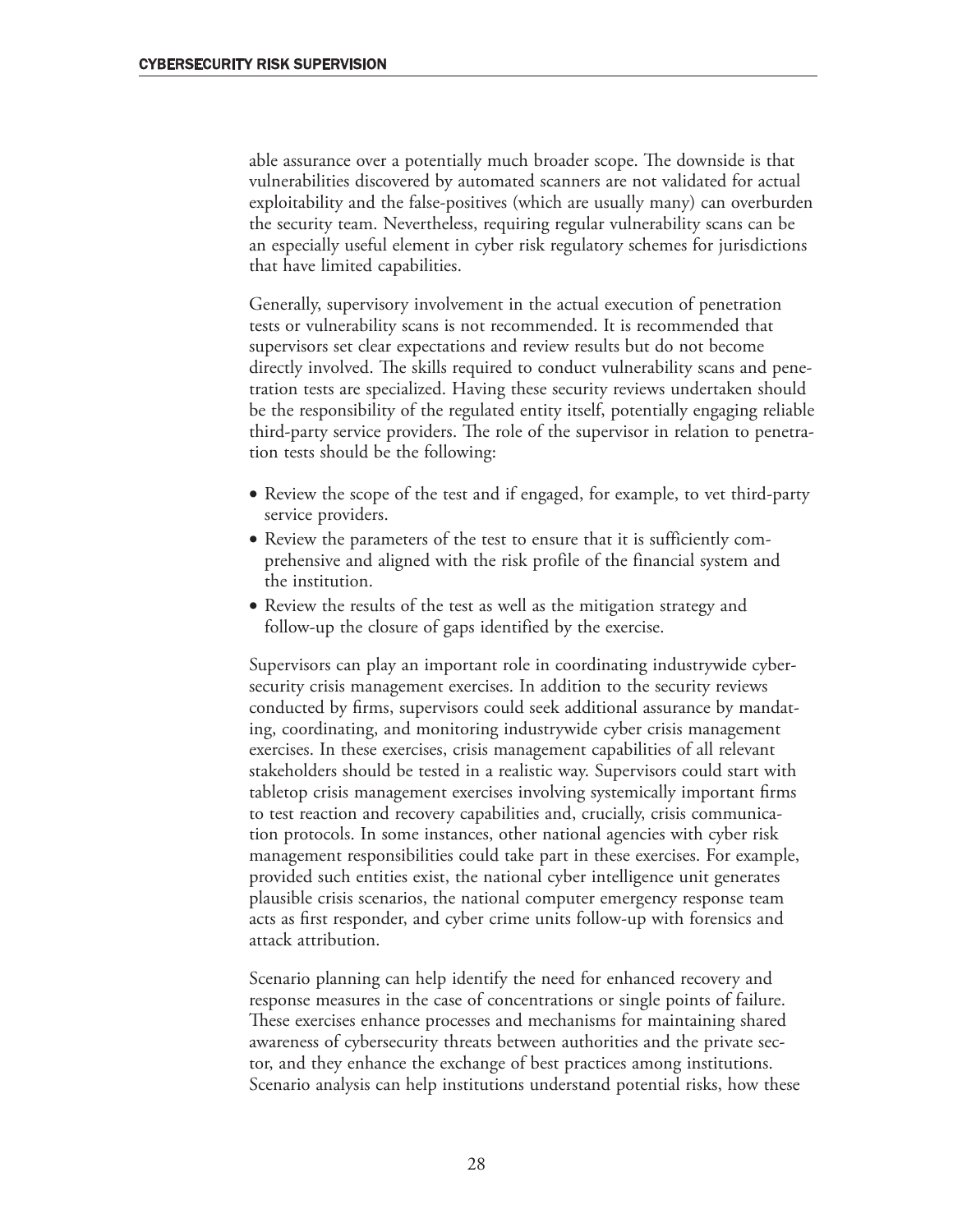may transmit, where investments need to be made, and how best to respond when systems are breached. However, such simulations should neither lead to unnecessary duplication of efforts nor extensively narrow down the scope of activities institutions consider adequate. Importantly, linking exercises to business continuity will help ensure cybersecurity is more fully integrated into the overall business operations and enterprise risk management framework with Board of Directors and senior management responsibility. Importantly, the exercises can build upon information derived from cyber and network mapping analysis. An aggregate view of the cyber and financial network can enrich the exercises to identify areas that require additional response and recovery measures owing to systemic importance, dependencies, and concentrations.

Recovery expectations require careful consideration and planning. In general, RTOs and RPOs should be based on a comprehensive business impact analysis and risk assessment. In the business impact analysis, firms need to:

- Identify critical processes.
- Assess the consequences over time of not conducting these activities.
- Identify interdependencies and critical service providers.
- Set priorities timeframes to resume critical processes.

However, setting too rigid or strict RTOs and RPOs could be counterproductive in a cyber attack scenario for two reasons: forensic analysis might not be completed, and, without a comprehensive impact assessment, recovery could be based on compromised data or system components and thus the threat not fully eradicated. Whereas financial market infrastructures might need to recover from an incident in two hours as proposed by CPMI/IOSCO (2016), there is a question about the balance between availability and recovering in a safe state.

#### Preparedness of Supervisory Agencies for a Cyber Attack

Crisis preparedness for when and if a cyber attack becomes a crisis event is an important responsibility of financial sector authorities. A cyber incident can impact financial stability in several ways. The authorities' ability to respond promptly, decisively, and effectively to cyber incidents that impact financial stability will be predicated on a comprehensive set of tools and powers, adequate resources, and efficient procedures. As with other types of risks, responding to cyber incidents that threaten financial stability will require strong legal and institutional foundations that are key elements of any effective crisis management framework. Authorities should continually evaluate and update their crisis plans to reflect changes in the threat landscape and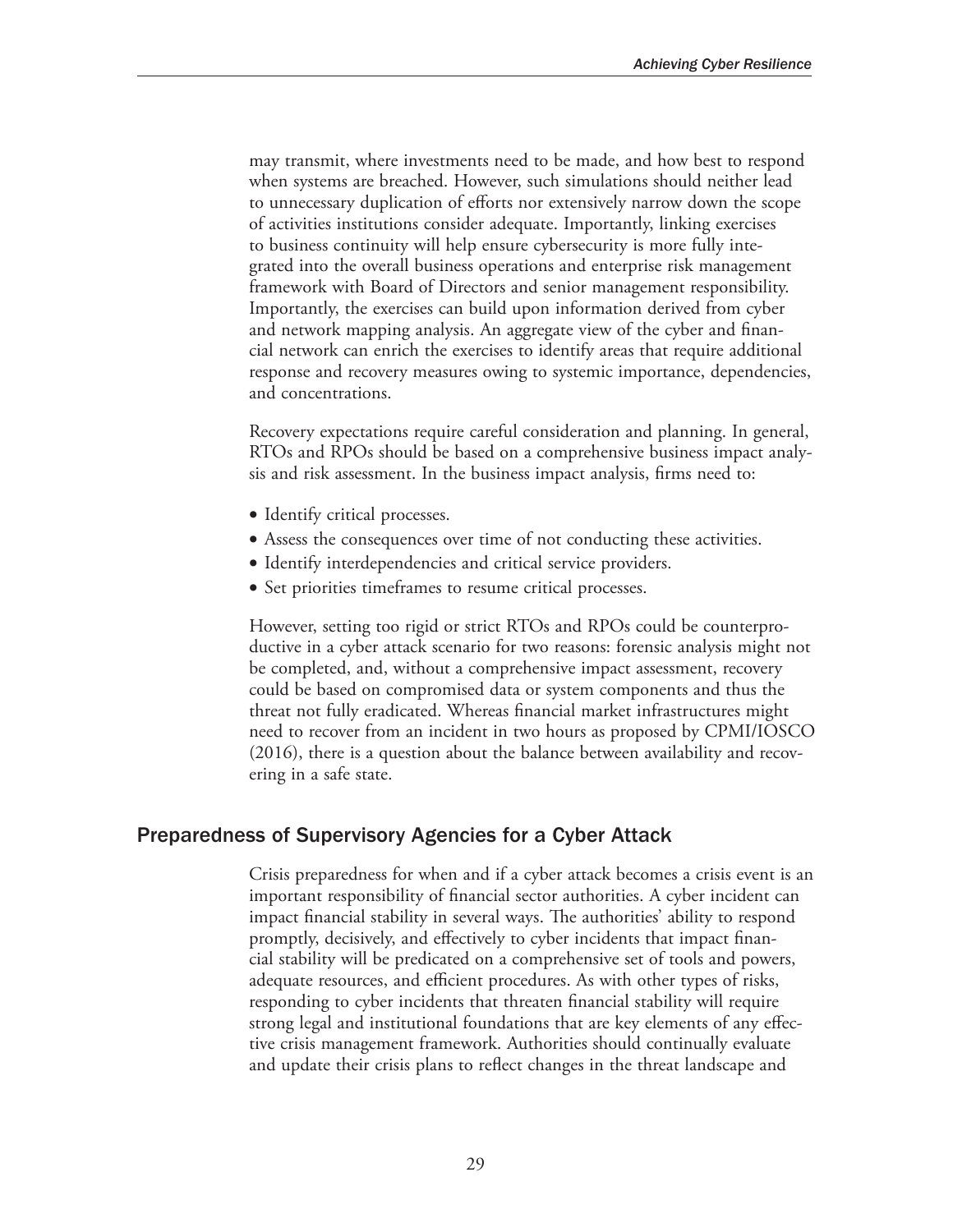the changing nature of firms and markets. Regular exercises across the sector, including public and private entities, are a useful way to ensure plans produce desired results.

The crisis management framework involves different authorities responsible for various pieces of critical financial nodes, who must plan and work together should a serious event unfold. Supporting an orderly management of a significant outage of services or an institutional failure depends on communication among authorities and firms, access to data systems, and access to infrastructure of payments and clearing systems. Lines of reporting and succession for strategic functions must be clearly established: crisis management must not depend on specific staff. These measures should be complemented by a crisis communication preparedness plan, which should define the scope of communication in critical scenarios, alternative means, and a strategy for communication internal to the authorities (for transfer of information and for reaching agreements) and for dissemination to the public.

The loss of ICT infrastructure and/or data integrity adds complexity to crisis management and consideration of the potential lack of data should form a key part of crisis planning. Loss of access to data and ICT infrastructure may require consideration of temporary forbearance, as inability to fulfill contractual obligations (paying checks or debts, responding to margin calls, honor securities or derivatives transactions, etc.) due to the ICT system damage should not in every case prompt resolution, at least not until such time that the firm's recovery plan demonstrates being ineffective. Central banks and supervisors will have to consider how to approach the provision of temporary liquidity in situations where, because of data loss, the financial condition of the firm is difficult to ascertain, for example. In absence of these considerations, impending insolvency would be subject to normal course intervention and resolution.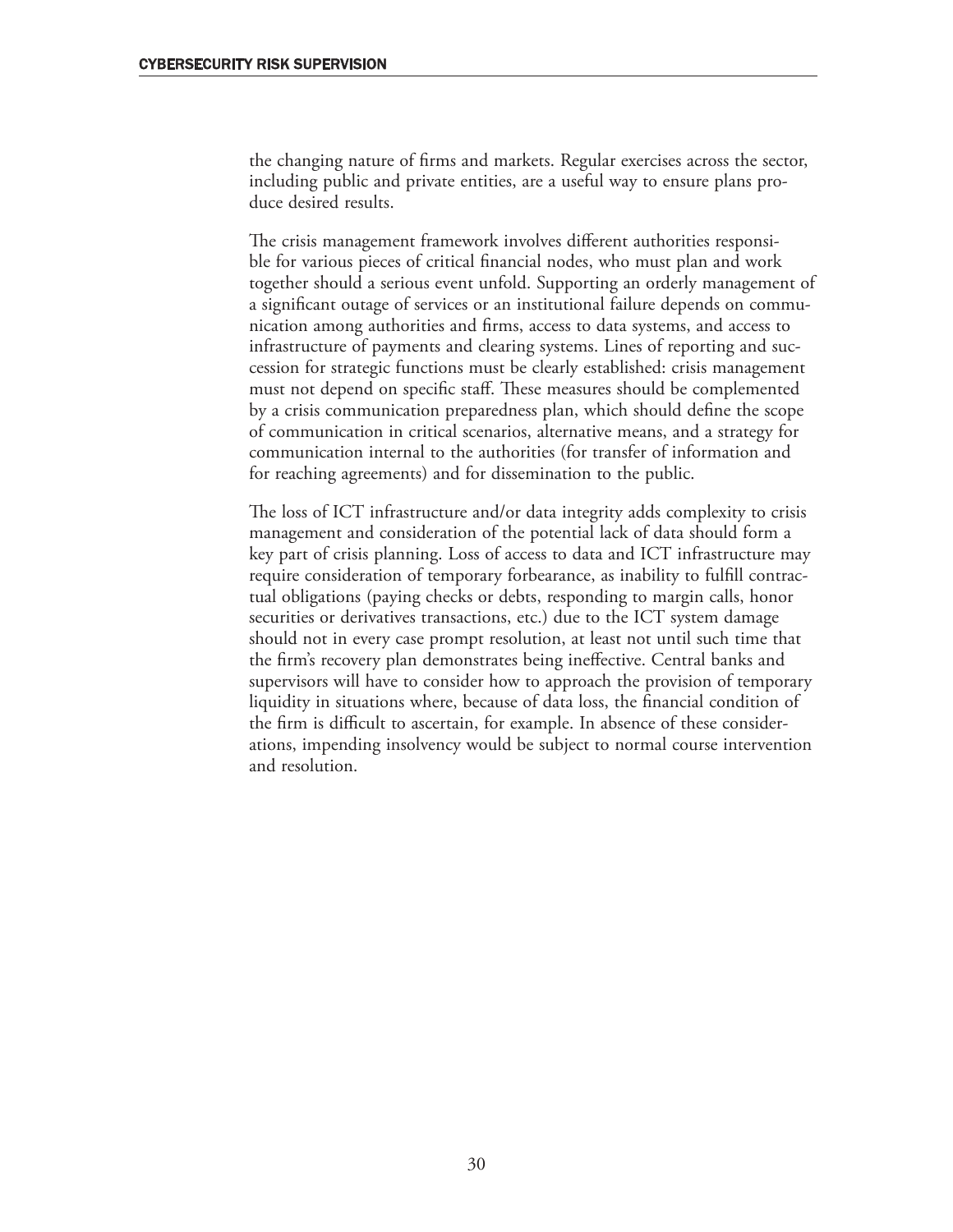### Conclusion

Cybersecurity risk has emerged as a critical issue for supervisors around the world, necessitating an effort to enhance supervision of cybersecurity risk, building on existing approaches to ICT and operational risk. Whereas most financial firms and their supervisors have developed frameworks for managing cybersecurity risk, the business models of criminals are quickly evolving, with more sophisticated tools appearing faster and at lower costs, creating a continuous challenge. The transfer of knowledge across the community of supervisors, especially lower-income and lower-capacity supervisors, will help raise resilience globally. Regulations should leverage established approaches, including those developed by industry, which will help with a convergence of standards. Although all firms face cybersecurity risk, smaller- and lower-capacity firms should focus on strengthening cyber hygiene, and the largest and most globally connected firms and key system nodes should be subject to heightened standards. Authorities should work together to promote a more consistent and coordinated approach that promotes consistency and convergence.<sup>1</sup>

A strong regulatory and supervisory framework should allow supervisors to substantially improve the financial sector's resilience to cyber attack. Whether the regulatory framework is based on principles or rules, the framework must grant supervisors sufficient authority to address cybersecurity risk and allow supervisors to be sufficiently adaptive to the dynamics of the risk. The supervision framework should include a mapping of the financial system, its key technologies, and the interconnectedness among and between the two. Industry standards and firm's own risk assessments should underpin the supervisory program. Incident reporting should be robust and should inform the continuous improvement of resilience. Cybersecurity risk should be

<sup>1</sup>Although regulatory consistency should be a key priority in developing regulations for cybersecurity, differences in approaches across jurisdictions will remain. Over the past two years, regulators around the world have issued over 30 new cyber rules.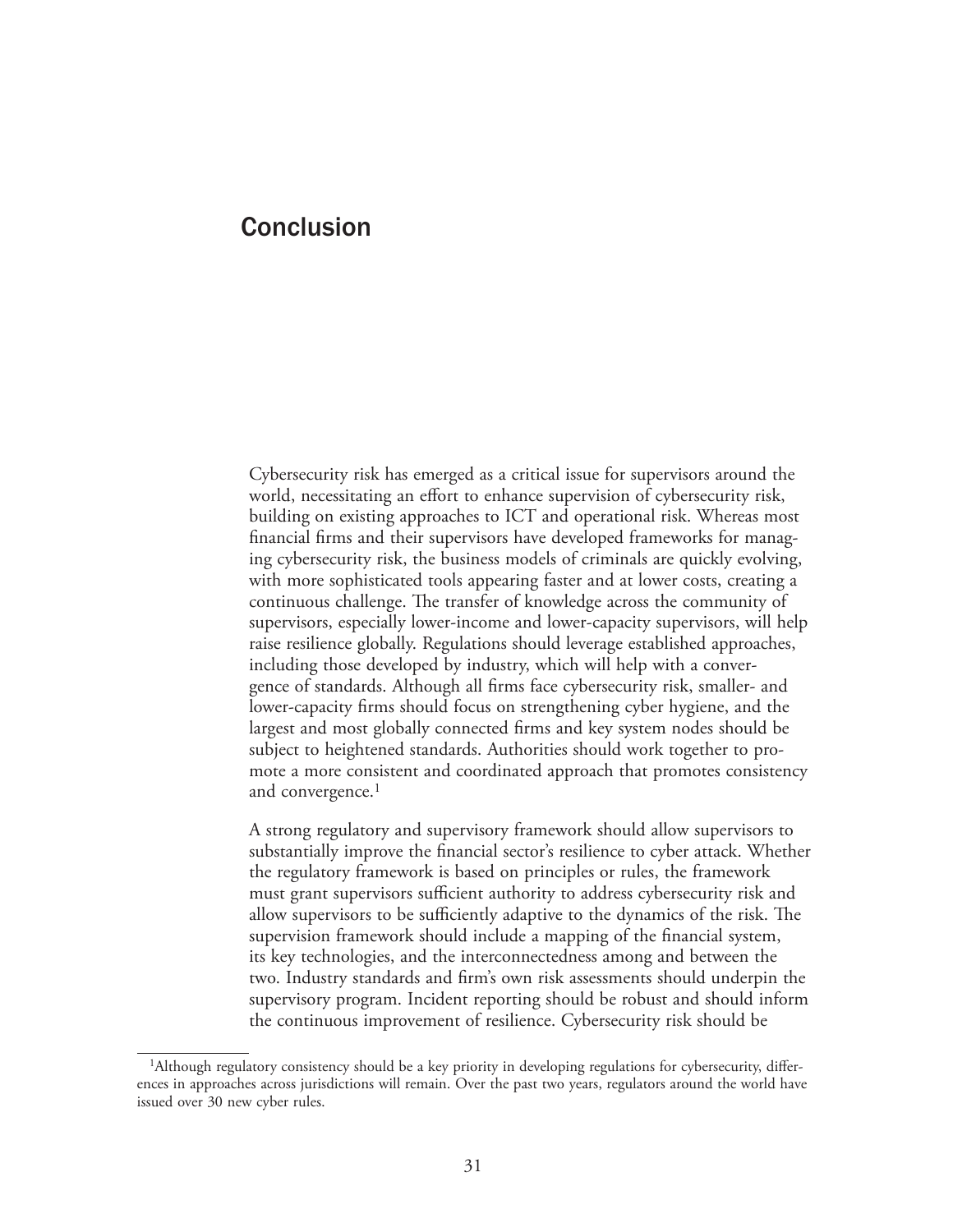incorporated into offsite and onsite processes and into the overall supervisory evaluation of a firm. Understanding the risk of reliance on third-party service providers should be a key priority for firms and regulators. It will be imperative to overcome chronic skills shortages for this work, especially in developing and emerging economy countries. Capacity building can use multiple approaches—acquire specialists, train generalist supervisors, leverage internal resources—and should be expected to be a steady and continuous process.

An emphasis on recovery planning for cyber events is needed. Cyber attacks have become an inevitable feature of daily life for supervised firms, and eliminating attacks and losses is unrealistic. Simulation exercises should focus on the ability of supervised firms to recover from—and limit the extent of attacks. This includes a heavy emphasis on ensuring governance structures and decision-making are adequately responsive. Industrywide cyber crisis management exercises should be encouraged. Scenario analysis can help firms understand potential risks, how these may transmit, where investments need to be made, and how best to respond when systems are breached.

Increased domestic and international information sharing will improve understanding of the threat landscape and help firms and supervisors improve resilience. Information sharing relies on the development of trust between counterparts and on a common taxonomy. Policymakers should facilitate sharing of good practices across the supervisory community, raising all standards and risk management. Public/private collaboration, which extends beyond traditional regulatory boundaries to include all relevant financial sector agents, should be strongly encouraged.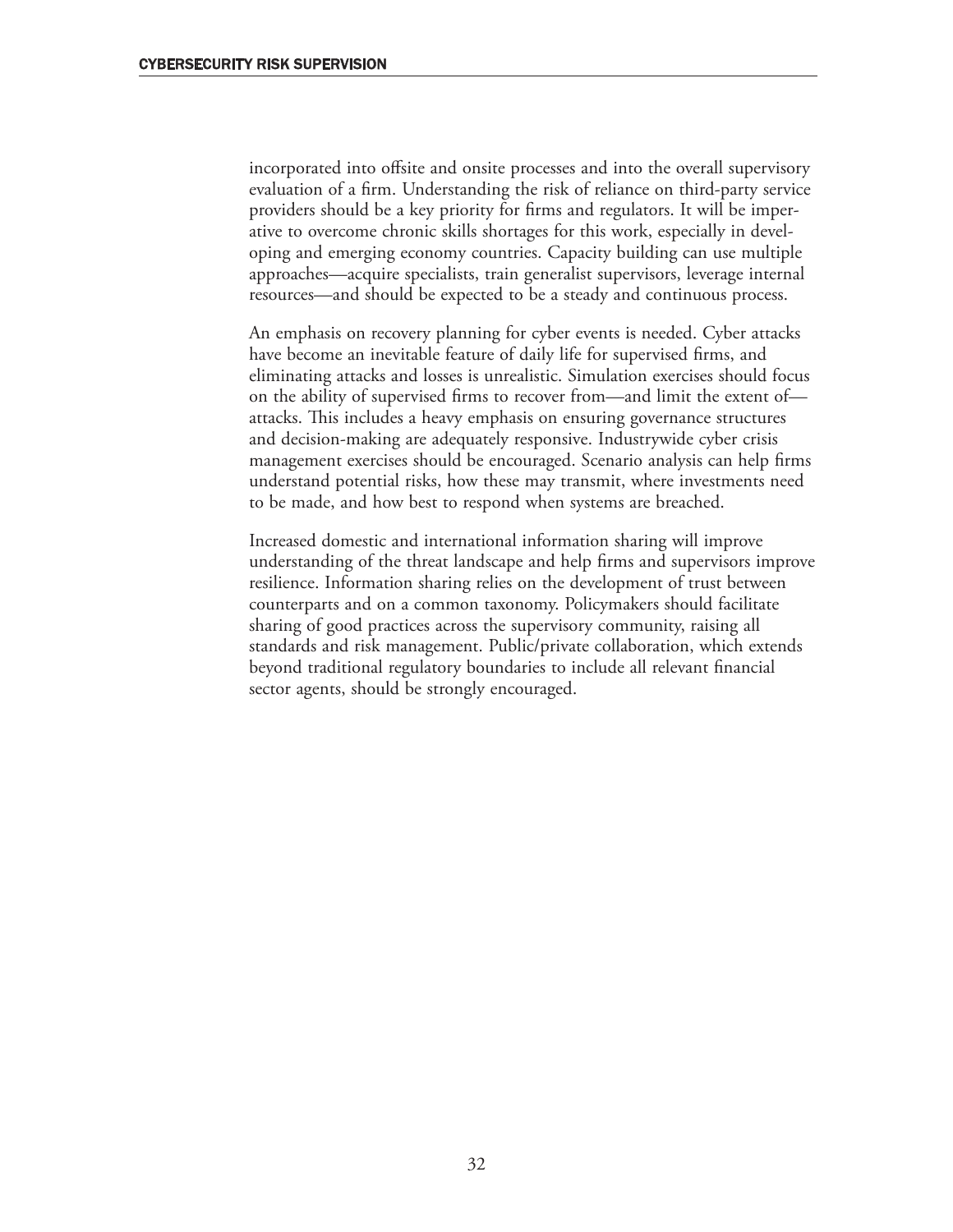#### Annex 1. Cyber Insurance

Cyber risk insurance can add a useful layer of protection for residual risks and provide incentives to improve risk management, but it is no substitute for effective cyber risk mitigation. Cyber risk is a difficult risk to insure due to the nature of the risk and the currently immature understanding of the risk. The role of insurance is to transfer risks from the insured and pool those risks within the insurer. This presumes that an event that results in losses to all or a substantial proportion of the insured population will not occur. For a risk to be insurable, the probability and cost of losses must be able to be estimated within a tolerable range of error, the maximum loss must be specified, claims for losses must be measurable, and the process of underwriting should be economically viable compared to premiums charged and possible losses. All these aspects of an insurable risk are challenged by cyber risk.

Value can be added through the insurance underwriting process where businesses applying for insurance cover undergo an assessment of their cyber risk management practices leading to identification of improvements. Value may also be added in the claims management process when an incident occurs. Insurers will likely assist clients in improved risk management and risk mitigation techniques, as has been seen in other markets where insurers work with their clients to reduce risk and pass on the benefits through reduced premiums. Insurers may refuse to provide coverage if industry standards are not implemented by businesses (Betterly Risk Consultants 2018). An emerging trend in the United States is for insurers to engage external cybersecurity organizations to assist with quantifying risk and for postevent response (Council of Insurance Agents & Brokers 2018).

In addition to insuring cyber risks, the insurance sector itself is exposed to cyber risk through their day-to-day activities including maintenance of

Annex 1 authored by Peter Windsor.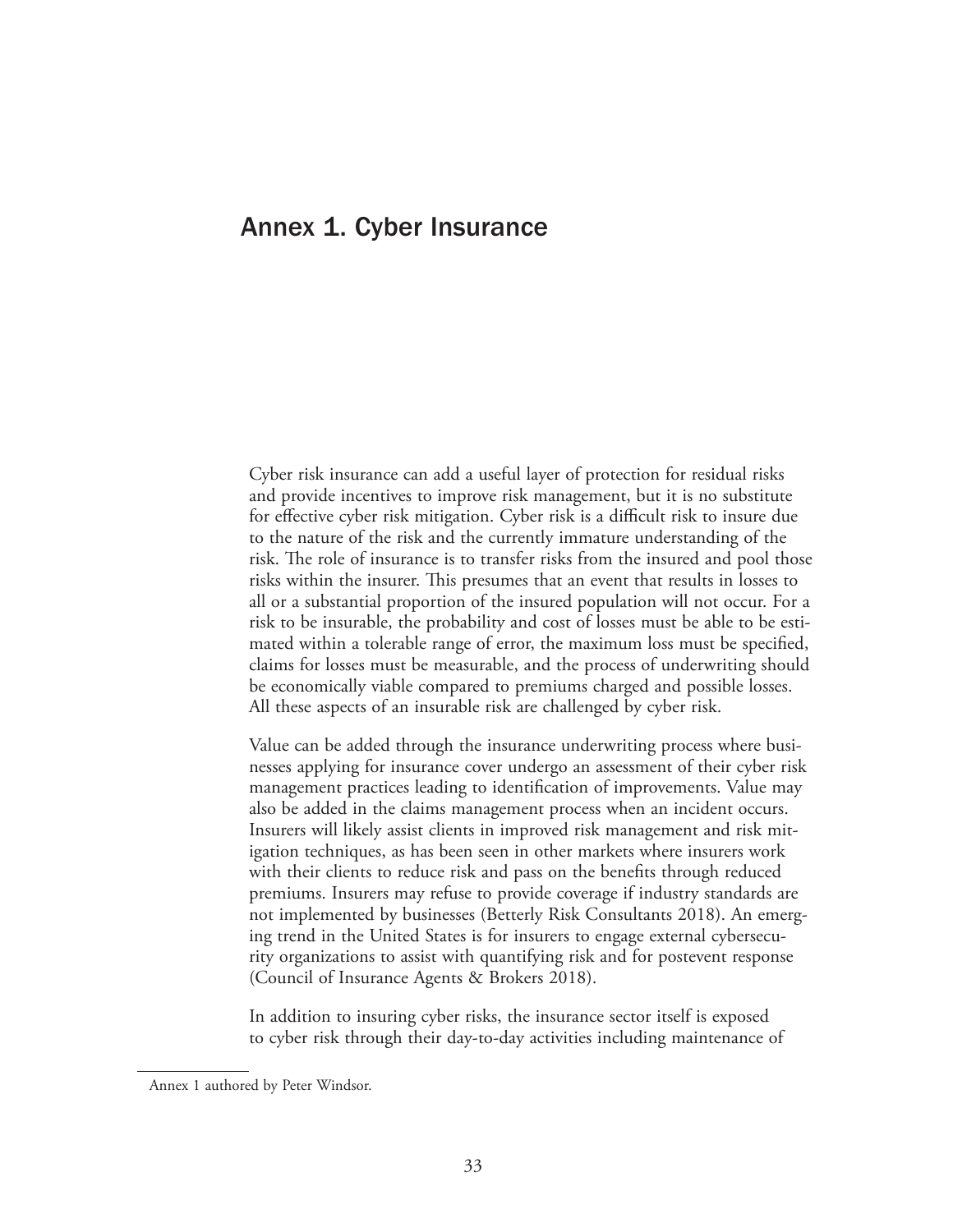personal data and interconnections with other parts of the financial sector and the technology sector. Insurers gather, process, and keep considerable volumes of data, including personal information of policyholders and beneficiaries. Insurers are linked to other supervised firms, particularly through their investment activities as well as their capital- and debt-raising activities. Insurers also use technology that is common across the financial sector such as software and cloud services. Insurers outsource a variety of activities to service companies and are therefore exposed to potential cybersecurity issues at those companies.

Regulatory frameworks for insurers are diverse around the world, even among major markets. There is variance in the extent to which supervisors prioritize cyber risk in their activities and the sophistication of tools available to address such risks. The International Association of Insurance Supervisors has published an issues paper on cyber risk (International Association of Insurance Supervisors 2016) and is in the process of developing an application paper as well (International Association of Insurance Supervisors 2018). The issues paper demonstrates that there is no uniform practice among International Association of Insurance Supervisors members who responded to a survey and who participated in the development of the issues paper. The issues paper does detail some good practice examples implemented by individual jurisdictions. A concern is that the diversity of supervisory approaches can lead to regulatory arbitrage opportunities.

#### Public Sector and Private Sector Role in Developing the Cyber Risk Insurance Market

There is a need for improved access to data on cybersecurity incidents and risk models to support the cyber risk insurance market's growth before it can assume a greater role in mitigating residual risks. A key issue for the insurance industry to tackle is the global nature of cyber risks that impede traditional methods of managing accumulation of losses through geographic risk pooling. The cyber risk insurance market is quite concentrated among a few large international insurance groups, and they have access to data on insured risks. Given that insured incidents are a small subset of the total of cybersecurity incidents and this data is held closely by a small number of insurance groups, data on cybersecurity incidents needs to be more widely accessible to improve understanding of the risk and modelling of the risk.

Legal requirements for companies to disclose cybersecurity incidents will enhance data availability and increase focus on the need to manage and mitigate cybersecurity risks through insurance. Approximately 90 percent of the world's cyber insurance market is in the United States, and one of the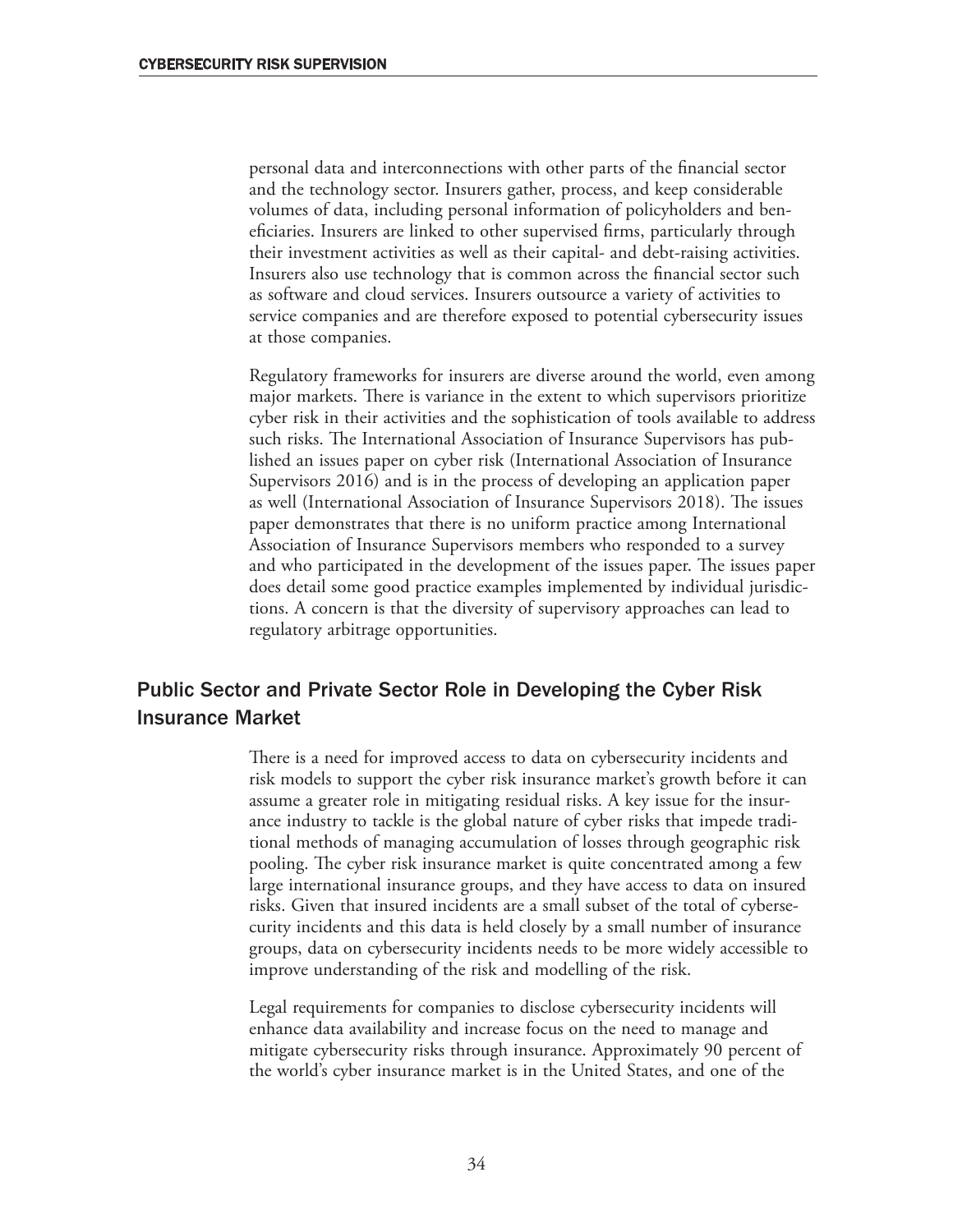drivers of this is said to be the data protection legislation in most states of the United States (Aon Inpoint 2017). It is expected that the European Union's General Data Protection Regulation, which came into effect in May 2018, will lead to greater development of the cyber insurance market in the European Union. Similar legislative developments in other jurisdictions will be positive to the development of a cyber risk insurance market.

The role of government-run insurance pools for cyber risk insurance in mitigating tail risk is an open question. There are parallels with terrorism insurance pools and other pooling arrangements for aviation, nuclear, earthquake, wind, and flood. The potential benefits of pooling cyber risk are increased market capacity, harmonization of coverage, sharing of information about threats and incidents, and facilitating the transfer of cyber risk to reinsurance and capital markets. Drawbacks to pooling arrangements include limitations on market competition and innovation. Limited pricing differentiation based on risk is another pitfall common to many pooling arrangements.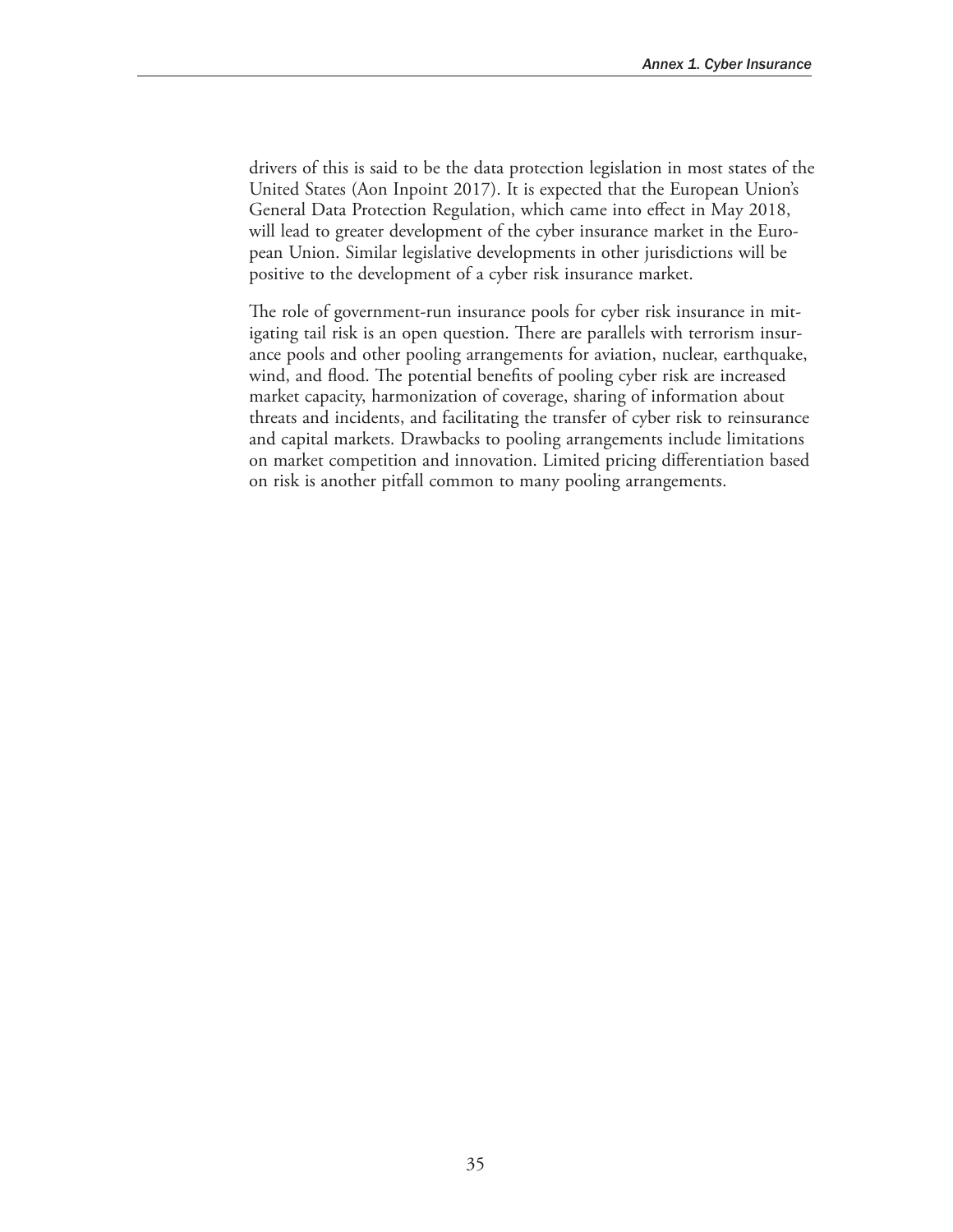#### Box 4. Cyber Risk Modeling in the Insurance Industry

As stated in the body of the paper, cyber risk modeling needs to develop to aid in the pricing of the risk through premiums and to model the exposure insurers have to cyber risk through both stand-alone cyber risk policies and silent cyber risk covered in other commercial lines policies.

There are three broad issues that make modeling of cyber risk particularly challenging:<sup>1</sup>

- Available historical data is incomplete and scarce, and it covers only a short period.
- Cyber threats are evolving so past incidents may not be indicative of future incidents.
- Cyber threats are often borderless, meaning risk accumulation is difficult to predict and potentially reduces the benefits of risk pooling.

However, risk modeling companies and the insurance industry are undertaking work to improve data access and modeling techniques. The following developments are examples where industry participants are working toward improvements:

- In March 2018, RMS launched a probabilistic cyber risk model. It estimates losses at different return periods for five loss categories: data exfiltration, contagious malware, financial theft, cloud outages, and denial of service attacks.
- AIR Worldwide has set out a detailed accumulation methodology and, in collaboration with Lloyds, used it in analyzing the impact of outages of cloud computing service providers and impacts on the US economy and insurers.<sup>2</sup>

Lloyd's, AIR Worldwide, and RMS collaborated to develop standard definitions for some common data pertaining to cyber risk insurance.

<sup>&</sup>lt;sup>1</sup>Institute of International Finance. 2017. Cyber Risk Insurance: A Growth Market Adapting to a Changing Risk.

<sup>2</sup>Lloyds and AIR Worldwide. 2018. Cloud Down: Impacts on the U.S. Economy. https://www.lloyds .com/~/media/files/news-and-insight/risk-insight/2018/cloud-down/aircyberlloydspublic2018final.pdf.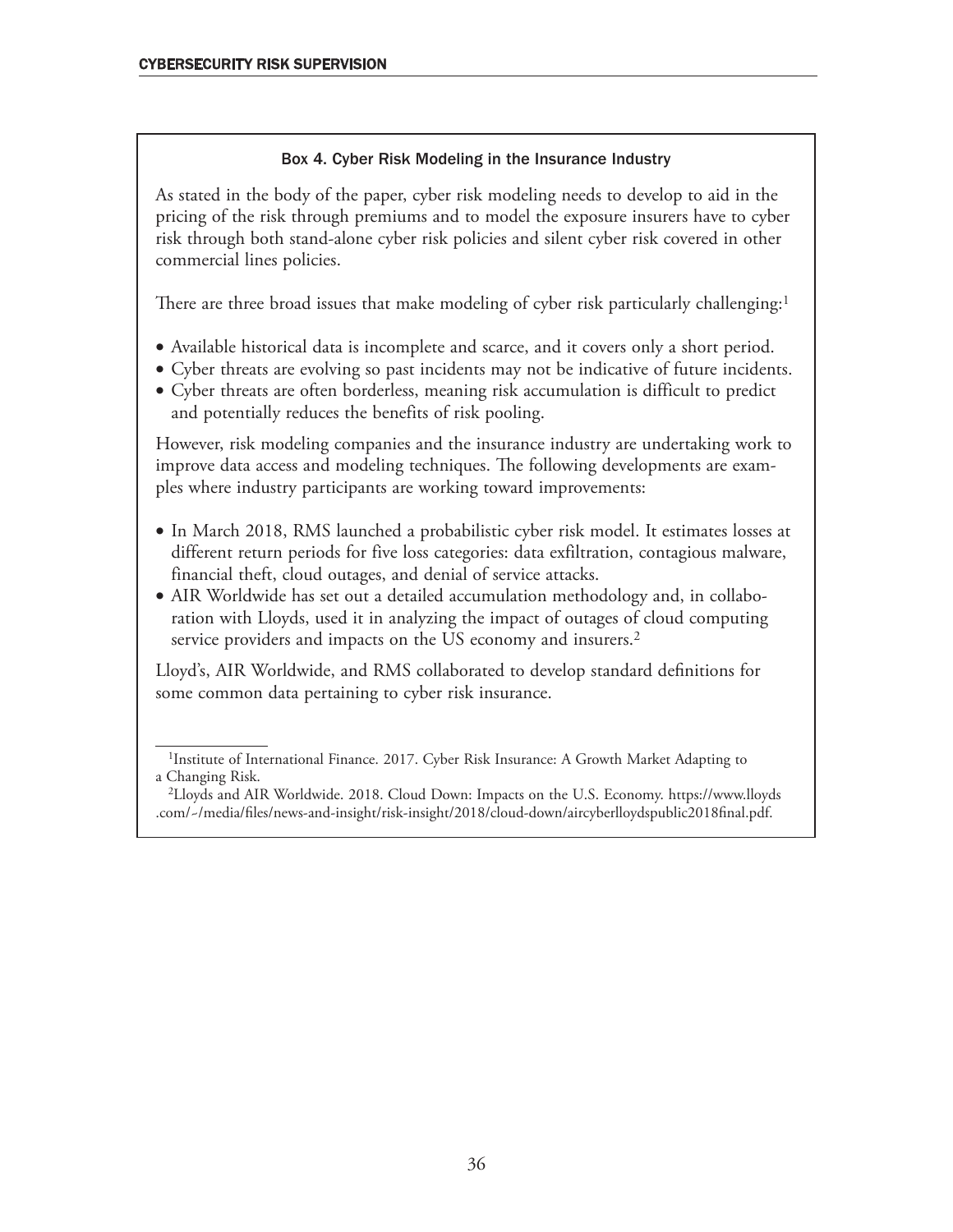#### Annex 2. Cyber Mapping

Cyber mapping is one approach to assess cyber risk concentrations of the financial system by developing a framework to analyze interdependencies between financial sector firms and information and communication technology (ICT) providers. At a conceptual level, the approach aims to better understand financial and ICT connections between firms in the financial system (including financial market infrastructures) and between these firms and third-party technology and service providers. The concept builds on traditional supervisory approaches to identify concentration risks in the financial network at a system level and adds to this view the cyber network (that is, those elements of ICT that form the underlying infrastructure for all operational processes in the financial network).

The process of mapping the cyber network will help deepen supervisors' understanding of ICT at both a firm and systemwide level. This exercise begins with collecting financial and ICT-related data at the firm level that is used to develop a network model providing an aggregate view of the relevant interdependencies, which can be used to highlight risk concentrations. By integrating cyber and financial maps, this analysis can help study the effects of concentrations and interconnections and their role in contagion during financial crises or a cyber attack. In building the map, supervisors will need to develop their firm-specific knowledge of the role of technology.

The resulting cyber map can be used in two ways. First, it enables the supervisor to better understand the use of technology at a firm level. This will help inform traditional analysis of operational risks such as business continuity and disaster recovery. Second, at a systemwide level, the cyber map helps identify risk concentrations that might not have been visible by analyzing concentrations of just financial exposures. Ultimately, the map for the system will help develop a more complete picture of relationships between systemi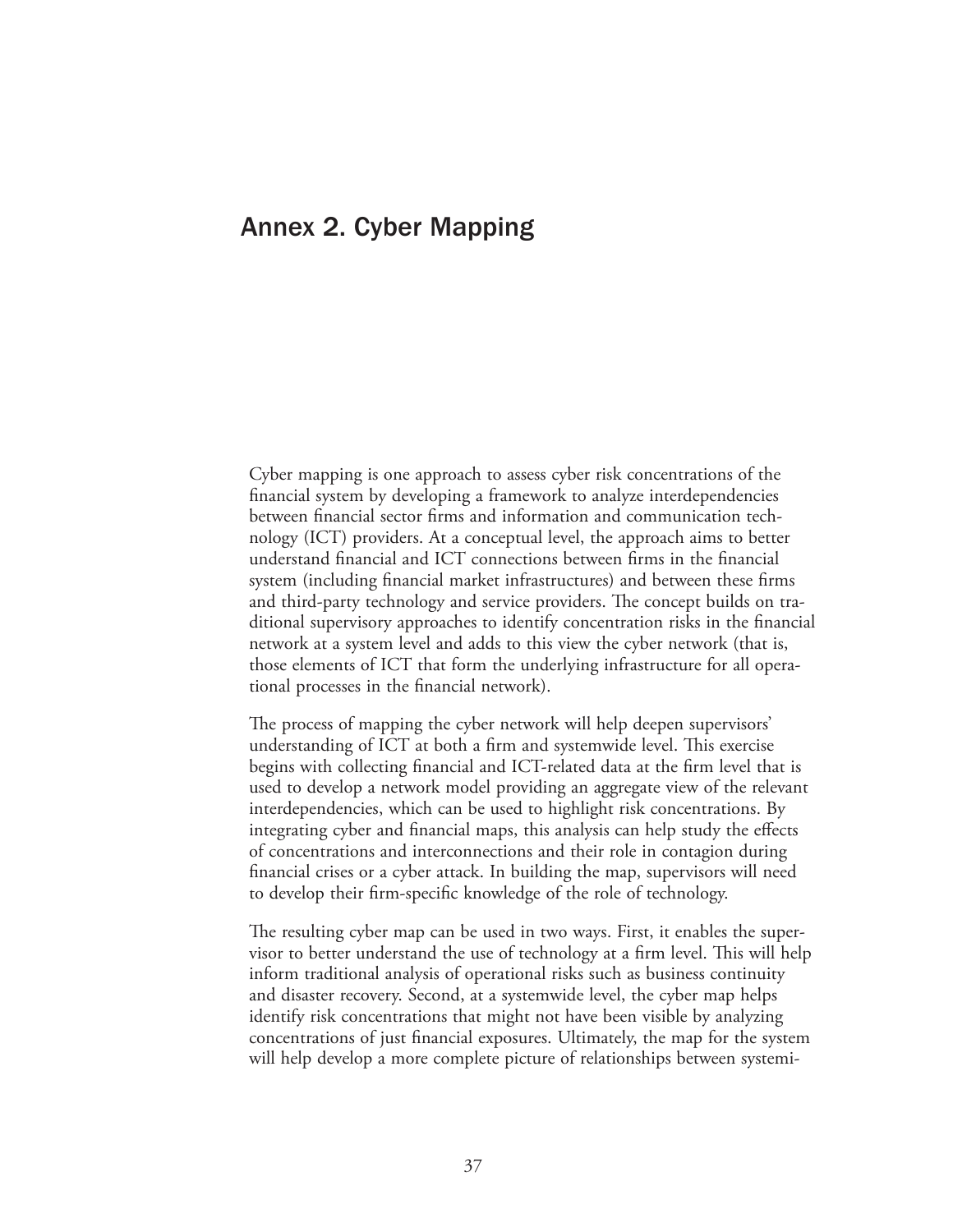cally important firms in the financial system and can then be used to estimate the impact of a cyber attack on any of its nodes (see Figure 1).

There are three important questions that need to be addressed in the planning stage of the exercise. First, what should go on the map or what is the scope of the mapping? Second, what network model and underlying data model to use? Third, how to collect relevant data?

Experimental results<sup>1</sup> suggest that, for a more complex financial sector, it can be expensive and time-consuming to build detailed maps. Although these are useful for research, the added value for supervisors is not proportional to the effort. Therefore, constraints should be applied that limit the effort but still allow for a granularity suitable for drawing nontrivial conclusions. For example, the maps could only include important firms of the financial sector,<sup>2</sup> critical ICT systems, and top ICT third parties.3

The limiting factors in choosing the network and data models are complexity, availability of data, and the difficulty to integrate financial and ICT maps. For supervisory purposes the better suited models are those that include a lower number of entity types and the entity attributes' values are on discrete empirical scales.<sup>4</sup> However, it is beneficial to define several map layers, such as data flow, organizational dependencies, and technological dependencies. For example, an IMF mapping experiment used the definitions in Annex Tables 2.1, 2.2, and 2.3 as a starting point to develop the cyber map data model.

Data collection is simplified in the approach described. Weights can be derived from market shares, transaction volumes, or some synthetic metric.<sup>5</sup> Key technological and organizational dependencies and connection time criticalities should be available at the firms in scope, for example, in risk assessments, regulatory reports on outsourcing arrangements, or configuration management databases.

The main steps of the mapping are as follows:

<sup>1</sup>Based on information from initiatives at Bank of England, Deutsche Bundesbank, and the IMF.

<sup>2</sup>Importance can be defined empirically in terms of financial indicators and role in the financial system. It is not necessary for this criterion to be the same as the definition of "systemically important."

<sup>3</sup>There are many ICT third parties with a role in the financial system but only a few can cause serious disruptions. For example, a practical limit could be all ICT third parties that are in the top five at any mapped financial sector firm.

<sup>&</sup>lt;sup>4</sup>This is because the maps do not need to be very precise to highlight the risk concentrations.

<sup>&</sup>lt;sup>5</sup>It is important to make the distinction between network node weights and connections weights, for which different source data should be used.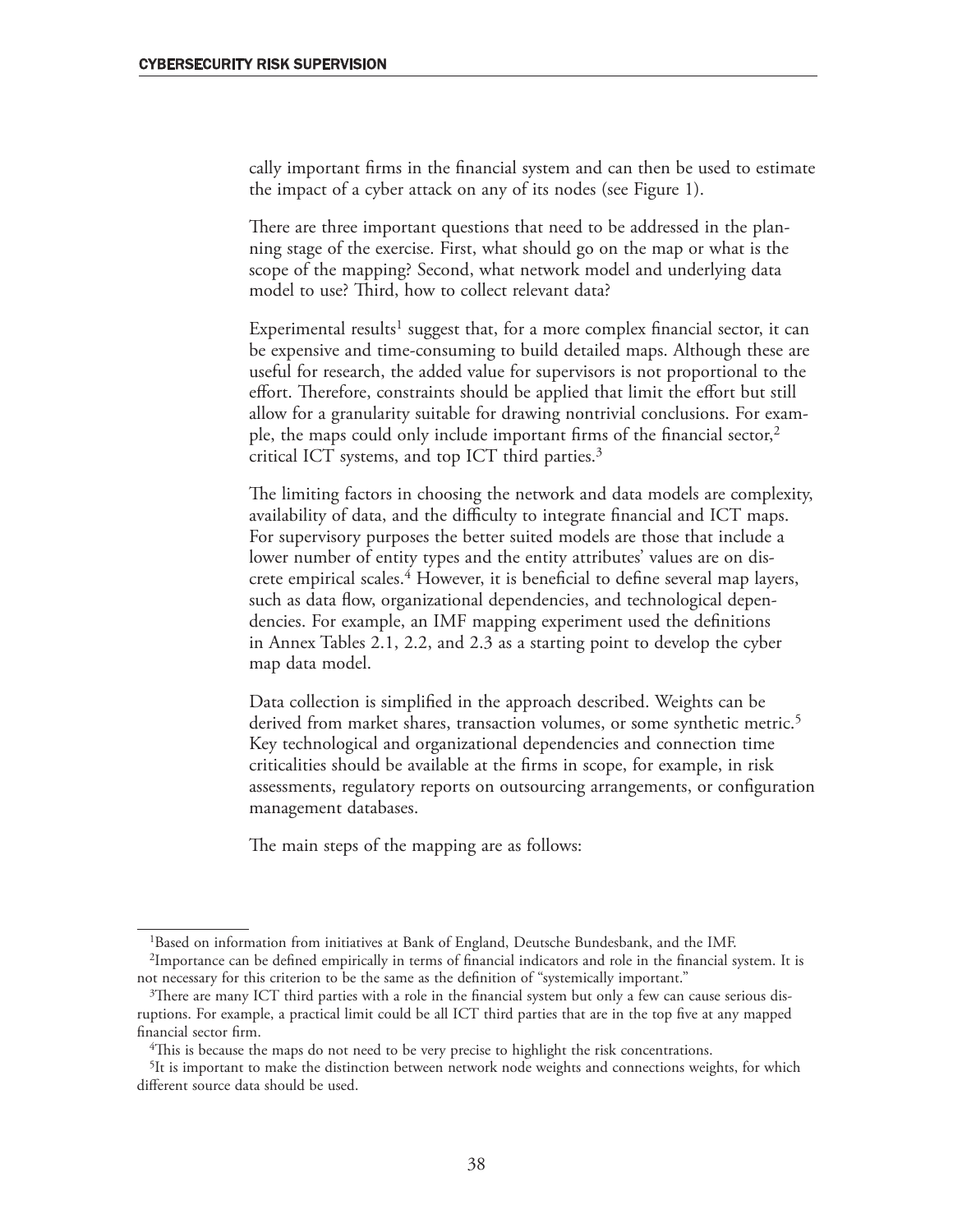| Financial services (FS) firms               | Central bank, banks, insurance companies, investment funds, stock brokerages                    |  |  |
|---------------------------------------------|-------------------------------------------------------------------------------------------------|--|--|
| Financial market infrastructure (FMI) firms | Payment system operators, exchanges, CCPs, depositories, information service providers          |  |  |
| Finance industry                            | All of the above                                                                                |  |  |
| ICT third parties                           | Hardware and software vendors, cloud service providers, telecom providers, IT service providers |  |  |
| <b>ICT</b> components                       | Hardware, software, networks, data centers                                                      |  |  |

#### Annex Table 2.1. Definitions

#### Annex Table 2.2. Map Layers

| Layer                         | <b>Showing</b>                                                                                                                                | <b>Remark</b>                                                      |
|-------------------------------|-----------------------------------------------------------------------------------------------------------------------------------------------|--------------------------------------------------------------------|
| Data flows                    | Financial services firms<br>Financial infrastructure firms<br><b>ICT</b> third parties                                                        |                                                                    |
| Organizational dependencies   | Financial services firms<br>Financial infrastructure firms<br>ICT third parties                                                               | Types: finance industry internal, finance<br>industry-ICT, ICT-ICT |
| <b>Technical dependencies</b> | <b>Financial services firms</b><br>Financial infrastructure firms<br><b>ICT</b> third parties<br>Hardware, Software, Networks<br>Data centers | Influences organizational dependencies                             |

#### Annex Table 2.3. Items on the Data Flow Map Layer

| Item            | <b>Attribute</b>                        | Value                          |
|-----------------|-----------------------------------------|--------------------------------|
| FS firm         | Weight                                  | Judgement-based                |
| FMI firm        | Weight                                  | Judgement-based                |
| ICT third party | Weight                                  | Judgement-based                |
| Connection      | Direction<br>Weight<br>Time criticality | Unidirectional / bidirectional |

- Preparation. This includes finalizing the scoping criteria, the attributes for each entity type, the attributes of the connections, and the value set for each attribute. A database is defined and created.
- Data collection. A list of the entities that go on the map based on the scoping criteria is created. Then data for each entity depending on its category (FS, FMI, or ICT) is collected, such as market share, main service providers and their relative importance, data flows to and from other entities, critical information technology systems, and supporting technologies.
- Finding interconnections. Based on the data collected, a list of connections between entities is created.
- Classification. Continuous data is mapped to discrete attribute values. For each entity and connection, the appropriate value is assigned to each relevant attribute.
- Database load. For each layer, the list of entities and connections as well as the attribute values are loaded into the database.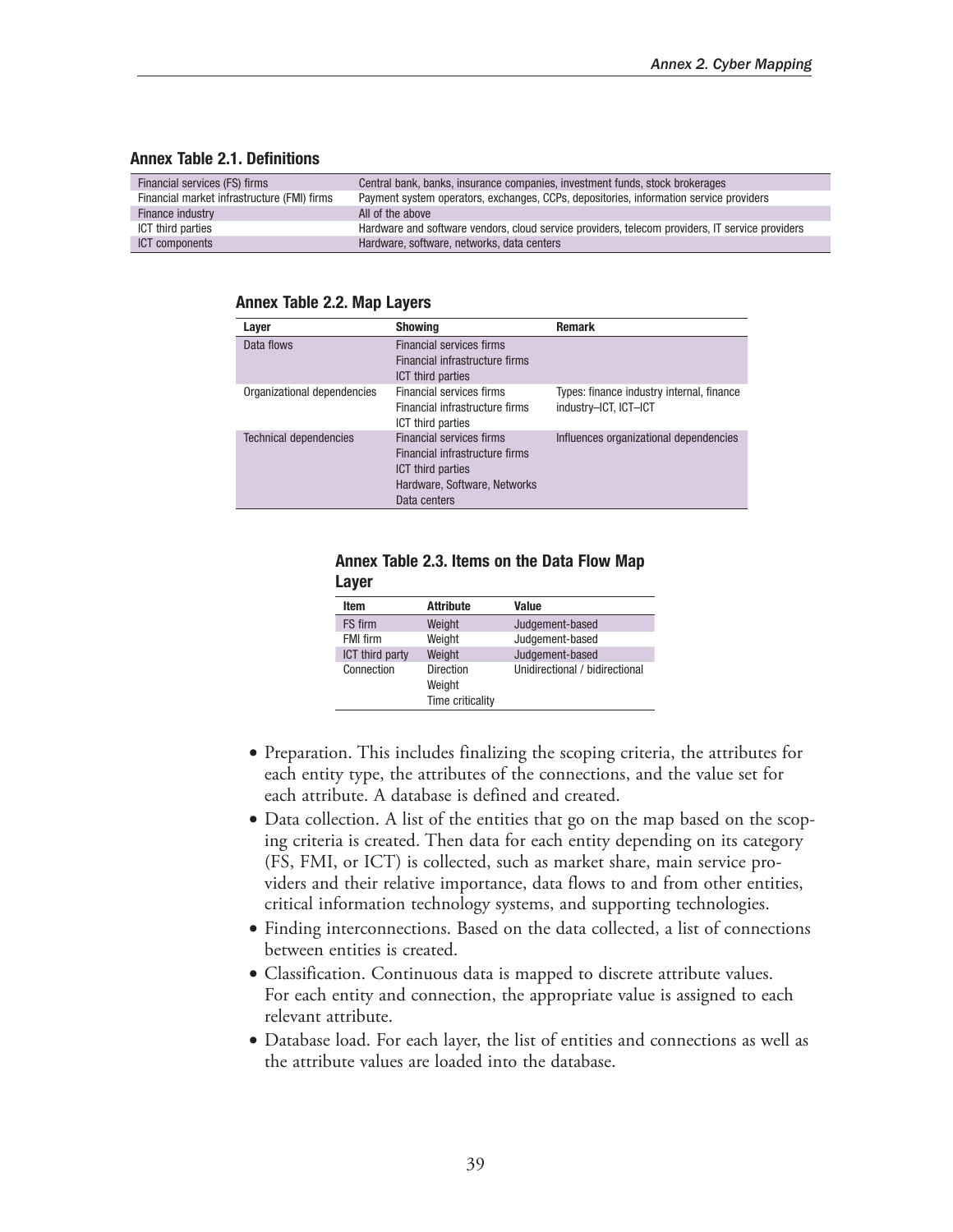- Visualization. Using appropriate queries, the three layers of the cyber map are programmatically visualized.<sup>6</sup>
- Analysis. Risk concentrations are identified with network analysis tools.

The final output may vary significantly on a country basis, given the heterogeneity of underlying financial structures (for example, bank versus nonbank assets, penetration of market-based mechanisms, organized versus unorganized sectors, etc.), as well as nonfinancial infrastructure (for example, digital versus cash economy, domestic versus international payments). Therefore, any framework will need to be sufficiently flexible to adjust for country and financial sector specificity.

<sup>6</sup>Manual visualization seems daunting. Gephi was used for the stylized visualizations presented in this appendix. Other tools that can be considered are R and Tableau. For the supporting database, Access is more than adequate.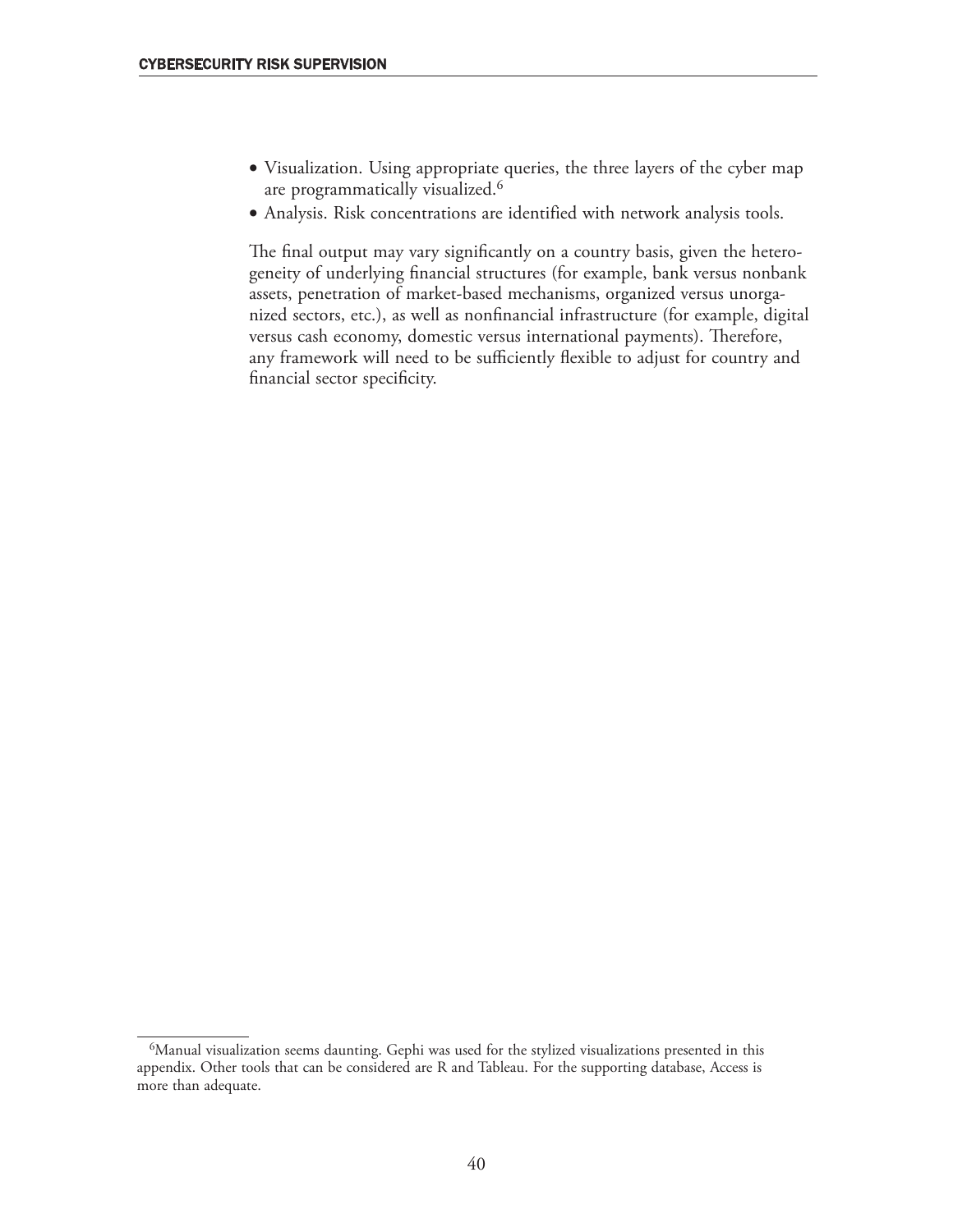#### Annex Figure 2.1. Stylized Illustration of Cyber Mapping Process

*Step 1: Collect data to develop an inventory of systemically important participants in the financial system and their information and communication technologies networks.*



*Step 2: Map connections between the participants.*

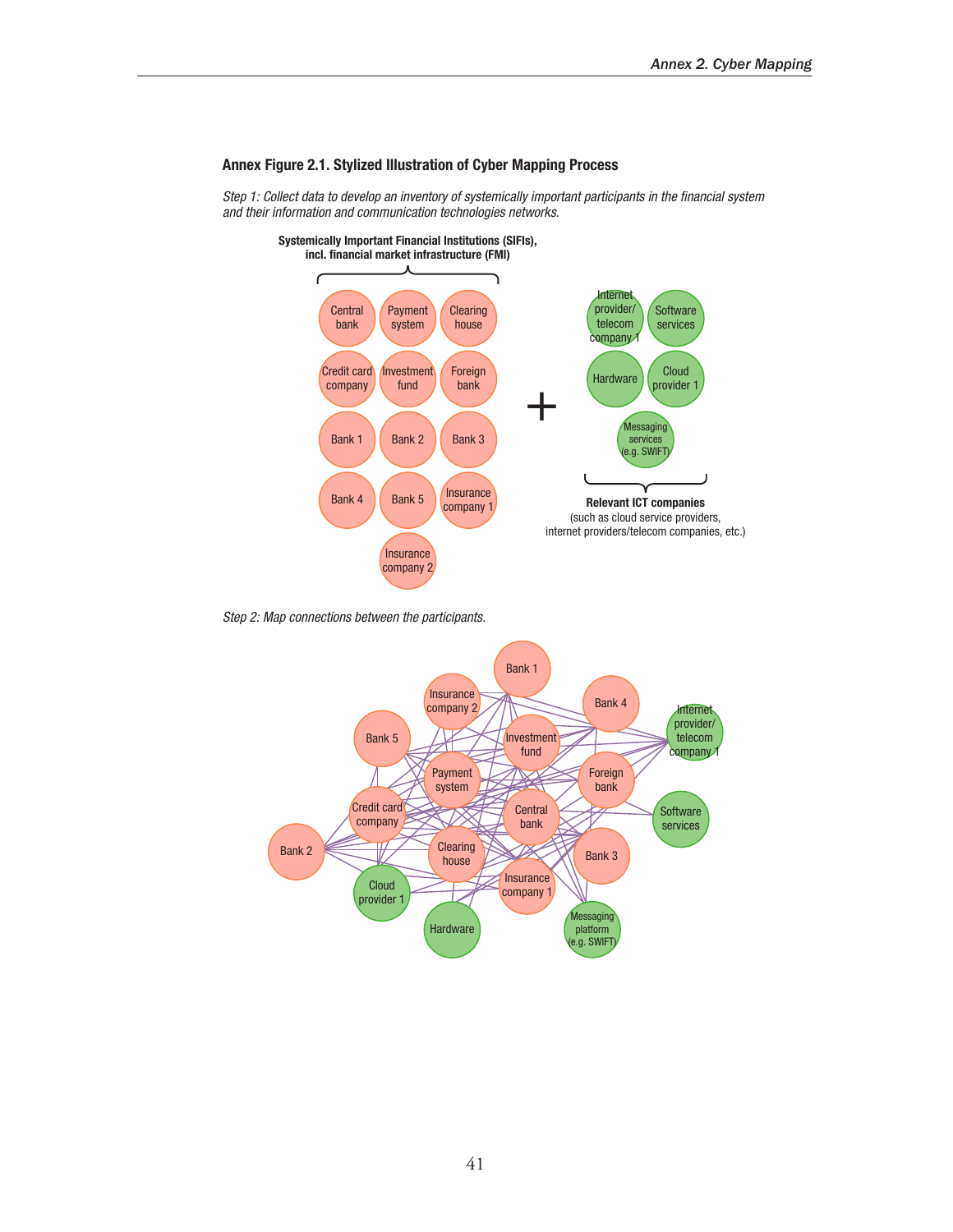

#### Annex Figure 2.1. Stylized Illustration of Cyber Mapping Process *(Continued)*

*Step 3: Adding additional analysis: in this example, degree of centrality measure is used to estimate the size of the node, highlighting the nodes that have more edges, that is, that are more connected. These nodes are critical in the system because they have a high number of interdependencies.*

*Additional layers can be considered: this map elaborates further by adding weight of the data flow between nodes. The thickness of the line denotes the volume of data transferred between the nodes, providing additional insight. This allows illustration of critical connections in the system and highlights important relationships and dependencies.* 



Source: Basel Committee for Banking Supervision. Note: telecom = telecommunications.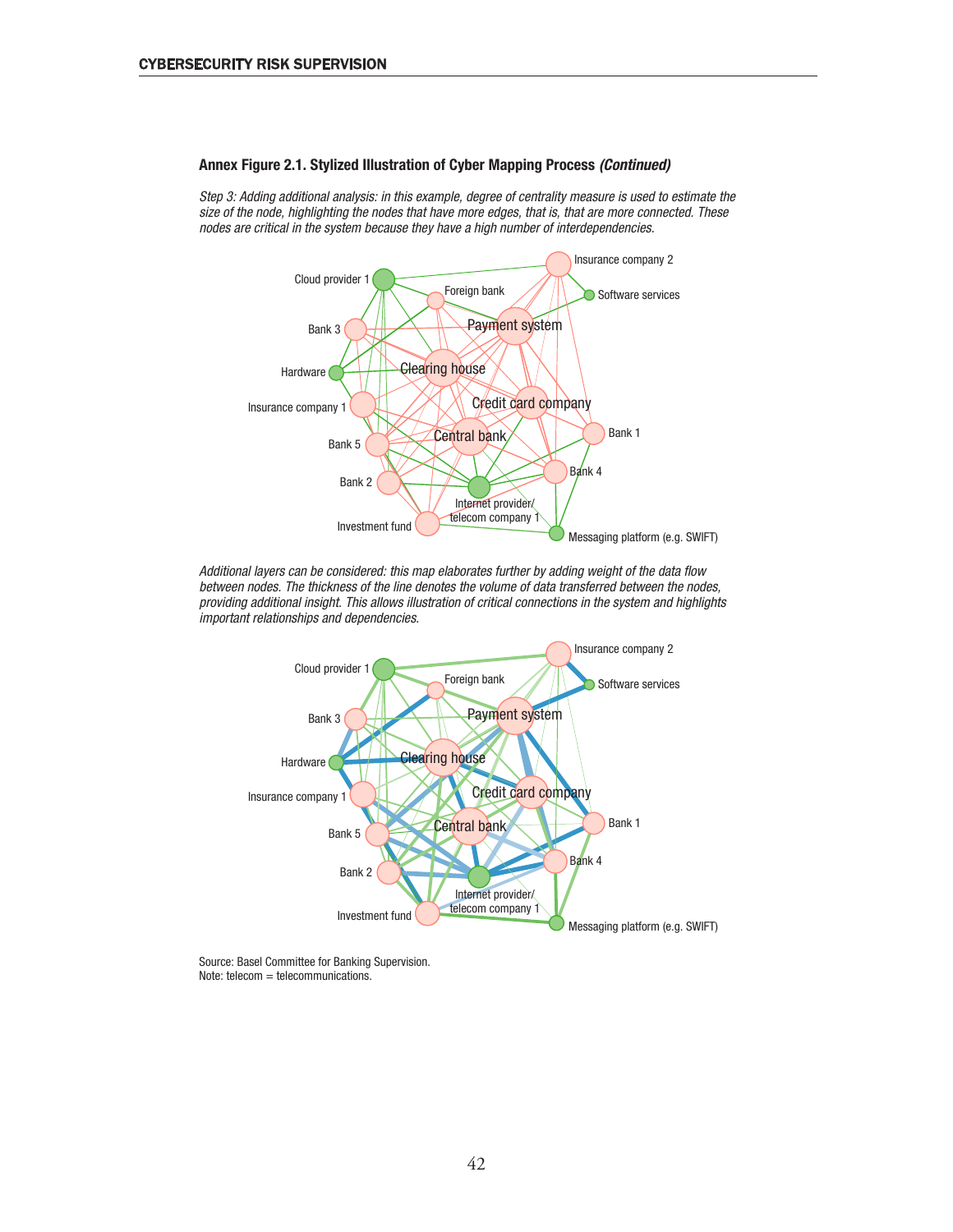#### References

- Accenture. 2017. High Performance Survey Report 2016. https://www .accenture.com/t20170406T052041Z\_\_w\_\_/us-en/\_acnmedia/PDF -35/Accenture-Building-Confidence-Facing-Cybersecurity-Conundrum -Transcript.pdf#zoom=50
- Aon Inpoint. 2017. Global Cyber Market Overview. http://www.aon.com/ inpoint/bin/pdfs/white-papers/Cyber.pdf
- Bank of England. 2018. Building the U.K. Financial Sector's Operational Resilience. https://www.bankofengland.co.uk/prudential-regulation/ publication/2018/building-the-uk-financial-sectors-operational-resilience -discussion-paper
- Basel Committee on Banking Supervision. 2011. Principles for the Sound Management of Operational Risk. https://www.bis.org/publ/bcbs195.pdf
	- ———. 2018. Cyber-resilience: Range of Practices. https://www.bis.org/ bcbs/publ/d454.pdf
- Betterly Risk Consultants. 2018. The Betterly Report: Cyber/Privacy Insurance Market Survey – 2018. https://www.irmi.com/docs/default -source/publication-tocs/betterley-report---cyber-risk-market-survey-june -2018-summary.pdf
- Bouveret, Antoine. 2018. "Cyber Risk for the Financial Sector: A Framework for Quantitative Assessment," IMF Working Paper 18/143, International Monetary Fund, Washington, DC.
- Committee on Payments and Market Infrastructures and Board of the International Organization of Securities Commissions. 2016. Guidance on Cyber Resilience for Financial Market Infrastructure, 5. https://www.bis .org/cpmi/publ/d146.pdf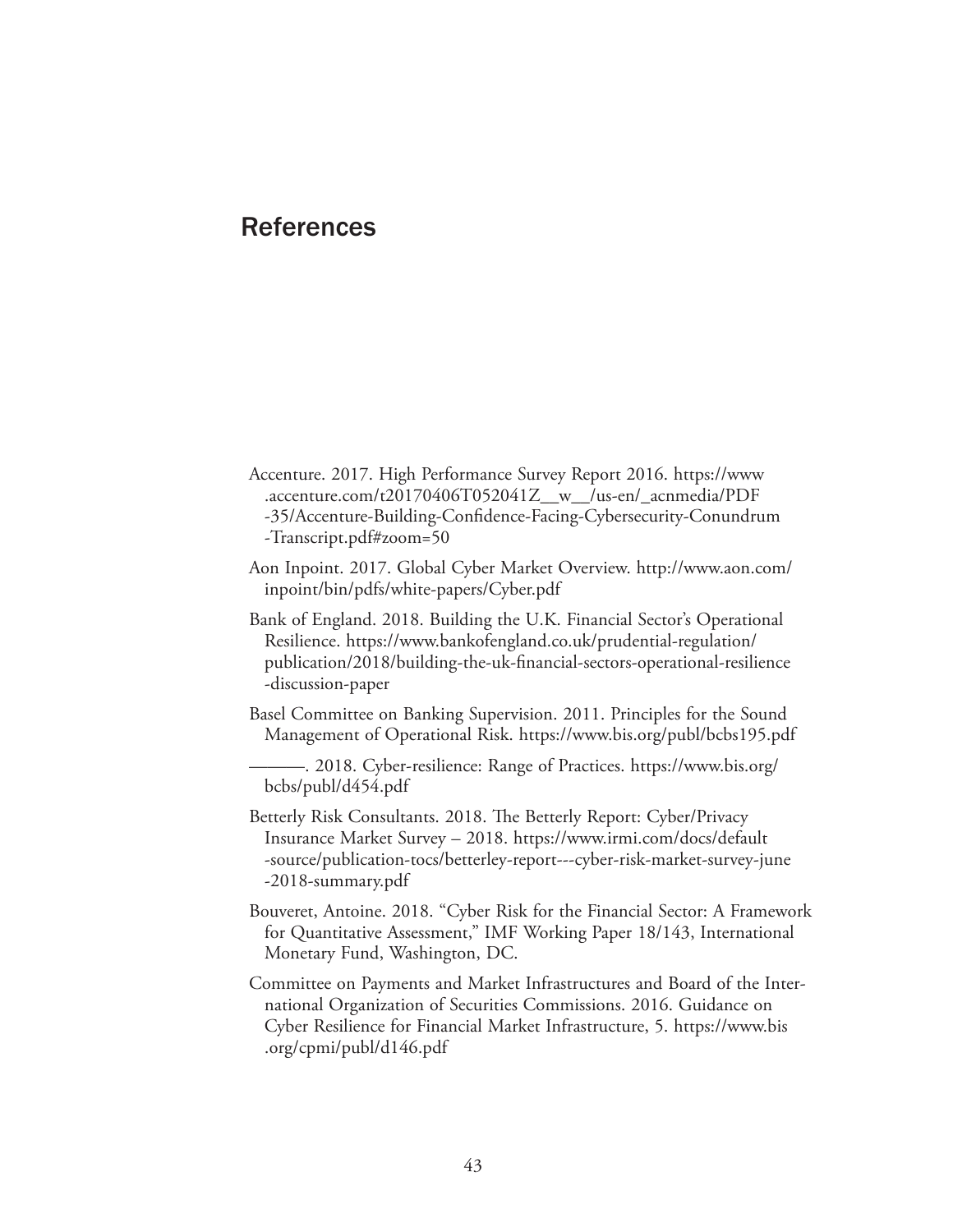- Council of Insurance Agents & Brokers. 2018.. Cyber Insurance Market Watch Survey Executive Summary. https://www.ciab.com/wp-content/ uploads/2017/05/Spring2017\_CyberSurvey\_ExecSummary\_FINAL.pdf
- European Banking Authority. 2017. Guidelines on ICT Risk Assessment under the Supervisory Review and Evaluation Process (SREP). https://eba.europa.eu/documents/10180/1841624/ Final+Guidelines+on+ICT+Risk+Assessment+under+SREP+%28EBA-GL -2017-05%29.pdf
- Financial Stability Board. 2018. Cyber Lexicon. https://www.fsb.org/wp -content/uploads/P121118-1.pdf
- G7. 2016. G7 Fundamental Elements for Cybersecurity. https://www.gov.uk/ government/publications/g7-fundamental-elements-for-cyber-security
- Information Systems Audit and Control Association. n.d. Control Objectives for Information and related Technology Framework (COBIT). http://www .isaca.org/Knowledge-Center/cobit/Documents/CobiT-Products.pdf
- Institute of International Finance. 2017. Cybersecurity & Financial Stability: How Cyber-attacks Could Materially Impact the Global Financial System. https://www.iif.com/Portals/0/Files/IIF%20Cyber%20Financial %20Stability%20Paper%20Final%2009%2007%202017.pdf?ver=2019 -02-19-150125-767
	- ———. 2018. "Addressing Regulatory Fragmentation to Support a Cyber-Resilient Global Financial Services Industry." https://www.iif.com/ portals/0/Files/private/iif\_cyber\_reg\_04\_25\_2018\_final.pdf
- International Association of Insurance Supervisors. 2016. "Issues Paper on Cyber Risk to the Insurance Sector." https://www.iaisweb.org/page/ supervisory-material/issues-papers/file/61857/issues-paper-on-cyber-risk-to -the-insurance-sector

———. 2018. "Application Paper on Supervision of Insurer Cybersecurity." https://www.iaisweb.org/page/supervisory-material/application-papers/file/ 77763/application-paper-on-supervision-of-insurer-cybersecurity

- Kashyap, Anil K., and Anne Wetherilt. 2018. "Some Principles for Regulating Cyber Risk." http://faculty.chicagobooth.edu/anil.kashyap/research/ papers/Some\_Principles\_for\_Regulating\_Cyber\_Risk.pdf
- McAfee and Center for Strategic & International Studies. 2018. Economic Impact of Cybercrime—No Slowing Down. https://www.csis.org/analysis/ economic-impact-cybercrime
- Office of Financial Research. 2016. 2016 Financial Stability Report. https:// www.financialresearch.gov/financial-stability-reports/files/OFR\_2016 \_Financial-Stability-Report.pdf